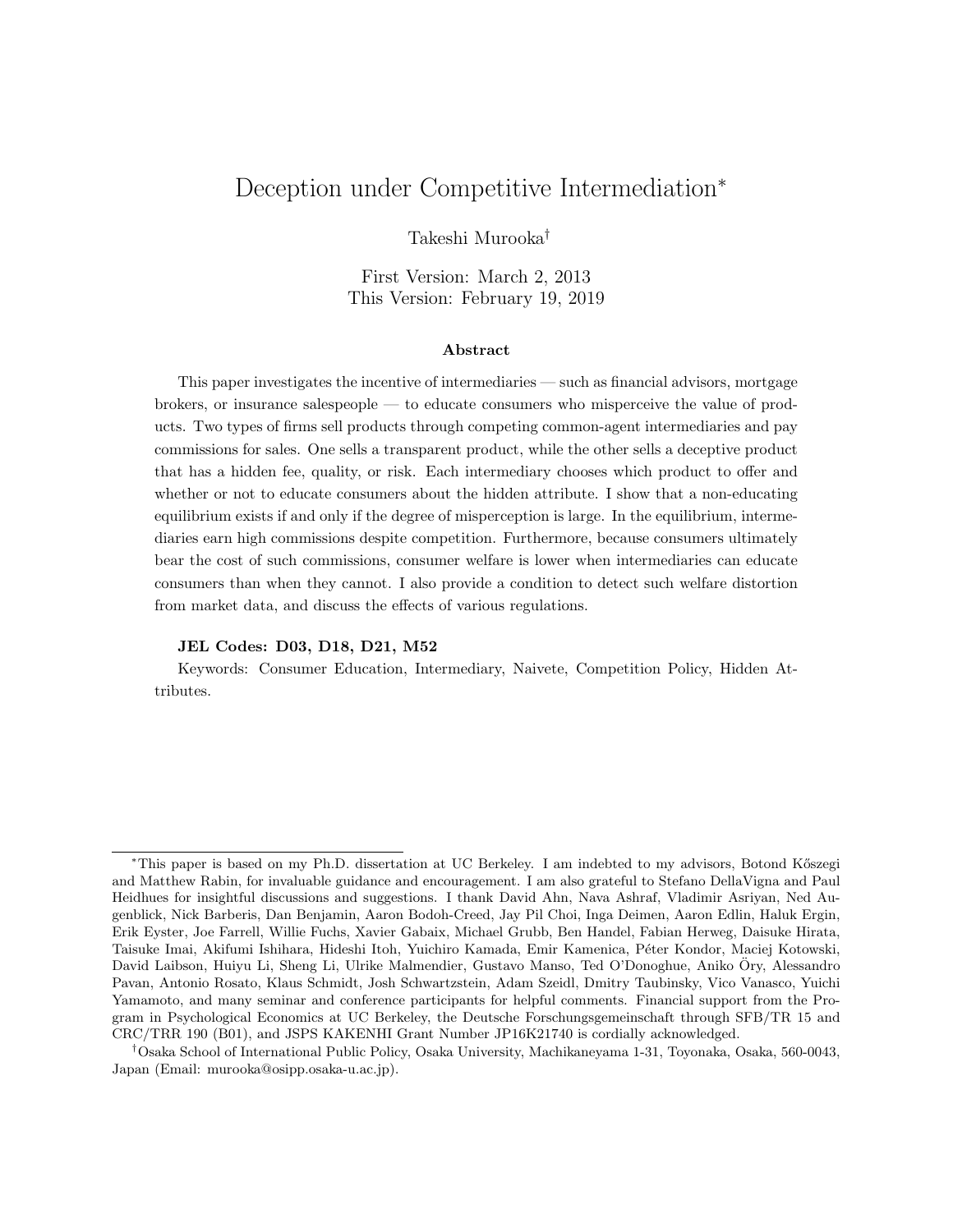## 1 Introduction

In the mutual fund, mortgage, and insurance industries, products are often sold through independent intermediaries.<sup>1</sup> A primary role of the intermediaries is to help consumers make better purchase decisions by informing them about product attributes. This educational role of intermediaries is particularly important for uninformed or confused consumers who may be inattentive to "hidden" fees, qualities, or risks.<sup>2</sup> Nevertheless, recent empirical studies report that intermediaries often give advice that is detrimental to consumers but benefits product providers.<sup>3</sup> Some of these studies find that intermediaries receive higher commissions from product providers for selling products which are worse for consumers.<sup>4</sup> Yet, how intermediaries can profitably sell worse products and get higher commissions in a competitive environment remains largely unexplored.

Building on Gabaix and Laibson (2006) and complementing the literature on intermediation under consumer naivete (Stoughton, Wu and Zechner 2011; Bolton, Freixas and Shapiro 2012; Inderst and Ottaviani 2012c), this paper theoretically investigates the incentives of competing intermediaries to educate consumers who misperceive the value of products. I show that when intermediaries are motivated by commissions, deception (i.e., not educating consumers about their misperception) occurs if and only if the degree of misperception is large. In the deceptive equilibrium, each intermediary faces a trade-off between expanding market share by educating consumers and earning a higher commission per sale by exploiting consumers. Based on this trade-off, intermediaries engage in deception if deceptive firms can pay sufficiently high commissions — financed by deception —

<sup>&</sup>lt;sup>1</sup> In the US, the Investment Company Institute reports that among all households who hold mutual funds including pension plans, 53 percent of them own funds purchased through investment professionals, and 82 percent of households do so after excluding pension plans (Profile of Mutual Fund Shareholders, 2012). The Mortgage Bankers Association (MBA) reports that 50 percent of all mortgage loans and 71 percent of subprime loans are originated through mortgage brokers (Residential Mortgage Origination Channels, MBA Research Data Notes, 2006).

 $2$  Anagol and Kim (2012) find that investors are less sensitive to mutual-fund fees when the fees are amortized and hidden. Gurun, Matvos and Seru (2016) report that consumers are less sensitive to post-introductory interest rates than to initial interest rates of adjustable-rate mortgages because of "deceptive advertisements" by mortgage lenders. See also the Federal Trade Commission's article on deceptive mortgage advertisements: http://www.consumer.ftc. gov/articles/0087-deceptive-mortgage-ads (accessed November 1, 2014).

<sup>&</sup>lt;sup>3</sup> In the US mutual-fund industry, Mullainathan, Nöth and Schoar (2012) conduct an audit study and find that most financial advisors cater to their customers' biases, such as return chasing, and promote high-fee mutual funds. Li (2014) examines US mutual-fund flow data and reports that financial advisors reinforce clients' return chasing to sell high-commission funds.

<sup>4</sup> Chalmers and Reuter (2015) report that customers who consulted brokers for retirement plans allocate their money more to funds with higher broker fees, although on average these broker-recommended funds underperform a default investment option. Christoffersen, Evans and Musto (2013) find that in the US mutual-fund industry, a higher commission increases a fund flow while it also predicts future poorer fund performance. In the Indian lifeinsurance industry, Anagol, Cole and Sarkar (2017) report that a vast majority of salespeople recommend unsuitable, strictly-dominated insurance plans that are associated with high commissions.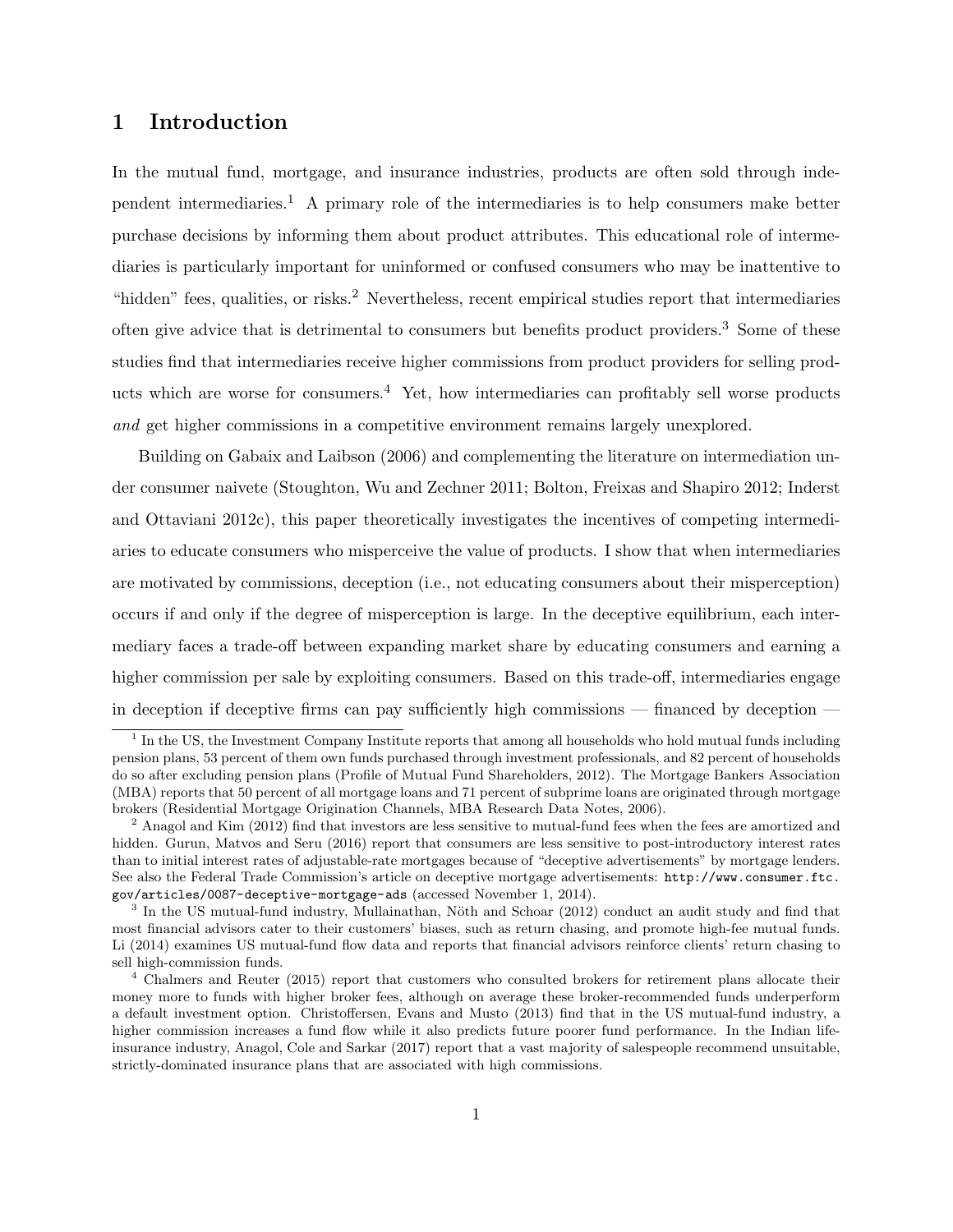with which transparent firms cannot compete. If deception occurs, then intermediaries receive high commissions even when they are competing for consumers. Such deception severely harms social and consumer welfare. Consistent with the evidence described in the previous paragraph, intermediaries can profitably sell products with lower, or even negative, social surplus. Intermediaries are less likely to educate consumers when their educational role is more important. Furthermore, consumer welfare is lower when intermediaries can — but do not — educate consumers than when they cannot educate consumers. Analogous to recent policies in the US mortgage industry as well as in the Australian and UK mutual-fund industries, regulating commissions can lead intermediaries to educate consumers and hence can increase consumer and social welfare.<sup>5</sup> I also show that net product value is negatively correlated with its commission under deception, which may be helpful to detect such deception from market data.

Section 2 sets up the model and discuss its key assumptions. In the basic model, two firms sell their products to a unit mass of homogenous consumers. One firm produces a deceptive product that has a hidden product attribute such as an additional fee, a harmful quality, or a future risk, whereas the other firm produces a transparent product that has no hidden attribute. Firms can sell their products only through profit-maximizing common-agent intermediaries, to whom they pay sales commissions. Each intermediary decides which product to promote and whether or not to educate consumers about the hidden attribute of the deceptive product. Each consumer visits a fixed number of intermediaries and buys at most one item. Following Gabaix and Laibson  $(2006)$  and Heidhues, Kőszegi and Murooka  $(2017)$ , I assume that consumers are naive both in the sense that they are initially unaware of the hidden attribute and that they do not infer its existence from the level of prices or commissions. Consumers take into account hidden attributes when making their purchase decisions if and only if they are educated by some intermediary. I investigate subgame-perfect Nash equilibria played by firms and intermediaries. In particular, I focus on identifying conditions for equilibria in which intermediaries employ deception.

Section 3 analyzes the model and discusses welfare implications. After illustrating three benchmark cases, I investigate the main model in which consumers are naive and firms sell their products through intermediaries. Holding the other parameters constant, I show that deception occurs if and

<sup>&</sup>lt;sup>5</sup> In the US mortgage industry, "to protect mortgage borrowers from unfair, abusive, or deceptive lending practices," the Federal Reserve Board has prohibited compensation to a mortgage broker based on terms or conditions of a mortgage transaction since 2011 (Banking and Consumer Regulatory Policy Press Release, August 16, 2011). Also, in the Australian and UK mutual-fund industries, commissions to financial advisors have been banned since 2013.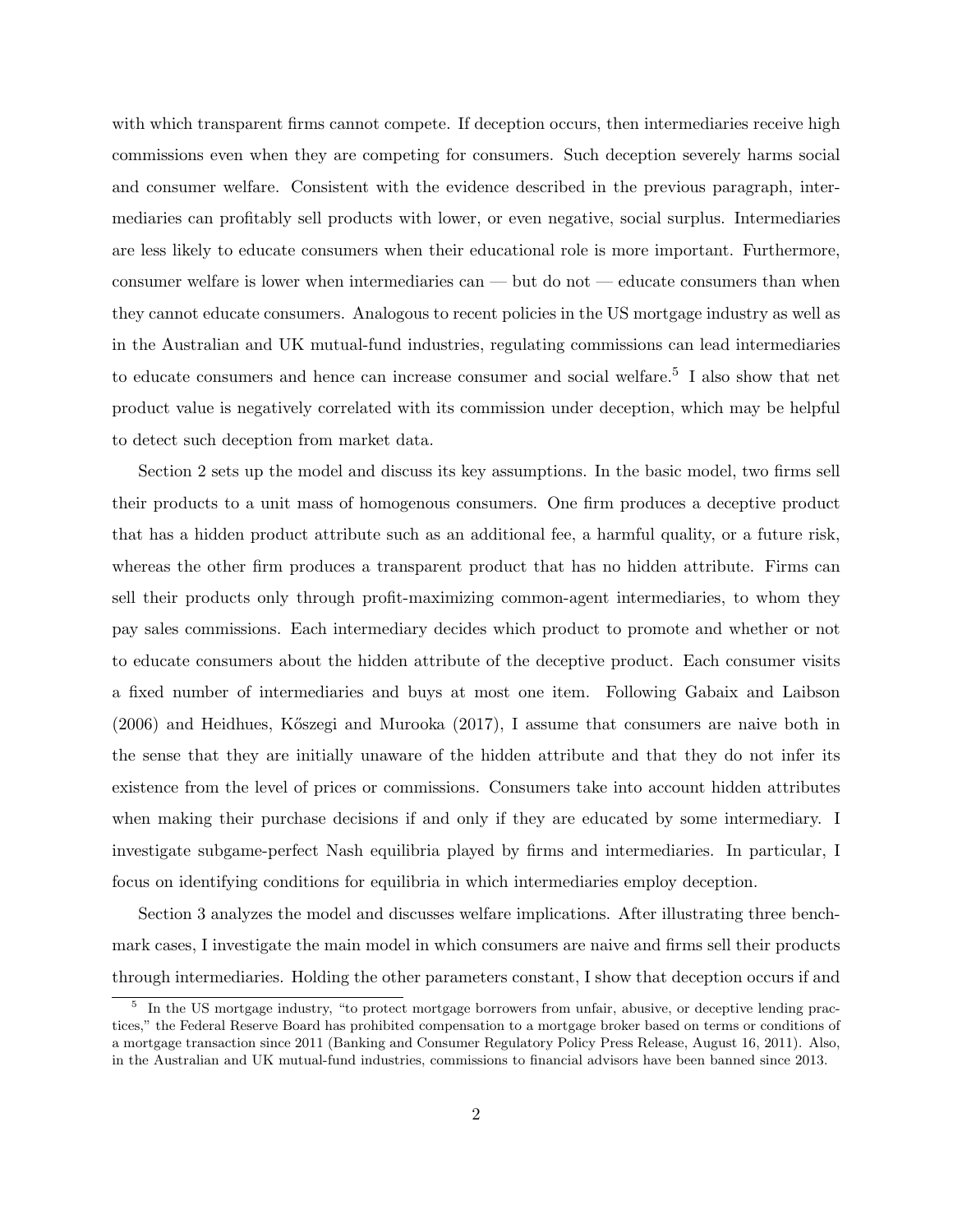only if the amount of the hidden attribute is large. Specifically, the condition for deception hinges on an intermediary's trade-off between expanding market share and earning a higher commission per consumer. On the one hand, an intermediary can increase its market share by educating consumers and attracting them from other intermediaries. On the other hand, an intermediary can earn higher commissions by not educating consumers and selling the deceptive product. As a result, deception occurs if the deceptive firm can give sufficiently high commissions — financed by the hidden attribute — with which the transparent firm cannot compete. Because the deceptive firm needs to give a sufficiently high commission to each intermediary in order to maintain the deception, competition among intermediaries does not lower the level of commissions when deception occurs.

When deception occurs, the educational role of intermediaries exhibits perverse welfare effects. Deception distorts consumer and social welfare; because consumers misperceive the value of products, intermediaries can profitably sell products with lower social surplus or even ones with negative social surplus. Intermediaries are less likely to educate consumers as their educational role becomes more important (i.e., as the hidden attribute is larger). The presence of reputation loss by not educating consumers can further distort market outcomes if it is not sufficient to eliminate deception. Moreover, I show that consumer welfare is lower when intermediaries have an ability to educate consumers about the hidden attribute than when they don't have the ability. This is because commissions for persuading intermediaries not to educate consumers increase the total prices of the products, and consumers ultimately bear the cost of such commissions. This result indicates that if deception is an issue, having expert intermediaries in a market can hurt naive consumers more. I also show that conditional on deception, the ex-post utility of consumers is the same under a monopoly intermediary and multiple intermediaries. Although introducing competition among intermediaries makes deception harder to sustain, it does not increase consumer or social welfare if deception is sustained.

Section 4 discusses the possibilities and limits of policies for preventing deception. Once the difference in commissions is limited, each intermediary has an incentive to attract consumers from competitors by educating the consumers. Therefore, caps on commissions or prohibiting large discrepancies in commissions can eliminate deception, and thereby increase welfare. This is akin to recent regulations introduced in the US mortgage industry as well as in the Australian and UK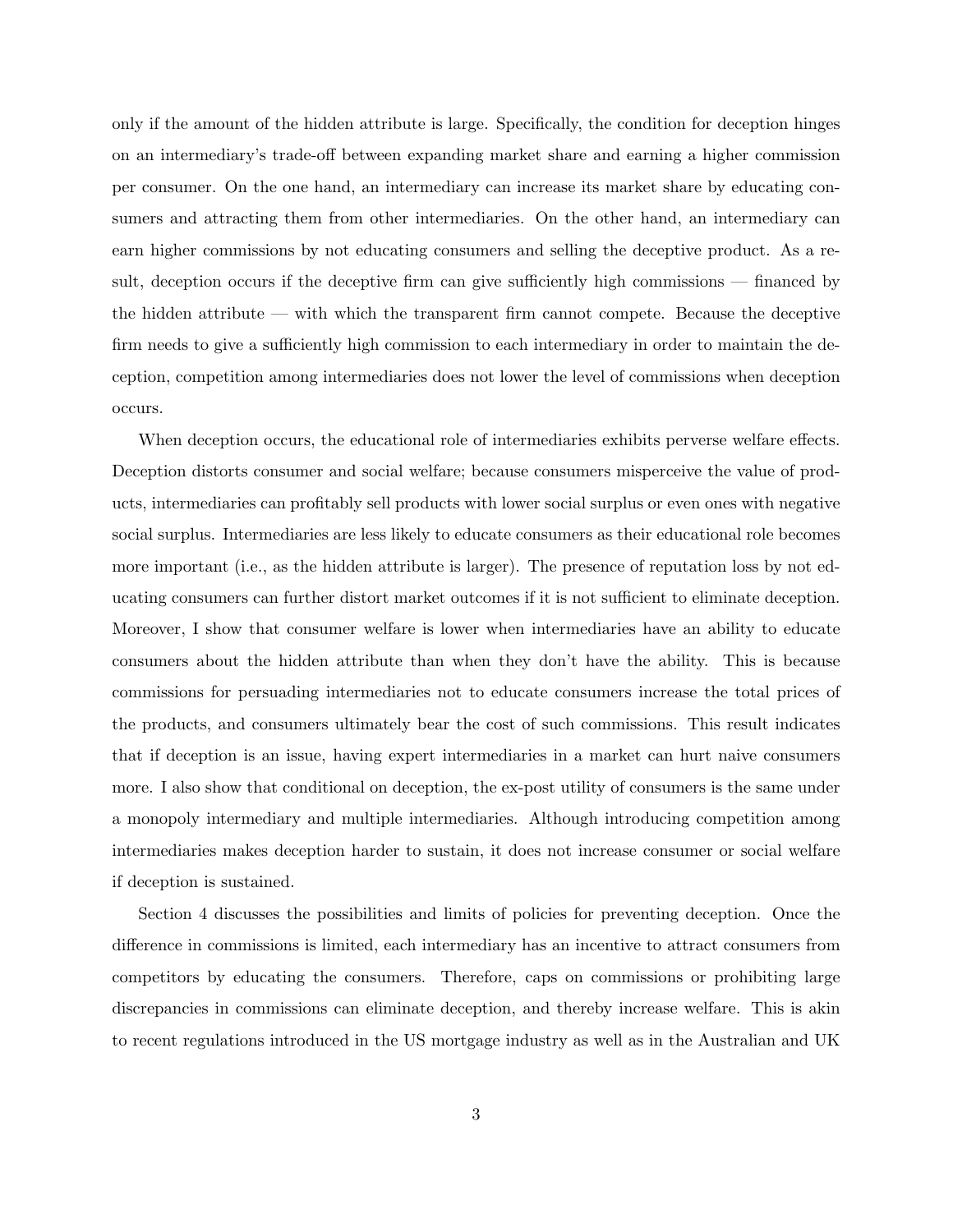mutual-fund industries. Unlike policies that attempt to restrict hidden attributes directly, these commission regulations do not require a policymaker to identify which attribute is used to exploit consumers. I also discuss the effects of regulating the maximum additional fees, letting consumers reach more intermediaries, and disclosure of commission structures.

Section 5 analyzes how competition among deceptive firms affects consumer and social welfare. When there are multiple firms in each type of product, all firms earn zero profits. In this case, whether or not intermediaries earn positive profits from deception depends on the relative social surplus of the products. On the one hand, when the deceptive product is socially superior to the transparent one, deceptive firms compete down their product prices and commissions. As a result, both consumer and social welfare are maximized. On the other hand, when the deceptive product is socially inferior to the transparent product—which seems more likely in practice—intermediaries can earn positive profits by employing deception. The same trade-off and condition as in the model with one deceptive firm determine whether deception through high commissions can be sustained. Consumers' ex-post utility under deception is higher than in the case with one deceptive firm, but is still negative. Furthermore, under deception with multiple deceptive firms, net product value is negatively correlated with its commission. This relation is potentially helpful to detect such deception from market data.

Section 6 examines how the presence of sophisticated consumers affects the welfare of naive consumers in various settings. Section 7 discusses further extensions and modifications of the model which incorporates (i) effort costs intermediaries need to pay when educating consumers, (ii) heterogeneity in consumers' search intensity, (iii) heterogenous bargaining power between firms and intermediaries, (iv) the possibility of vertical integration, or (v) the possibility that intermediaries directly charge advising fees or give direct rebates to consumers. Section 8 summarizes related theoretical literatures. Section 9 concludes. All proofs are provided in the Appendix.

### 2 Model

This section introduces the model. Section 2.1 sets up the model. Section 2.2 discusses three key assumptions throughout this paper.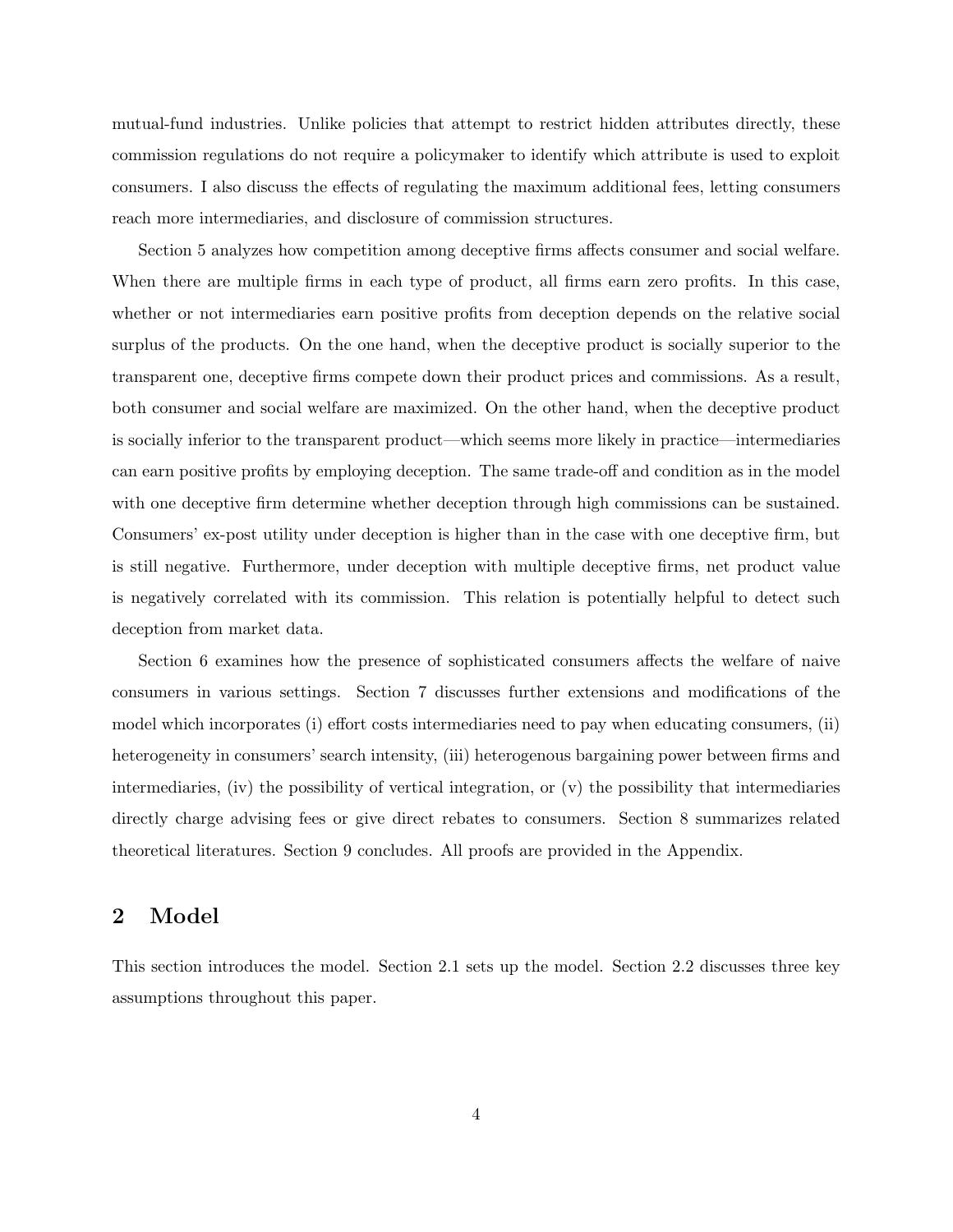#### 2.1 Setup

Consider a market with two product providers: a deceptive firm  $(\text{firm } D)$  and a transparent firm (firm T). Firm D has a hidden attribute  $\overline{a} \geq 0$ , whereas firm T does not have such an attribute. Firm  $x \in \{D, T\}$  sells product x with value  $v_x > 0$  and marginal cost  $c_x > 0$ . Assume  $v_D - c_D + \overline{a} > 0$ and  $v_T - c_T > 0.6$  There is a unit mass of homogenous consumers and each of them buys at most one item. Consumers are naive but educable as in Gabaix and Laibson (2006) and Heidhues et al. (2017): when consumers make purchase decisions, they are ignorant of  $\bar{a}$  if and only if they are not educated about  $\bar{a}$ . While  $\bar{a}$  represents the degree of consumer misperception in general, I assume in the model that  $\bar{a}$  is an exogenous hidden fee charged by firm D and that consumers cannot avoid  $\bar{a}$  after their purchase.<sup>7</sup> If instead  $\bar{a}$  is an overestimate of quality or underestimate of risk, then a deceptive firm can charge a higher product price instead of charging a hidden fee, and all results in this paper remain the same.<sup>8</sup> Note that firm  $D$  has monopoly power for potentially exploiting consumers by  $\bar{a}$ ; Section 5 analyzes a model with multiple deceptive firms in which no firm has such monopoly power.

A key feature of the model is that firms must delegate their sales to common-agent intermediaries motivated by commissions.<sup>9</sup> Let  $J \geq 2$  denote the total number of intermediaries in the market. Each consumer visits a fixed number  $N(\leq J)$  of intermediaries simultaneously and randomly.<sup>10</sup> I assume  $N \geq 2$  to analyze a competitive environment for intermediaries; N limits each intermediary's ability to take market share away from competitors.<sup>11</sup> Each intermediary chooses one product to promote, and whether or not to educate consumers about  $\bar{a}$ . Each intermediary can educate all

 $6$  Otherwise, some product is never profitably sold and the market becomes a monopoly. Note that product D can be socially wasteful ( $v_D$  can be smaller than  $c_D$ ) and that I do not impose a specific relation between the social surplus of these two products  $(v_D - c_D \text{ versus } v_T - c_T)$ .

<sup>&</sup>lt;sup>7</sup> If the hidden fee is avoidable and endogenously chosen by firm  $D$ , then the firm sets the hidden fee equal to a monopoly price after consumers are locked-in.

 $8$  Specifically, consider an alternative case where uneducated consumers perceive the value of product  $D$  to be  $v_D + \overline{a}$ , whereas its actual value is  $v_D$ . Then, all results in this paper, including its welfare implications, remain the same once the product price of the deceptive firm is modified from  $p_{Di}$  to  $p_{Di} + \overline{a}$ .

<sup>&</sup>lt;sup>9</sup> In this paper, commissions are identical to kickbacks from firms to intermediaries. For consistency, I call them commissions throughout the paper.

<sup>&</sup>lt;sup>10</sup> In Section 7, I examine a model with incorporating heterogeneity in consumers' search intensity. To analyze the effects of competition among intermediaries in a tractable way, I assume throughout this paper that the number of intermediaries each consumer visits is exogenous. Incorporating endogenous consumer search into the model is beyond the scope of this paper, though it is briefly discussed in Section 7 and 9.

<sup>&</sup>lt;sup>11</sup> According to a survey reported by Lacko and Pappalardo (2007), in the US mortgage industry, consumers on average contact 2.8 mortgage lenders and brokers. Also, Woodward and Hall (2012) estimate that most consumers are likely to visit only 2 mortgage brokers for their loan originations.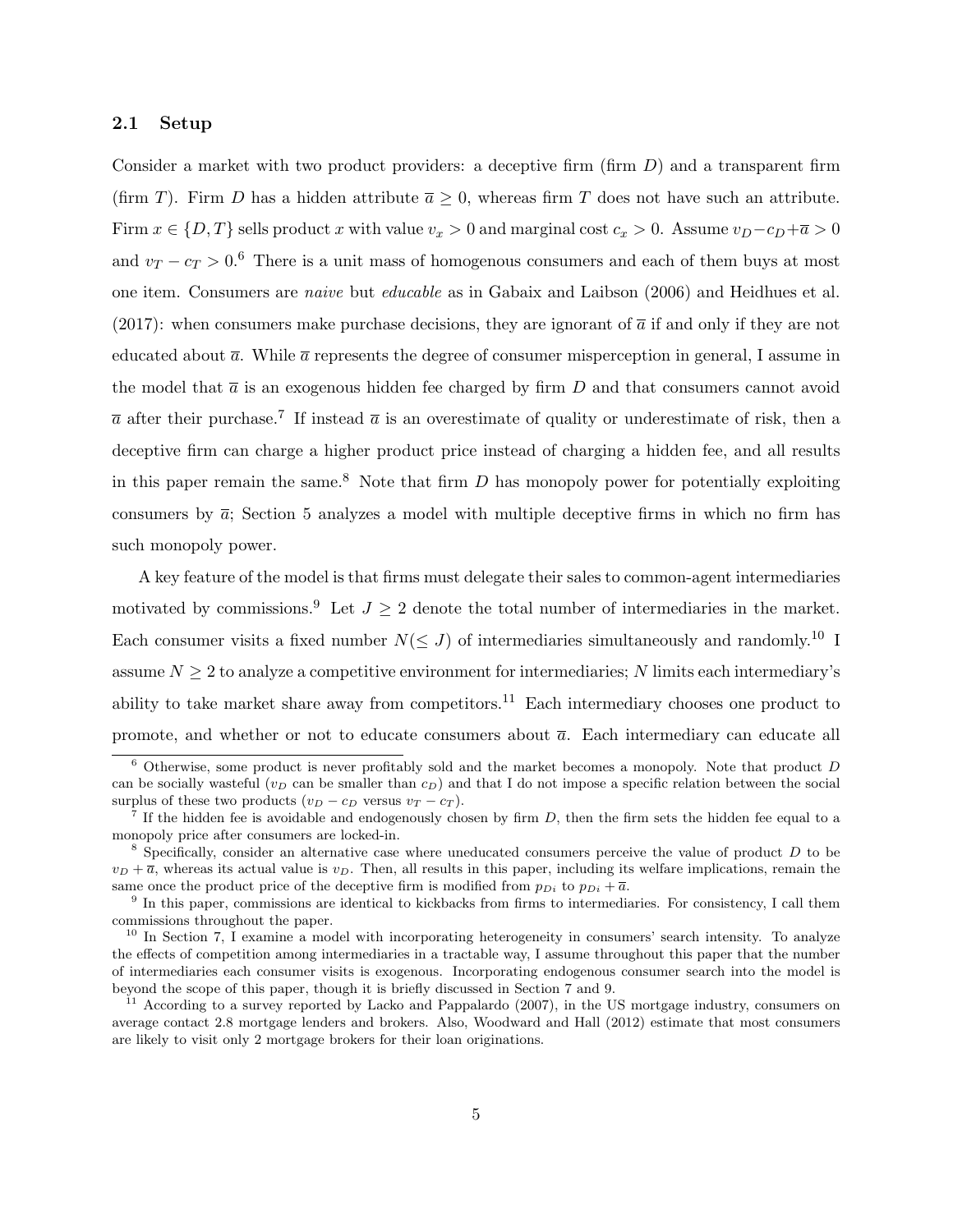consumers who visit at no cost. If no intermediary educates, then a consumer is ignorant of  $\bar{a}$  in her purchase decision; but if at least one intermediary educates, then she takes  $\bar{a}$  into account. I assume that consumers do not make an inference about the hidden attribute from the level of product prices or commissions.<sup>12</sup> All parties are risk neutral. I employ a tie-breaking rule where intermediaries split the demand equally if consumers are indifferent between buying from them.

The timing of the game is as follows:

- 1. Each firm  $x \in \{D, T\}$  simultaneously proposes a product price  $p_{xi}$  and a commission per sale  $f_{xi} \geq 0$  to each intermediary  $i \in \{1, \cdots, J\}$ .<sup>13</sup>
- 2. After observing all of the contracts, each intermediary simultaneously chooses one product to promote and whether or not to educate consumers about  $\bar{a}$ .<sup>14</sup>
- 3. Each consumer reaches N intermediaries simultaneously and randomly, observes products which are promoted by these intermediaries, and makes her purchase decision.<sup>15</sup>
- 4. All transactions are implemented.

The profits of firm D and T per sale are respectively  $p_{Di} - c_D - f_{Di} + \overline{a}$  and  $p_{Ti} - c_T - f_{Ti}$ . The ex-post utility of each consumer if she buys product  $D$  and product  $T$  from intermediary i is respectively  $v_D - p_{Di} - \overline{a}$  and  $v_T - p_{Ti}$ . The total profits of each intermediary are its market share times commissions.

I investigate pure-strategy subgame-perfect Nash equilibria played by firms and intermediaries with the following two equilibrium refinements. First, no firm sets its total price below its total cost; any such strategy is weakly dominated. Second, if ordinal preferences of all intermediaries in a second-stage subgame are retained in another second-stage subgame, then each of the intermediaries makes the same educational decision between these subgames.<sup>16</sup> This refinement ensures

 $12$  Incorporating commission-disclosure decisions into the model does not change the analysis. For ease of exposition, I consider a case in which consumers can observe the level of commissions but do not make an inference from it. See Section 4.4 for a detailed discussion.

<sup>&</sup>lt;sup>13</sup> For ease of exposition, I restrict the attention to piece-rate contracts. Given the demand structure, this restriction is without loss of generality in the model.

 $14$  Since consumers are homogenous and there is no capacity constraint of the products, we can restrict the attention to single-product promotion. Section 6 analyzes multi-product promotion under consumer heterogeneity in naivete.

<sup>&</sup>lt;sup>15</sup> In Section 3.2 (footnote 29), I discuss how results are robust when consumers can also observe an unpromoted product and can ask an intermediary to deliver it.

 $16$  Formally, let G denote a subgame which consists of a tuple of contracts offered from firms to intermediaries. Let  $\pi^i(a \mid G)$  denote the payoff of intermediary i given contracts G and intermediaries' action profile a. Let G'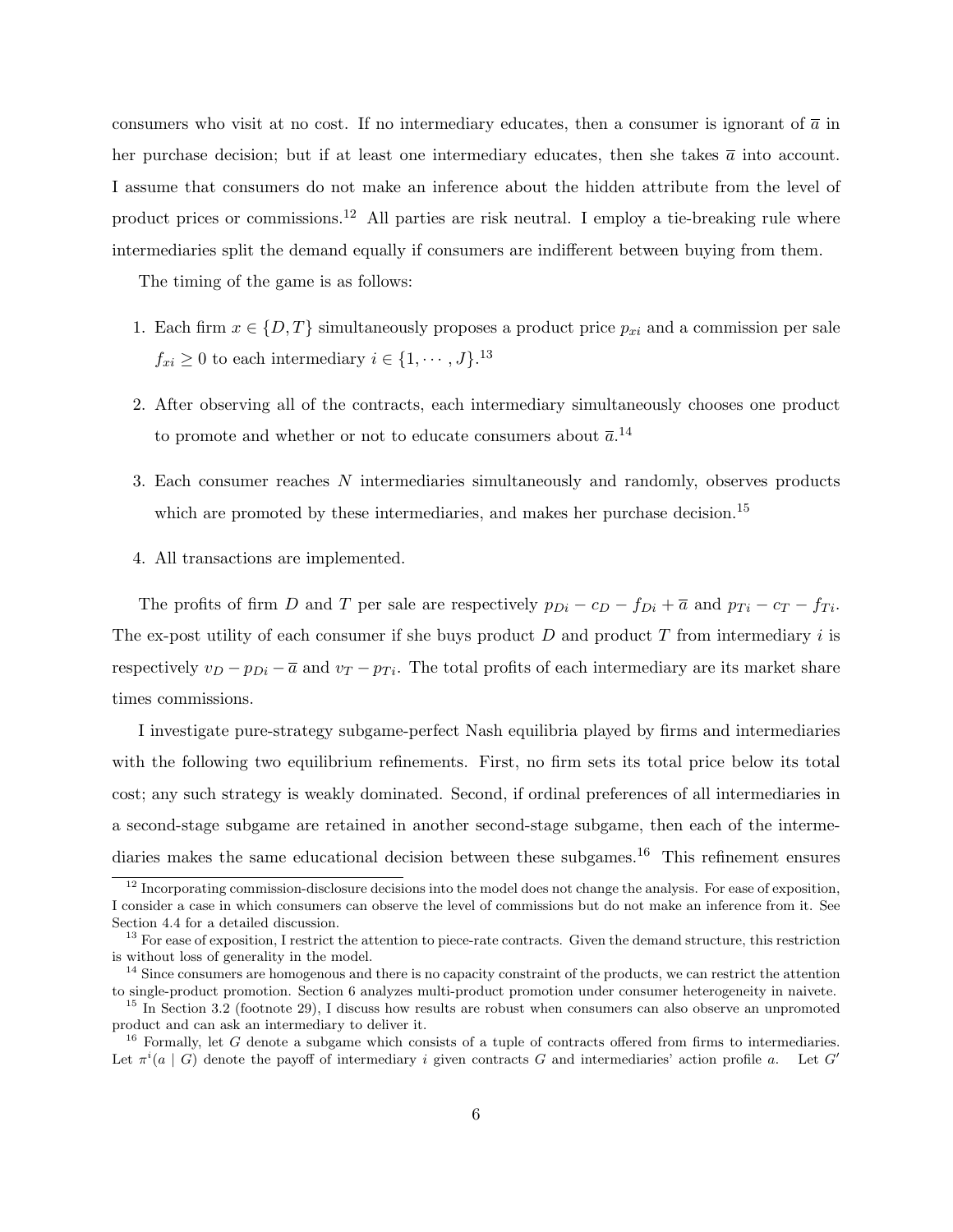that intermediaries' educational decisions are consistent across subgames with the same ordinal preferences, and is used to derive the uniqueness of equilibrium in which intermediaries do not educate consumers.

For ease of exposition, I divide the set of equilibria into two types: *non-educating equilibria* in which all consumers remain uneducated, and *educating equilibria* in which some or all consumers are educated. In the analysis, I focus on identifying conditions for and properties of non-educating equilibria. Since educating consumers is trivially a best response if all other intermediaries educate, a (fully) educating equilibrium always exists. Whenever a non-educating equilibrium exists, however, it is more plausible to be played among intermediaries than the educating equilibrium because of the following reasons. First, intermediaries earn higher profits in a non-educating equilibrium. Second, intermediaries play a weakly-dominated strategy in an educating equilibrium. Finally, if a non-educating equilibrium exists in the model, then it becomes the unique equilibrium in an extended model in which intermediaries incur a positive education cost, no matter how small the cost is. I discuss such an extended model in Section 7.

#### 2.2 Discussion of Key Assumptions

The model has three key assumptions: (i) consumers have misperceptions about a product attribute, (ii) intermediaries can educate consumers about the attribute, and (iii) without the help of intermediaries, firms cannot educate consumers about the attribute of other firms' products. In this subsection, I discuss these assumptions in turn.

(i) In the model,  $\bar{a}$  represents the amount by which a consumer misperceives the attributes of the product that can be hidden fees, harmful qualities, or future risks. As examples of hidden fees, Gurun et al. (2016) report that post-introductory interest rates of adjustable-rate mortgages are not salient due to "deceptive advertisements," and the advertisements lead consumers to choose worse mortgages. Woodward and Hall (2012) find that some consumers originating mortgage loans pay high broker fees because of a confusing payment scheme.<sup>18</sup> By examining a natural experiment,

denote another tuple of contracts. The definition of the second refinement is: if  $\pi^i(a \mid G) > \pi^i(a' \mid G)$  implies  $\pi^{i}(a | G') > \pi^{i}(a' | G')$  for all i and all  $a, a'$ , then each intermediary makes the same educational decision between subgame  $G$  and subgame  $G'$ . In the Appendix, I explain how this refinement is used to derive the equilibrium uniqueness. <sup>17</sup>

 $18$  Specifically, Woodward and Hall (2012) report that consumers who compensate a mortgage broker with both a direct cash payment and a commission from a mortgage lender pay twice as much as similar consumers who pay either with cash alone or with a commission alone.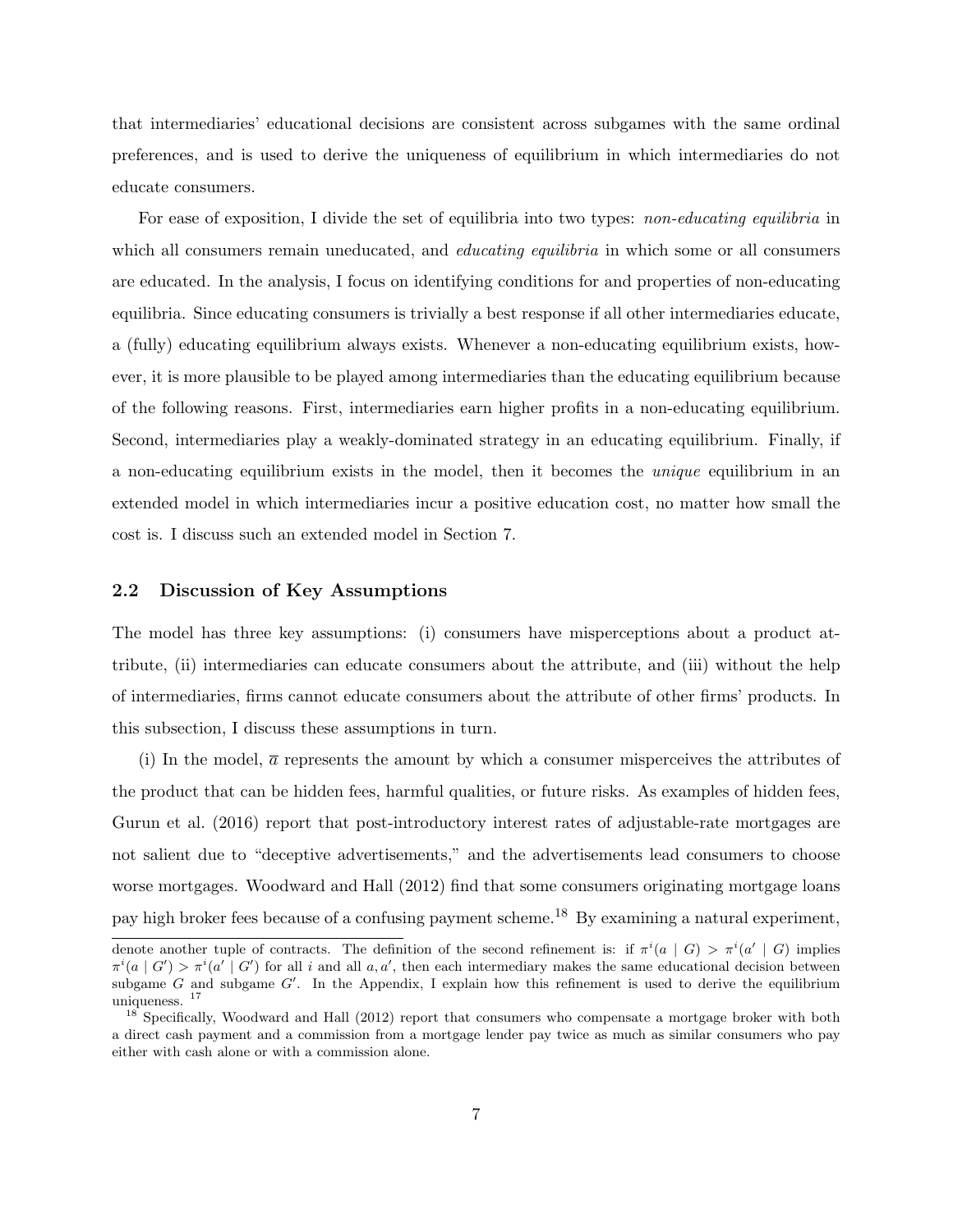Anagol and Kim (2012) show that consumers tend to pay higher fees to mutual funds when the fees are amortized and hidden. As examples of misperceived qualities and risks, individual investors may overestimate future returns or underestimate risks of actively-managed mutual funds relative to index funds.<sup>19</sup> Consumers may have incorrect beliefs about the likelihood of accidents covered by insurance plans. Patients may think the efficacy of a brand-name drug is better than that of generic one with the same ingredients (Bronnenberg, Dub´e, Gentzkow and Shapiro 2015).

Along with most studies incorporating consumer naivete, I assume that consumers do not make an inference about the hidden attribute from price or commission levels. Of course, if consumers can rationally infer, then they will notice the existence of hidden attributes when observing overly high commissions. Empirical evidence, however, suggests that consumers are often inattentive to the incentives of intermediaries.<sup>20</sup> I return to discuss this assumption and policies on mandatory disclosure of commission structures in Section 4.4.

(ii) Helping consumers choose products is thought to be a central role of intermediaries. Doctors can teach patients which treatment is better for them, real-estate agents can tell deficiencies of a house, and financial advisors and mortgage brokers can educate consumers about the hidden costs of products.<sup>21</sup> Experts in these industries are often indispensable because most consumers find it hard to choose an appropriate product without the help of intermediaries. In addition, these intermediaries can provide certified information or clear analysis to modify consumers' misperceptions, whereas providing such information is either costly or often impossible for non-experts.

To investigate the educational incentives of intermediaries in a clear manner, I assume that each intermediary can educate its customers at no cost. Note that such "perfect education" is an extreme assumption which makes a deceptive equilibrium harder to exist. In Section 7, I examine how results are robust to incorporating costly education.

(iii) This paper focuses on markets in which expert intermediaries are indispensable for some consumers. Section 3.1 demonstrates that if firms can directly educate most consumers about

<sup>&</sup>lt;sup>19</sup> Studies by Malkiel (1995), Gruber (1996), and French (2008) report that actively-managed mutual funds underperform index funds after fees are taken into account. Furthermore, Gil-Bazo and Ruiz-Verdú (2009) report that mutual funds charging higher fees tend to have worse before-fee risk-adjusted performance.

<sup>&</sup>lt;sup>20</sup> Malmendier and Shanthikumar (2007) report that small investors literally follow the stock recommendations of security analysts, though the recommendations of the analysts have an upward bias. Christoffersen et al. (2013) report that in the US mutual-fund industry, a 1% point increase in commissions leads to a 0.4464% increase in annual fund flows, while the increase in commissions predicts a 0.34% decrease in future performance net of fees.

 $^{21}$  For market evidence, see footnote 3. Also, Foá, Gambacorta, Guiso and Mistrulli (2015) examine Italian mortgage data and report that the presence of financial advice affects consumers' mortgage choices.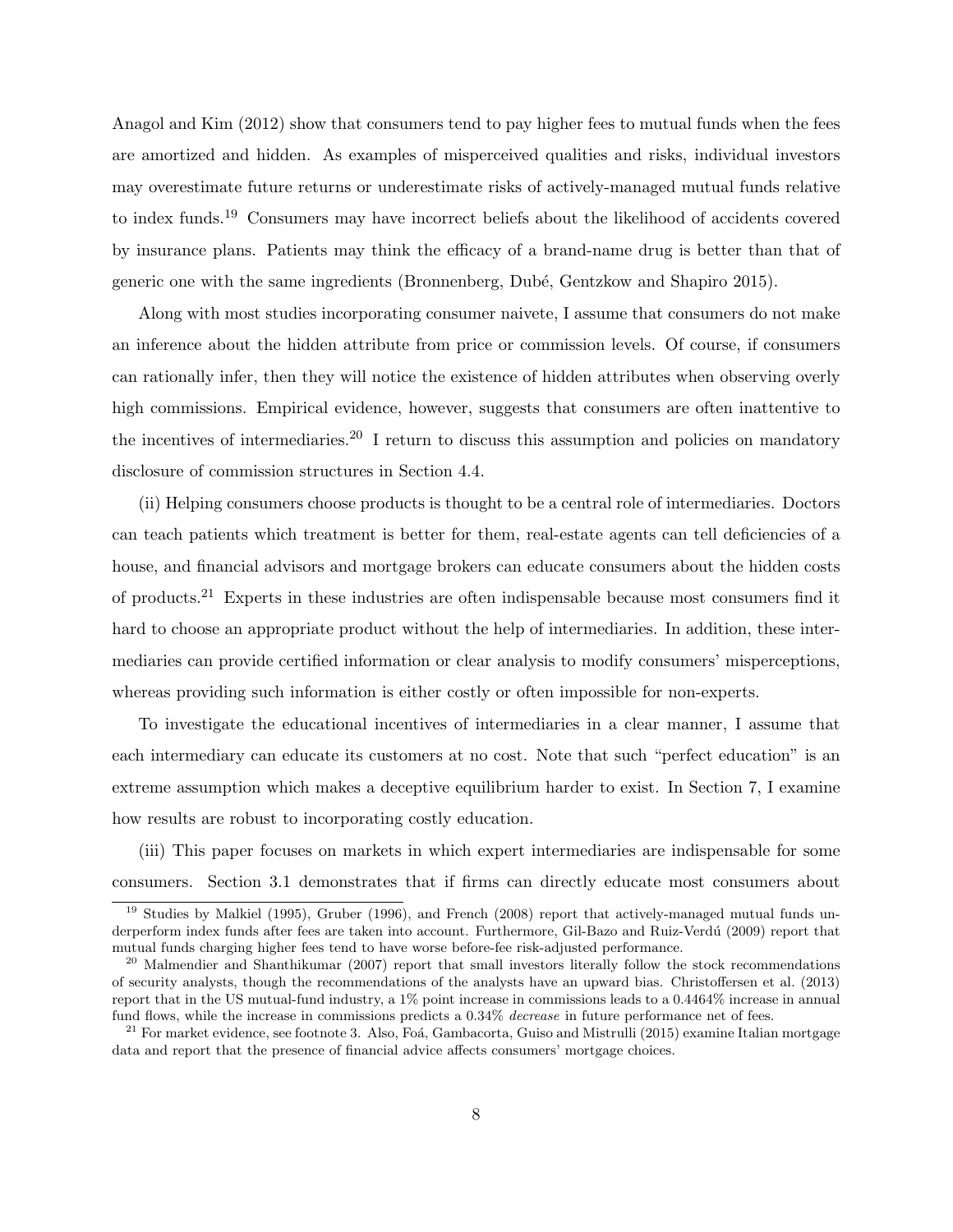other firms' product attributes, then a non-deceptive firm would always educate. For the industries illustrated above, however, some consumers are unwilling to buy products without consulting experts because stakes are large and product attributes are complicated. For example, mortgages have hundreds of thousands of dollars at stake, and their contracts are hundreds of pages long—far beyond the limits of comprehension for many consumers. To educate consumers in these markets, a non-deceptive firm needs either to hire or train in-house intermediaries. In either case, the total cost seems the same as, or higher than, that of using existent intermediaries. In Section 7, I discuss how results are robust to incorporating such possibilities of vertical integration.<sup>22</sup>

### 3 Analysis

This section analyzes the model and derives its welfare implications. Section 3.1 presents three benchmark cases. Section 3.2 characterizes the equilibria of the model, identifies a condition under which a deceptive equilibrium exists, and discusses its implications. Section 3.3 analyzes welfare effects on intermediaries' educational role and on the presence of competition among intermediaries. Section 3.4 discusses a case where intermediaries also face reputational concerns.

### 3.1 Benchmark Cases

Before the main analysis, I briefly describe three benchmark cases: a case where firms can directly educate consumers, a case where consumers do not have misperceptions, and a case where intermediaries do not have an ability to educate consumers.

#### Equilibrium under Direct Marketing

First, suppose that consumers are naive but firms directly market to the consumers, which is a variant of an extended model in Heidhues et al. (2017). Assume that firm  $x \in \{D, T\}$  simultaneously chooses its price  $p_x$  and whether or not to educate consumers about the hidden attribute of firm  $D^{23}$  In this case, there always exists a Nash equilibrium played by firms in which firm

 $^{22}$  Beyond the model, it is possible that non-deceptive firms can use mass advertisements to educate consumers. In that case, however, deceptive firms and intermediaries can also use "counter-advertisements." Further, if profitable deception can occur, then deceptive firms and intermediaries have more resources to make naive consumers confused. Hence, education can be difficult without a direct consultation with an expert.

<sup>&</sup>lt;sup>23</sup> In the Supplementary Material, I show that how the result of Result 1 is robust to the different specifications of timing between pricing and educating decisions.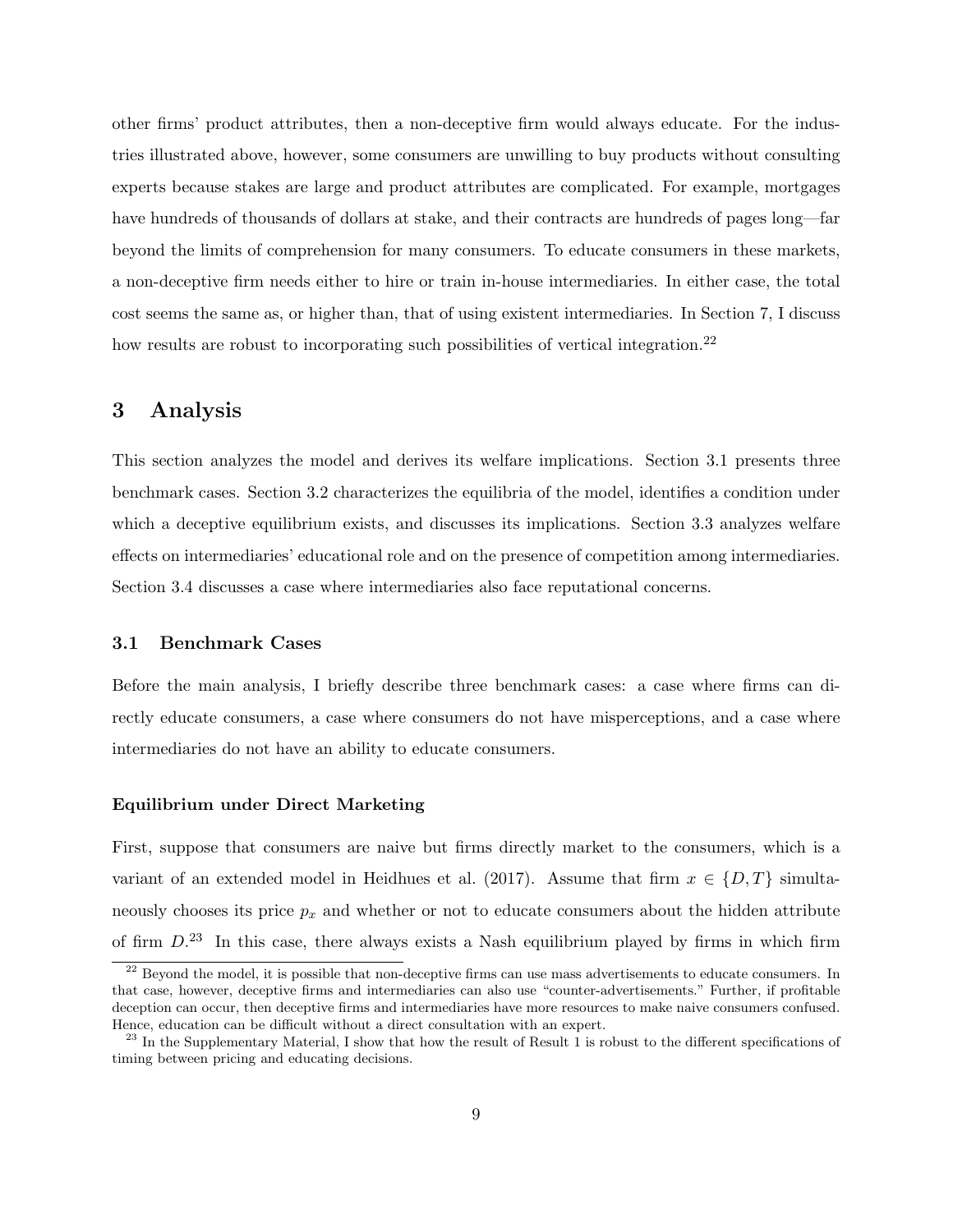T educates consumers about  $\bar{a}$  and a firm with a lower social surplus chooses marginal-cost pricing.<sup>24</sup> Intuitively, the game is reduced to standard Bertrand-type price competition in a verticallydifferentiated market once consumers are educated. Also, in order to increase own advantage, firm T educates consumers in any equilibrium:

Result 1 (Equilibrium under Direct Marketing). Suppose that firms directly market to consumers and make pricing and educating decisions at the same time. Then, all consumers are educated in any equilibrium.

#### Equilibrium without Naivete

Second, suppose that firms sell their products through intermediaries but all consumers are informed about the hidden attribute. These informed consumers observe which product has  $\bar{a}$ . <sup>25</sup> In this case, a standard Bertrand-type competition argument applies:<sup>26</sup>

Result 2 (Equilibrium without Naivete). Suppose that all consumers are informed. Then, in any equilibrium, only the product with higher social surplus is sold All intermediaries earn zero profits.

#### Equilibrium under No Ability to Educate Consumers

Third, as the most important benchmark case, suppose that consumers are naive but intermediaries *cannot* educate consumers about the hidden attribute. Since there is competition among intermediaries and their role is only to deliver products from firms to consumers, commissions are competed down to zero in any equilibrium:

Result 3 (Equilibrium under No Ability to Educate Consumers). Suppose that intermediaries do not have an ability to educate consumers about  $\bar{a}$ . Then, in any equilibrium, all intermediaries earn zero profits.

<sup>&</sup>lt;sup>24</sup> Precisely, there exists a non-deceptive equilibrium such that  $p_D^* + \overline{a} = c_D, p_T^* = \min\{v_T, v_T - (v_D - c_D)\}\$ and all consumers buy firm T's product if  $v_D - c_D \le v_T - c_T$ , whereas  $p_D^* + \overline{a} = v_D - (v_T - c_T)$ ,  $p_T^* = c_T$  and all consumers buy firm D's product if  $v_D - c_D > v_T - c_T$ .

 $25$  In the Supplementary Material, I show that the result remains the same if instead consumers anticipate the existence of a hidden attribute but do not know which product has the hidden attribute.

 $^{26}$  Note that Result 2 is stated in terms of utility and profits rather than what intermediaries actually do. There is a non-essential multiplicity of equilibria due to the fact that intermediaries make zero profits. This multiplicity affects none of the equilibrium outcomes.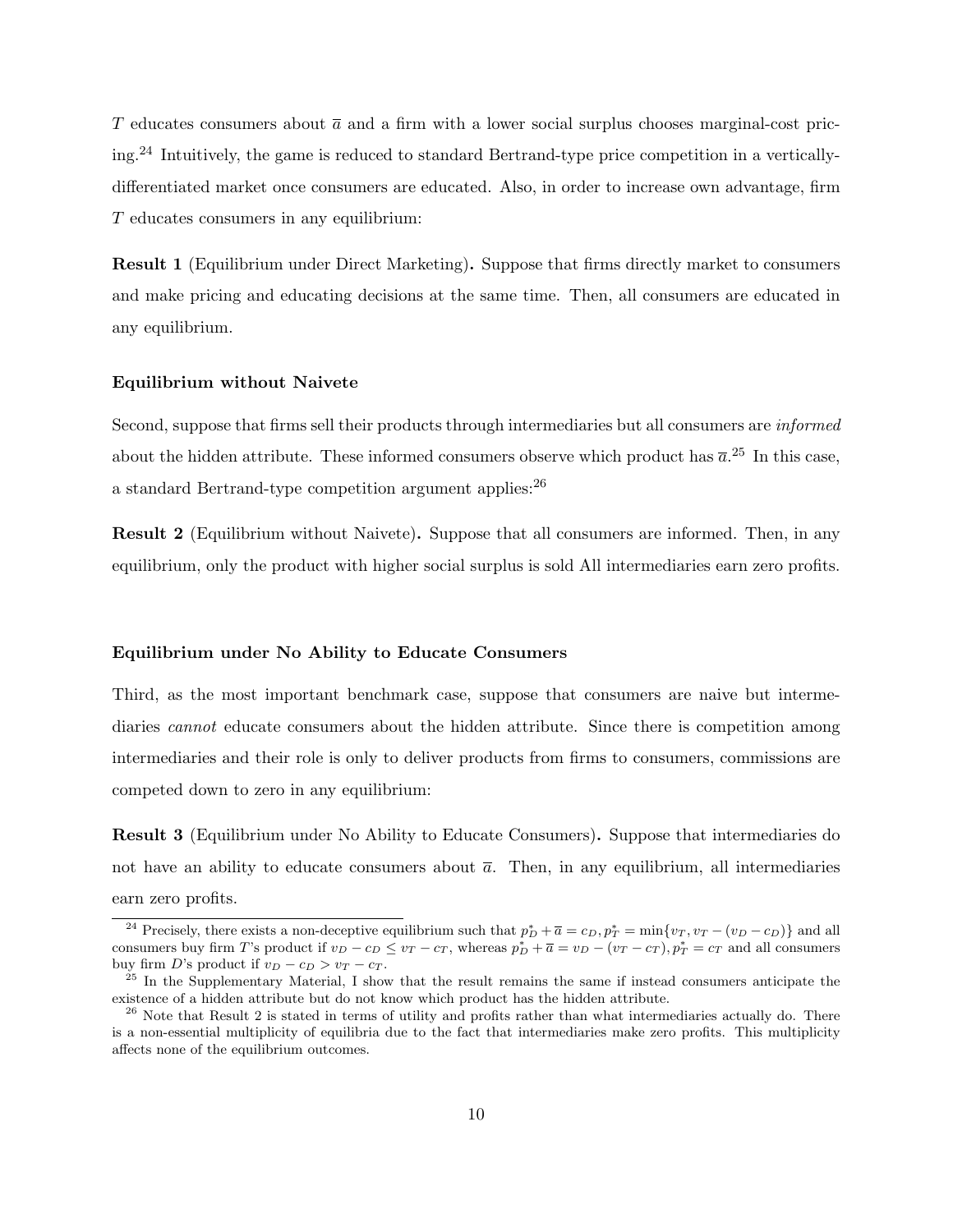The deceptive product is sold in an equilibrium if and only if  $v_D - c_D + \overline{a} \ge v_T - c_T$ . In this case, the equilibrium becomes  $p_{Ti}^* = c_T$ ,  $p_{Di}^* = v_D - (v_T - c_T)$ ,  $f_{Di}^* = f_{Ti}^* = 0$  for all *i*. Consumers are indifferent between product  $D$  and  $T$ , and their ex-post utility is the social surplus of product  $T$ minus the hidden cost:  $(v_T - c_T) - \overline{a}$ . Note that firm T cannot profitably deviate by increasing both its commission and its product price, because then consumers (wrongly) think that the deceptive product is better even when some intermediary promotes the transparent product. Importantly, this does not hold in the model where intermediaries can educate consumers as analyzed in the next subsection.

#### 3.2 Equilibrium in the Model

Now I analyze the model presented in Section 2.1: consumers are naive and each intermediary can educate them. I first investigate a fully deceptive equilibrium in which no intermediary educates consumers. I prove in the Appendix that if a fully deceptive equilibrium exists, then intermediaries receive positive commissions in the equilibrium. To see the intuition, consider the tuple of strategies described in the last paragraph:  $p_{Ti} = c_T$ ,  $p_{Di} = v_D - (v_T - c_T)$ ,  $f_{Di} = f_{Ti} = 0$  for all *i*. Note that each intermediary has the new outside option of educating consumers, promoting the transparent product, and attracting consumers from other deceiving intermediaries. Since consumers strictly prefer the transparent product once they are educated, this tuple of strategies no longer becomes an equilibrium. Specifically, firm  $T$  can induce intermediary  $i$  to promote product  $T$  by increasing its commission by  $\epsilon$  and its product price by  $2\epsilon$  for small  $\epsilon > 0$ , and hence can profitably deviate.

The outside option of educating consumers generates competition for raising commissions. Consequently, firm  $T$  sets its commission as high as possible, which is the total surplus of its product. In order to prevent intermediaries from educating consumers, the deceptive firm needs to give N times higher commissions than the transparent firm can give. Further, by doing so firm  $D$  can charge its monopoly price to consumers.<sup>27</sup> As a result, the fully deceptive equilibrium is characterized by  $p_{Ti}^* = v_T$ ,  $f_{Ti}^* = v_T - c_T$ ,  $p_{Di}^* = v_D$ ,  $f_{Di}^* = N(v_T - c_T)$  for all  $i^{.28}$  Notice that neither firm T

<sup>&</sup>lt;sup>27</sup> This is because firm D does not face competition with firm T once firm D offers such high commissions to intermediaries. Note that this comes from the fact that firm  $D$  has monopoly power for exploiting consumers; Section 5 analyzes a model in which no firm has such monopoly power.

<sup>&</sup>lt;sup>28</sup> Precisely, firm T's offer in the equilibrium is  $p_{Ti}^* = v_T - \epsilon$ ,  $f_{Ti}^* = v_T - c_T - \epsilon$  with  $\epsilon \to 0$  because of consumers' tie-breaking rule. As a formal argument, suppose that the amount of prices and commissions are discretized. Take the limit of the intervals of the discretized spaces to zero. Then, the sequence of the offers converges to the equilibrium one with continuous action spaces.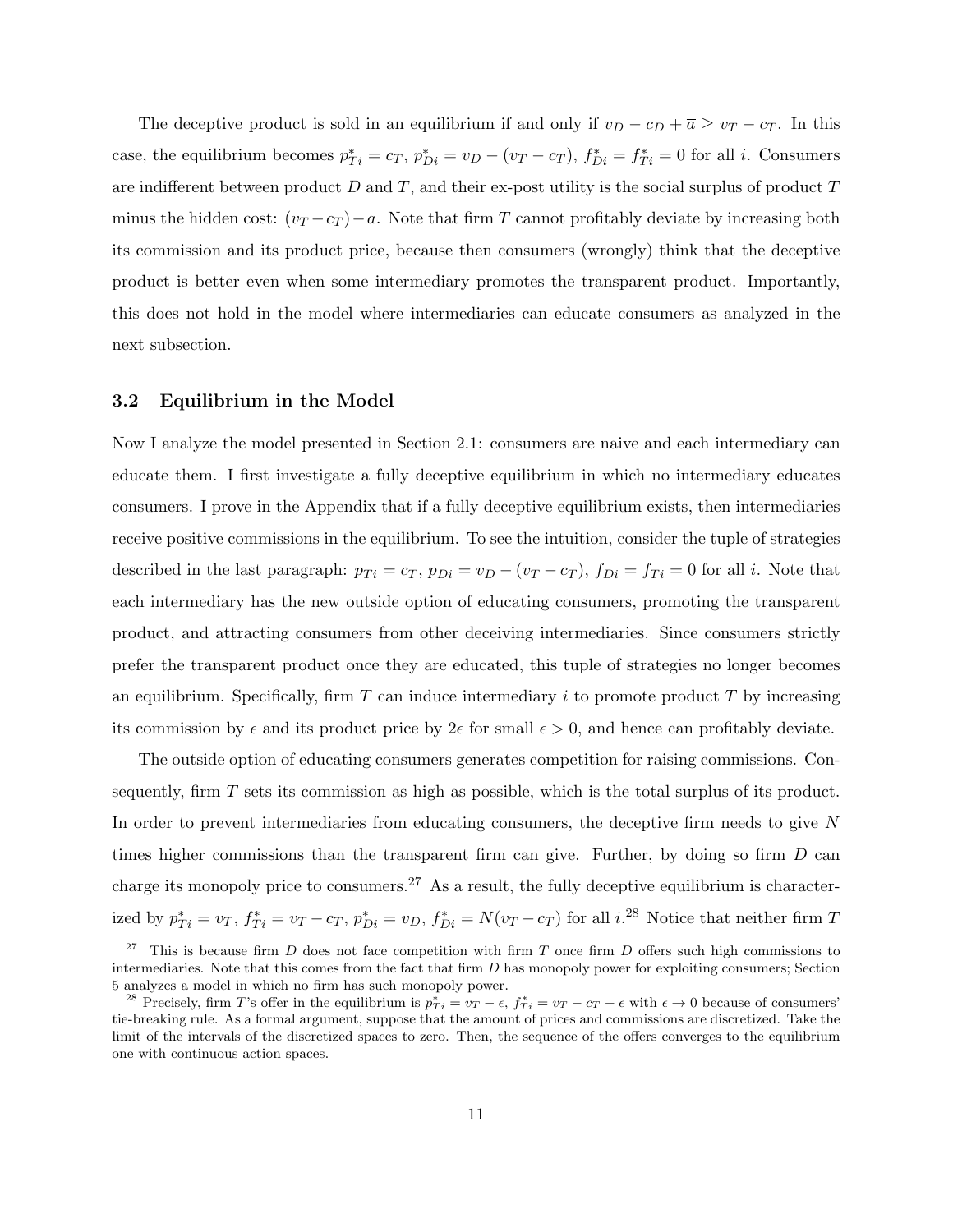nor intermediaries have incentives to deviate from this candidate equilibrium. Firm D follows the above strategy if (i) firm D earns non-negative profits  $(p_{Di}^* + \bar{a} - c_D - f_{Di}^* \ge 0)$  and (ii) the profits from deception is not smaller than the difference of commissions  $(\bar{a} \geq f_{Di}^*)$ . By combining these two inequalities, I obtain the following "Condition for Deception":

$$
\min\{v_D - c_D, 0\} + \overline{a} \ge N(v_T - c_T). \tag{CD}
$$

In this equilibrium, naive consumers' ex-post utility is  $-\bar{a} < 0$ , firm D earns positive profits if Condition (CD) holds with strict inequality, firm  $T$  has zero market share, and each intermediary has  $1/J$  of the market share and earns  $N(v_T - c_T)$  of commissions per sale.

In the Appendix, I also show that if a deceptive equilibrium exists, then it is unique among deceptive equilibria. Also, if consumers are educated, then commissions are competed away as in Result 2. These considerations lead to the complete characterization of the equilibria:

**Proposition 1** (Equilibria in the Model). Suppose the model described in Section 2.1.

(i) A deceptive equilibrium exists if and only if Condition (CD) holds. If the deceptive equilibrium exists, then it is unique among deceptive equilibria:  $p_{Ti}^* = v_T$ ,  $f_{Ti}^* = v_T - c_T$ ,  $p_{Di}^* = v_D$ ,  $f_{Di}^* = N(v_T - c_T)$  for all i. In the equilibrium, all consumers receive ex-post negative utility. Each intermediary promotes the deceptive product without educating consumers and earns positive profits. The deceptive firm earns positive profits if Condition (CD) holds with strict inequality. The non-deceptive firm has zero market share. Social welfare is not maximized when  $v_D - c_D < v_T - c_T$ .

(ii) A non-deceptive equilibrium always exists and its outcome is unique among non-deceptive equilibria. In the equilibrium, all consumers are educated, intermediaries earn zero profits, and social welfare is maximized.

In the deceptive equilibrium, each intermediary faces a key trade-off between market share and the level of commissions. On the one hand, an intermediary can increase its market share by educating consumers and attracting them from other intermediaries. On the other hand, an intermediary can earn a higher commission per customer by not educating consumers and selling the deceptive product. As a result, deception occurs if the profits from the hidden attribute allow the deceptive firm to give each intermediary a sufficiently high commission with which the transparent firm cannot compete.<sup>29</sup>

<sup>&</sup>lt;sup>29</sup> One may think that the occurrence of such deceptive equilibrium is coming from the assumption that naive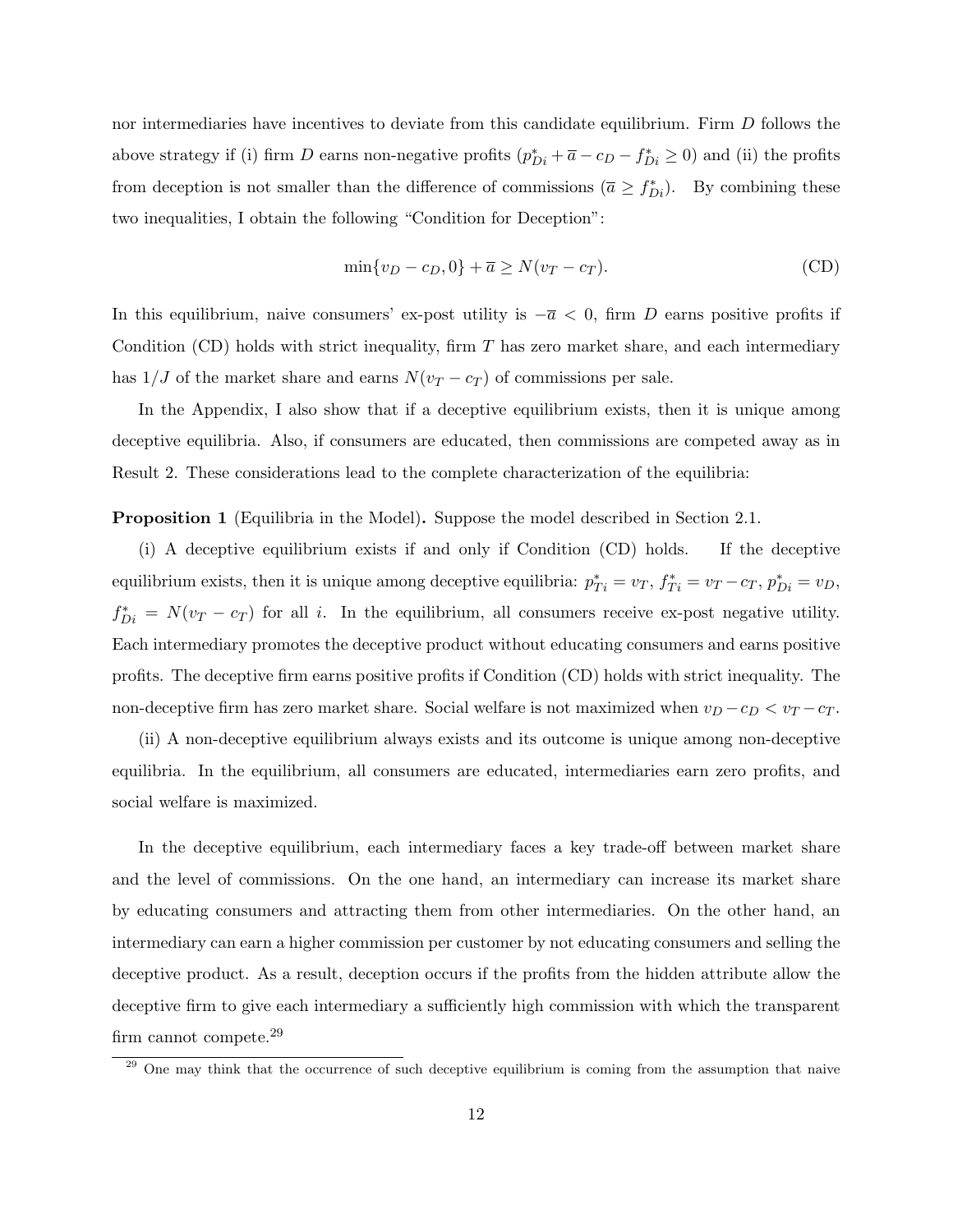If deception occurs, then having competition among intermediaries does not lower the level of commissions. This is because the deceptive firm needs to give each intermediary a high commission to maintain deception.<sup>30</sup> This result brings a new insight to the relation between commissions and the role of intermediaries: although high commissions in classical models often imply that intermediaries provide valuable or high-cost services to their customers, disproportionately high commissions may indicate that intermediaries promote products in a socially-inefficient way. This result can help explain why actively-managed mutual funds and option adjustable-rate mortgages are able to profitably charge higher total prices than alternative products, such as index funds and fixed-rate mortgages.

Deception may severely harm consumer and social welfare. If Condition (CD) holds, then the deceptive firm can profitably sell an inferior product (i.e.,  $v_D - c_D < v_T - c_T$ ), leading to suboptimal social and consumer welfare. Moreover, the deceptive firm can profitably sell its product even when the product is socially wasteful (i.e.,  $v_D - c_D < 0$ ); deception enables the survival of products that should not exist in the market.

Deception becomes less likely to occur as consumers' search intensity, N, increases. Conditional on deception, however, increasing the search intensity further raises the level of commissions. As N increases, educating consumers becomes more attractive to each intermediary. To maintain deception, therefore, the deceptive firm must give a higher commission at the expense of own profits. Once the commission becomes so high that the deceptive firm cannot profitably maintain deception, deception is eliminated and commissions are competed down. As a result, N has a non-monotonic effect on the level of commissions.<sup>31</sup> Similarly, so long as Condition (CD) holds, the level of commissions is increasing in the social surplus of the transparent product  $(v_T - c_T)$ ; as

consumers can observe only promoted products. Indeed in this two-firm model, if consumers can observe a nonpromoted product and can ask an intermediary to deliver it, then firm  $T$  can profitably deviate by slightly decreasing both its product price and its commission. However, this effect is an artifact of two-firm price competition and does not occur when there is also competition among deceptive firms. See Section 5 (footnote 43).

<sup>&</sup>lt;sup>30</sup> The intuition of why high commissions can be sustained under competition among intermediaries is close to Besley and Prat (2006) and Asker and Bar-Isaac (2014). Besley and Prat (2006) show that a government has an incentive to give medias sufficiently high bribes in order to prevent these medias from broadcasting bad news. Asker and Bar-Isaac (2014) show that in a repeated-game framework, a monopolistic up-stream firm may give retailers sufficiently high transfers so that no retailer would accommodate potential up-stream entrants. In these papers, however, all parties are rational and hence welfare and policy implications are different from my paper. Also, their results would be different when there are multiple incumbents or heterogenous consumers, whereas I analyze these extensions and show the robustness of my results in Sections 5 and 6.

 $31$  Notice that N does not depend on the total number of intermediaries, J, but on how many intermediaries consumers visit. Section 4.3 discusses policies that enhance the access to intermediaries.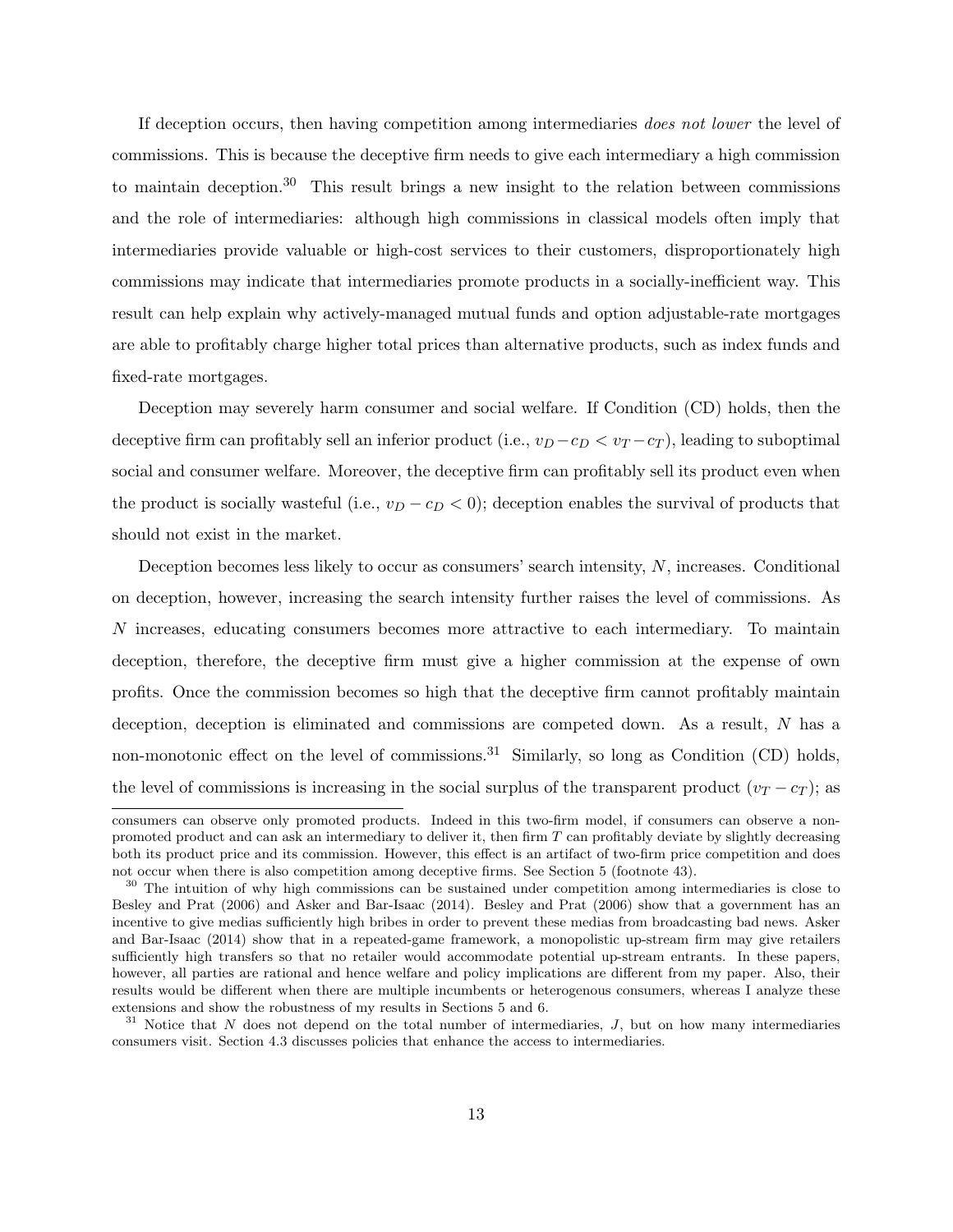an alternative product becomes more attractive, a deceptive firm needs to give higher commissions in order to maintain deception.

If Condition (CD) does not hold, then all consumers are educated about the hidden attribute, intermediaries earn zero profits, and social welfare is maximized. Hence, deception is a concern when and only when consumer misperception is substantial. On the one hand, Condition (CD) holds only when  $\overline{a} \ge v_T - c_T$ . This indicates the lack of "minor" deception: intermediaries educate consumers about small misperceptions under competition. On the other hand, Condition (CD) implies that the more important the educational role of intermediaries is (the higher  $\bar{a}$  is), the less likely the intermediaries serve their role (educating consumers about  $\bar{a}$ ). The next subsection further investigates the perverse welfare effect on the educational role of intermediaries.

#### 3.3 Welfare Effects of Intermediaries

This subsection highlights two significant welfare effects of intermediaries under deception. Note again that if Condition (CD) does not hold, then intermediaries educate all consumers. In this case, consumers are not exploited and commissions are competed down. When Condition (CD) holds, however, perverse welfare effects arise due to the presence of expert intermediaries.

I first examine the effect on the educational role of intermediaries. To investigate it, consider an alternative case described in Result 3: consumers are naive and no intermediary can educate them. When Condition (CD) is satisfied, all consumers buy the deceptive product. Since no one can educate consumers in such a case, of course deception occurs. However, consumers' ex-post utility in this case is  $(v_T - c_T) - \overline{a}$  while one in the original model is  $-\overline{a}$ : the ex-post utility under deception in the model where intermediaries have an ability to educate consumers is *lower* than in the alternative case where intermediaries do not.

Proposition 2 (Welfare Effect on the Educational Role of Intermediaries). Suppose Condition (CD) holds. Then, consumer welfare is lower when intermediaries can educate consumers than when they cannot.

Proposition 2 demonstrates that the existence of expert intermediaries, who have an ability to educate consumers, may decrease consumer welfare. This result indicates the perverse welfare effect on the educational role of intermediaries. To see the intuition, notice again that when intermediaries cannot educate consumers, commissions are competed down to zero. In contrast,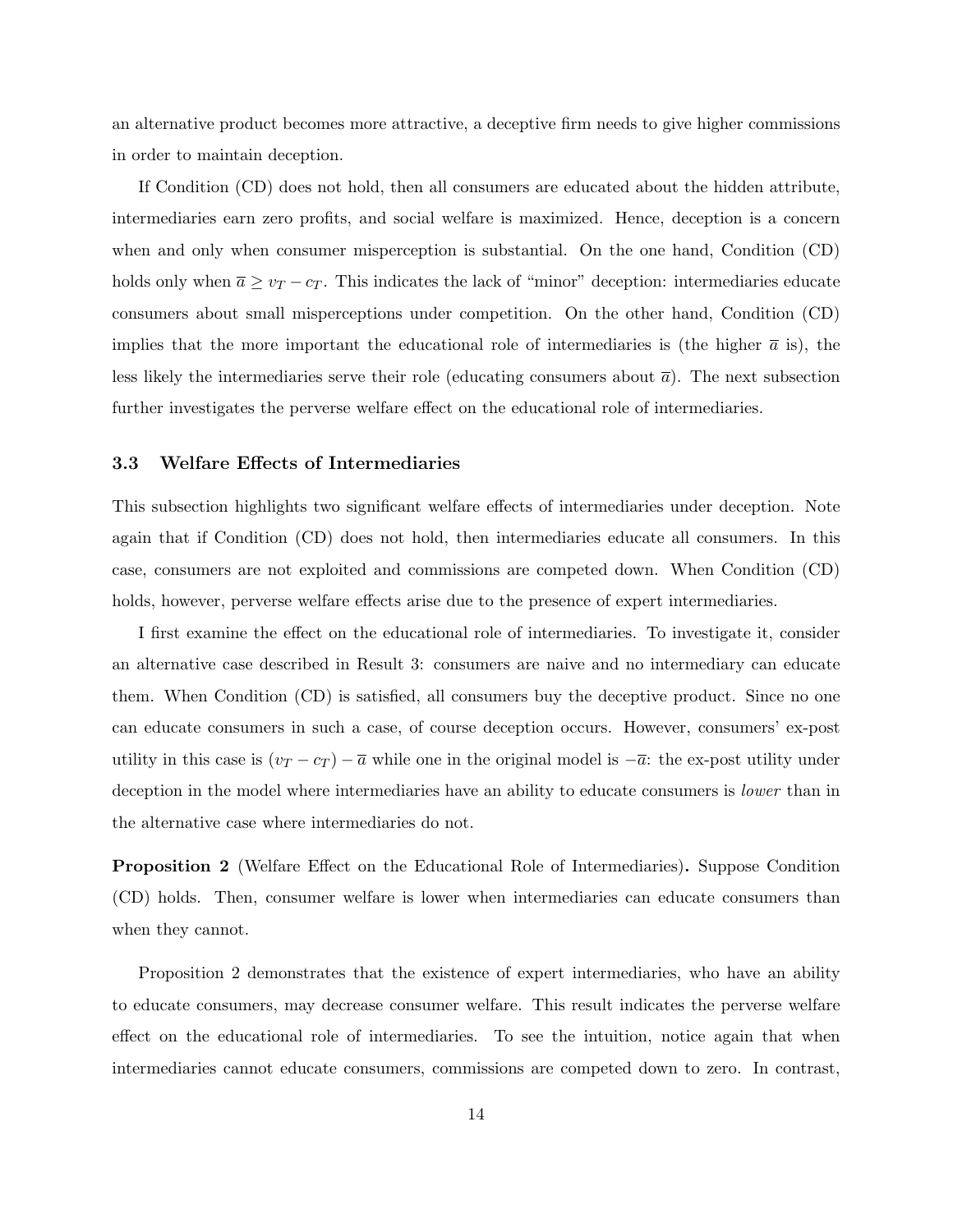when intermediaries can educate consumers, high commissions are paid for maintaining deception. Because these high commissions increase equilibrium product prices, the consumers partly bear the cost of such high commissions. Hence, conditional on deception, consumer welfare is lower in the case where intermediaries can educate consumers compared to the alternative case where intermediaries cannot educate. When deception is an issue, experts may make consumers worse off due to the misalignment of educational incentives.

I next discuss the effect on the presence of competition among intermediaries. Suppose a modified model in which each consumer visits only one intermediary  $(N = 1)$ . Since there is no competition among intermediaries, each intermediary promotes product D if and only if  $v_D - c_D +$  $\overline{a} \ge v_T - c_T$ ; the inequality is satisfied when Condition (CD) holds.<sup>32</sup> The equilibrium in this case is  $p_{Di} = v_D$ ,  $f_{Di} = v_T - c_T$ ,  $p_{Ti} = v_T$ ,  $f_{Ti} = v_T - c_T$ , and each intermediary *i* promotes the deceptive product without educating consumers. Consumers' ex-post utility in this case is  $-\overline{a}$ , which is the same as in the model under multiple intermediaries.

Proposition 3 (Welfare Effect on the Presence of Competition among Intermediaries). Suppose Condition (CD) holds. Then, the ex-post utility of consumers is the same under a monopoly intermediary and under multiple intermediaries.

Proposition 3 sharply contrasts with the predictions from models of rational consumers with  $v_D - c_D > 0$ , where consumers get zero utility under a monopoly intermediary but get positive utility under competition among intermediaries. When consumers have misperceptions, having competition among intermediaries may not benefit consumers at all.<sup>33</sup> The condition for deception. however, becomes stringent as N increases. Therefore, introducing competition among intermediaries in the model either makes the market transparent or does not increase consumer and social welfare.

<sup>&</sup>lt;sup>32</sup> If  $v_D - c_D + \overline{a} < v_T - c_T$ , then the monopolistic intermediary promotes the transparent product and consumers' ex-post utility is zero.

 $33$  Interestingly, the effect of increasing N under profitable deception is different when there are multiple deceptive firms as analyzed in Section 5. Specifically, if there are multiple deceptive firms and  $v_D - c_D \le v_T - c_T$ , then an increase from  $N = 1$  to  $N = 2$  increases consumer welfare because an intermediary loses its monopoly power, but a further increase in N decreases consumer welfare as long as Condition (CD) holds. See Section 5 for the detail.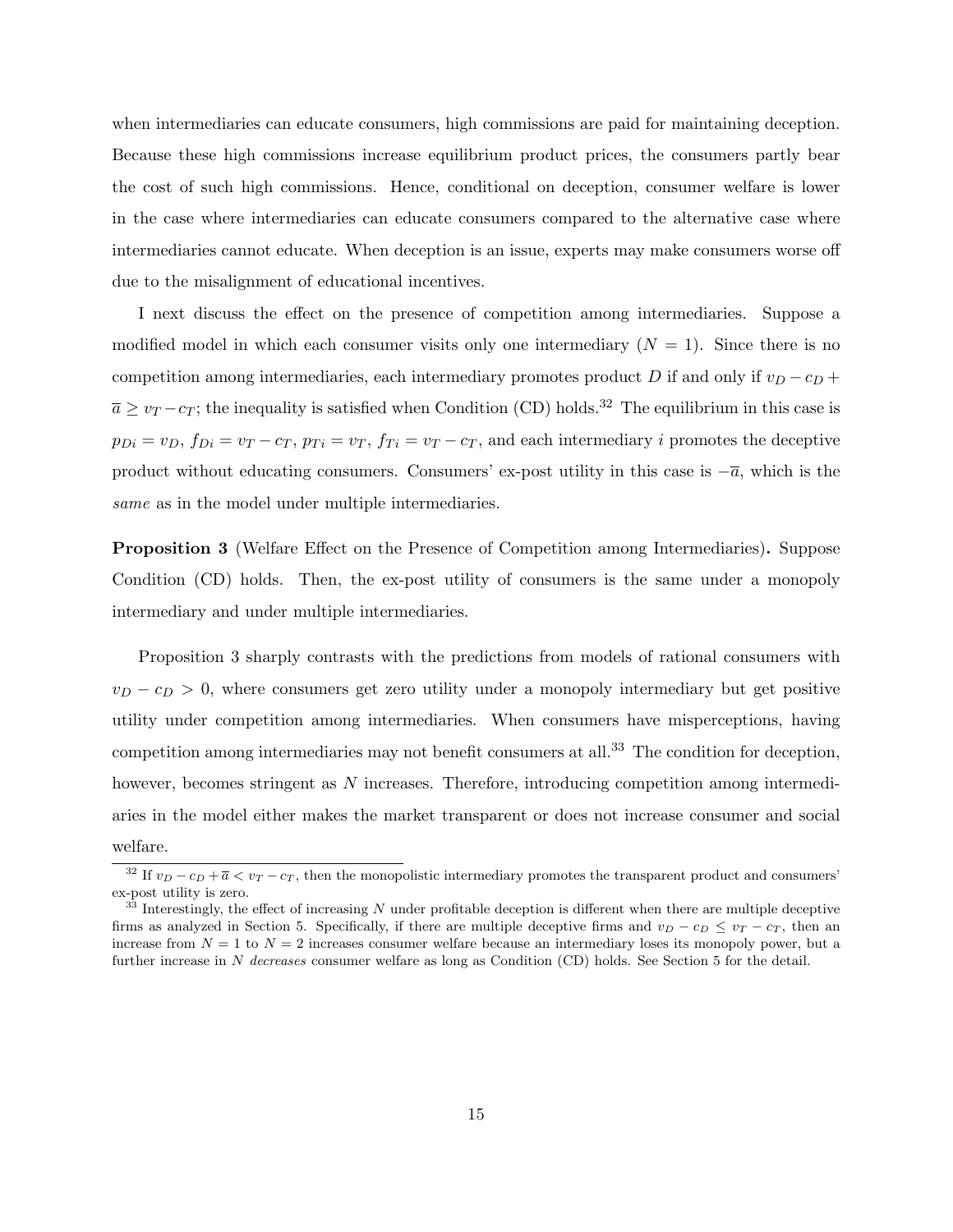#### 3.4 Effects of Reputation

This subsection analyzes the effects of intermediaries' reputational concern in a reduced-form manner. As a natural extension of the model, suppose that each intermediary receives either (i) a reputational benefit  $\rho \geq 0$  from educating each consumer or (ii) a reputational or dishonesty cost  $\rho \geq 0$  from not educating each consumer (Bolton, Freixas and Shapiro 2012, Inderst and Ottaviani 2012c). In either case, a deceptive firm needs to give even highr commissions in order to maintain deception—the level of commissions under deception is increasing in the degree of reputational concern.

Corollary 1 (Effects of Reputation). (i) Suppose that intermediaries receive a reputational benefit  $\rho \geq 0$  from educating each consumer. If  $\min\{v_D - c_D, v_T - c_T\} + \overline{a} \geq N(v_T - c_T + \rho)$ , then a deceptive equilibrium exists in which  $p_{Ti}^* = v_T, f_{Ti}^* = v_T - c_T, p_{Di}^* = v_D, f_{Di}^* = N(v_T - c_T + \rho)$  for all i.

(ii) Suppose that intermediaries incur a reputational cost  $\rho \geq 0$  from not educating each consumer. If  $\min\{v_D - c_D, v_T - c_T\} + \overline{a} \ge N(v_T - c_T) + \rho$ , then a deceptive equilibrium exists in which  $p_{Ti}^* = v_T, f_{Ti}^* = v_T - c_T, p_{Di}^* = v_D, f_{Di}^* = N(v_T - c_T) + \rho$  for all *i*.

Note that the level of commissions for deception is higher in (i) than in (ii). This is because in either case the deceptive firm needs to compensate for the intermediaries' forgone profits of not educating consumers. Furthermore, when there are multiple deceptive firms as analyzed in Section 5, higher  $\rho$  also decreases consumer welfare under deception. Though the presence of reputational concern makes deception less likely to occur, it can further distort welfare if it fails to generate market transparency.

### 4 Effects of Policies

This section discusses various policy interventions. Section 4.1 analyzes policies regulating commissions. Section 4.2 discusses direct regulations on the hidden attribute. Section 4.3 examines policies that lead consumers to reach more intermediaries. Section 4.4 discusses mandatory disclosure of commission structures.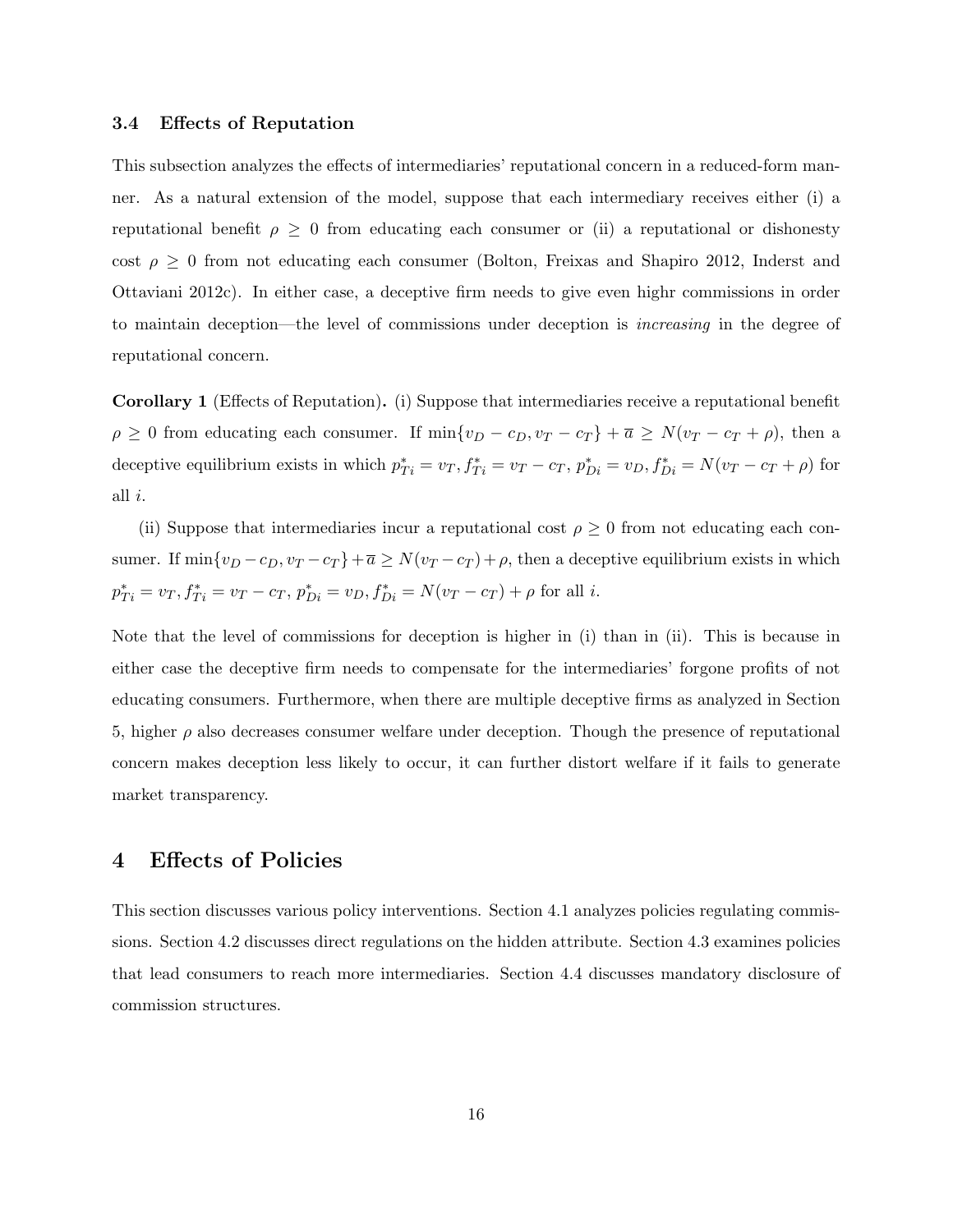#### 4.1 Regulating Commissions

This subsection discusses regulations on commissions; Inderst (2015) provides an excellent survey on this topic. In the model, a simple intervention can eliminate deception. Suppose a policymaker caps the level of commissions. Under this regulation, intermediaries always educate consumers in order to increase market share:

**Proposition 4** (Regulating Commissions). Suppose commissions are restricted to  $f_{xi} < N(v_T - c_T)$ for all  $x, i$ . In any equilibrium, all consumers are educated about the hidden attribute, intermediaries earn zero commissions, and social welfare is maximized.

Proposition 4 shows that a direct price control on commissions in a competitive environment may increase welfare. Once the difference in commissions is restricted, intermediaries cannot get much higher commissions from deception. Hence, intermediaries would educate consumers to increase their market share. If Condition (CD) holds, then the ex-post utility of consumers increases from  $-\overline{a}$  to min{max{0,  $v_D - c_D$ },  $v_T - c_T$ } ≥ 0 by the regulation. Social welfare also increases when  $v_D - c_D < v_T - c_T$ .

As real-world examples, the UK Financial Services Authority banned commissions in the mutualfund industry "to address the potential for adviser remuneration to distort consumer outcomes" effective in January  $2013^{34}$  The Australian government also banned commissions in order that "investors receive advice that is in their best interests, rather than being directed to products as a result of incentives or commissions offered to an adviser" effective in July 2013.<sup>35</sup> Also in many countries, doctors are not allowed to receive direct commissions from pharmaceutical companies. Proposition 4 shows that such policies can increase welfare when deception is a concern.<sup>36</sup>

An alternative regulation—analogous to a recent policy in the US mortgage industry—is to set a uniform commission in a market. As a prominent example before the US financial crisis, commissions to mortgage brokers were sometimes directly tied to the level of prepayment penalties, where arguably many consumers either were unaware of or underestimated when signing up a

<sup>&</sup>lt;sup>34</sup> Inducements Rules and the Retail Distribution Review Adviser Charging Rules, Financial Services Authority (October 1, 2012).

<sup>35</sup> Future of Financial Advice 2011 Information Pack, Australian Government (April 28, 2011).

<sup>&</sup>lt;sup>36</sup> Precisely, banning commissions does not necessarily predict educating consumers in the model. This is because given the regulation, intermediaries are indifferent between promoting deceptive products and promoting nondeceptive products. However, if intermediaries have a reputational concern as in Section 3.4, then—no matter how small the reputational concern is—all consumers are educated under the regulation.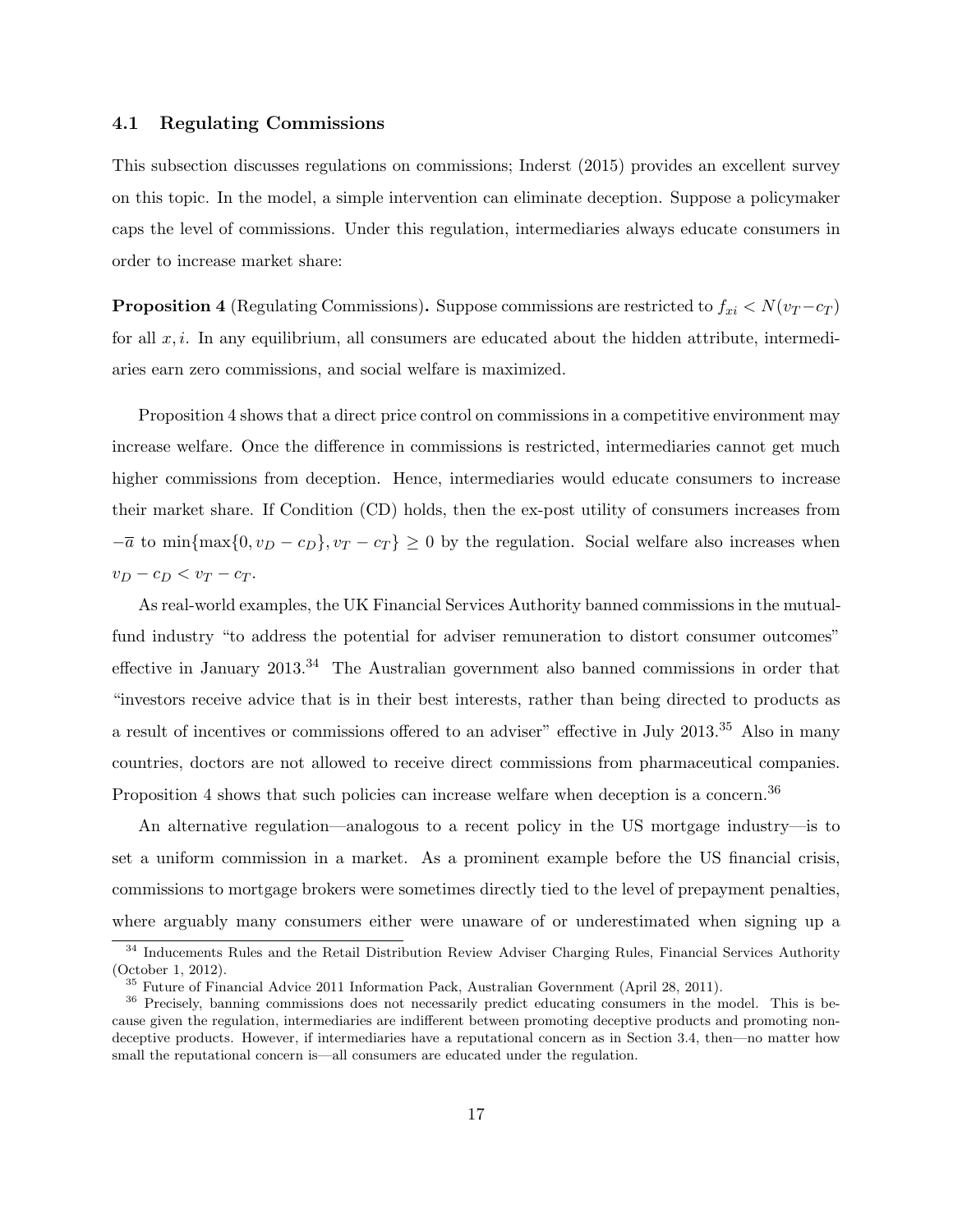contract. In 2011, "to protect mortgage borrowers from unfair, abusive, or deceptive lending practices," the Federal Reserve Board prohibited compensation to a mortgage broker based on terms or conditions of a mortgage transaction.<sup>37</sup> If commissions are regulated to be uniform across products in the model  $(f_{Di} = f_{Ti})$ , then intermediary i has no incentive to conceal the hidden attribute. Note that this policy does not regulate the "level" of commissions.

As a potential advantage, regulating commissions requires less knowledge about hidden attributes than regulating the attributes directly. In order to regulate a product attribute itself, policymakers need to know which attributes are used by firms to exploit consumers. In order to regulate commissions, in contrast, policymakers do not need to identify how firms exactly exploit consumer misperceptions—they only need to know deception is an issue in a market. Though the optimal regulation on commissions in practice would depend on the nature of industries, I also provide a condition to potentially detect such deception from market data—a negative relation between commissions and product valuations—in Section 5.

One caveat regarding commission regulations is that, as Inderst and Ottaviani (2012c) and others have pointed out, such regulations may create moral-hazard problems for intermediaries. For example, commission regulations may decrease intermediaries' incentives to search for better products for each customer. However, I show in Section 5 that under deception with multiple deceptive firms, there is a negative relation between the level of commissions and the net value of products, whereas such a relation would be hard to predict under a rational moral-hazard model. Since evaluating net value of products is possible for some financial products (such as payment streams of mortgages, risk-adjusted returns of mutual funds, or coverages of insurance plans), this relation would be potentially helpful to identify markets in which deception is a major issue.

#### Effect of Regulating Commissions on Exploitative Innovations

Regulating commissions has a positive effect on another relevant issue on deception: preventing firms from inventing new consumer-exploiting technologies. Suppose that before the price-setting stage, the deceptive firm is able to engage in "exploitative innovation" with a positive innovation cost  $I_a > 0$  that increases the maximum hidden payment by  $\Delta a > 0$ . Assume that the innovation

<sup>&</sup>lt;sup>37</sup> Banking and Consumer Regulatory Policy Press Release, Federal Reserve Board on August 16, 2011: http: //www.federalreserve.gov/newsevents/press/bcreg/20100816d.htm (accessed November 1, 2014).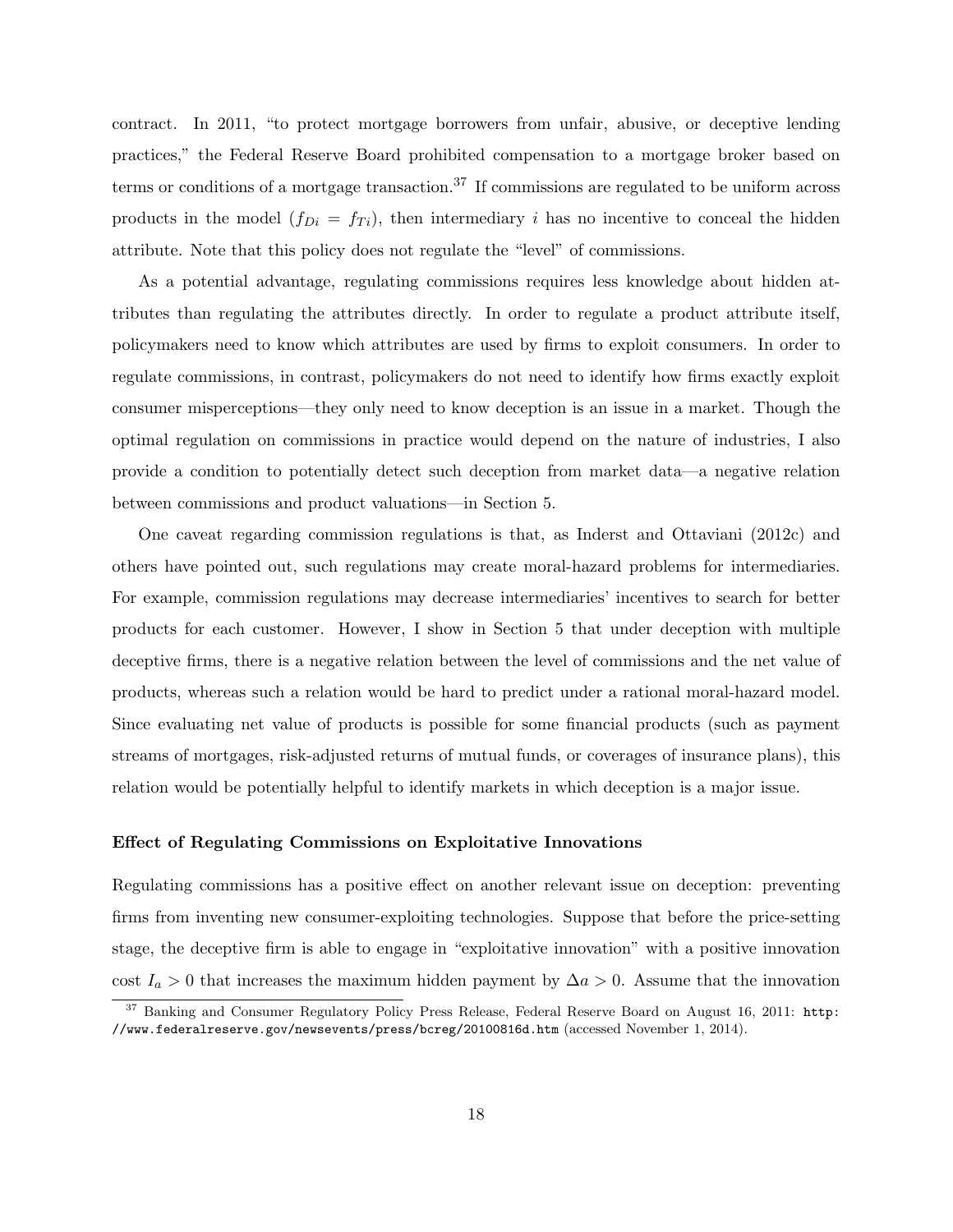is appropriable (i.e., other firms cannot copy the innovation).<sup>38</sup> The next corollary highlights the positive role of intermediaries when commissions are regulated:

Corollary 2 (Exploitative Innovation). Suppose Condition (CD) holds in the model. Consider an extended model in which firm D has an opportunity to increase the amount of the hidden attribute from  $\bar{a}$  to  $\bar{a} + \Delta a$  by paying an investment cost  $I_a > 0$  prior to the price-setting stage.

(i) If there is no regulation, then firm D invests in the innovation if and only if  $I_a \leq \Delta a$ . Consumers' ex-post utility is  $-\bar{a} - \Delta a$  if the investment takes place and is  $-\bar{a}$  otherwise. Social welfare is not maximized if  $v_D - c_D < v_T - c_T$  or  $I_a \leq \Delta a$ .

(ii) If commissions are regulated to  $f_{xi} < N(v_T - c_T)$  for all x and i, then firm D never invests in the innovation. Consumers' ex-post utility is non-negative. Social welfare is maximized.

Corollary 2 (i) shows that welfare-harming innovations can occur in the absence of regulation. Since the increase in  $\bar{a}$  enables more transfer from naive consumers to a deceptive firm, the deceptive firm has a strong incentive to invent a new consumer-exploiting technology. Such an investment is a pure waste from a social perspective. Moreover, it implies a vicious cycle of deception: once the hidden attribute is large enough, deception takes place, and the profit from deception further finances the development of deception, and so forth.

In contrast, Corollary 2 (ii) shows that deceptive firms do not invest in exploitative innovations because intermediaries would educate consumers about new hidden attributes under commission regulations. Hence, intermediaries can improve welfare through their educational role under commission regulations. So long as commissions do not distort the incentive of intermediaries, policymakers may want to have intermediaries because of the problem of hidden attributes.

To the best of my knowledge, this is the first theoretical result of which policymakers can prevent firms from inventing unanticipated hidden attributes. Though there is a potentially huge welfare loss, this problem has not been investigated in the literature. Recently, innovations of hidden fees seem to be occurring in the credit-card, mortgage, and mutual-fund markets.<sup>39</sup> Corollary 2 shows a positive aspect of regulating commissions that discourages firms from inventing new hidden fees. However, intermediation does not seem to play a central role specifically in the credit-card market,

 $38$  Heidhues, Kőszegi and Murooka (2016) investigate innovation incentives of deceptive firms in a retail market. By focusing on the appropriability of the innovation, Heidhues et al. (2016) highlight perverse effects of innovation incentives when the up-front price of the products is binding from below.

<sup>&</sup>lt;sup>39</sup> See, for examples, Bar-Gill and Bubb (2012), Bar-Gill (2009), and Anagol and Kim (2012).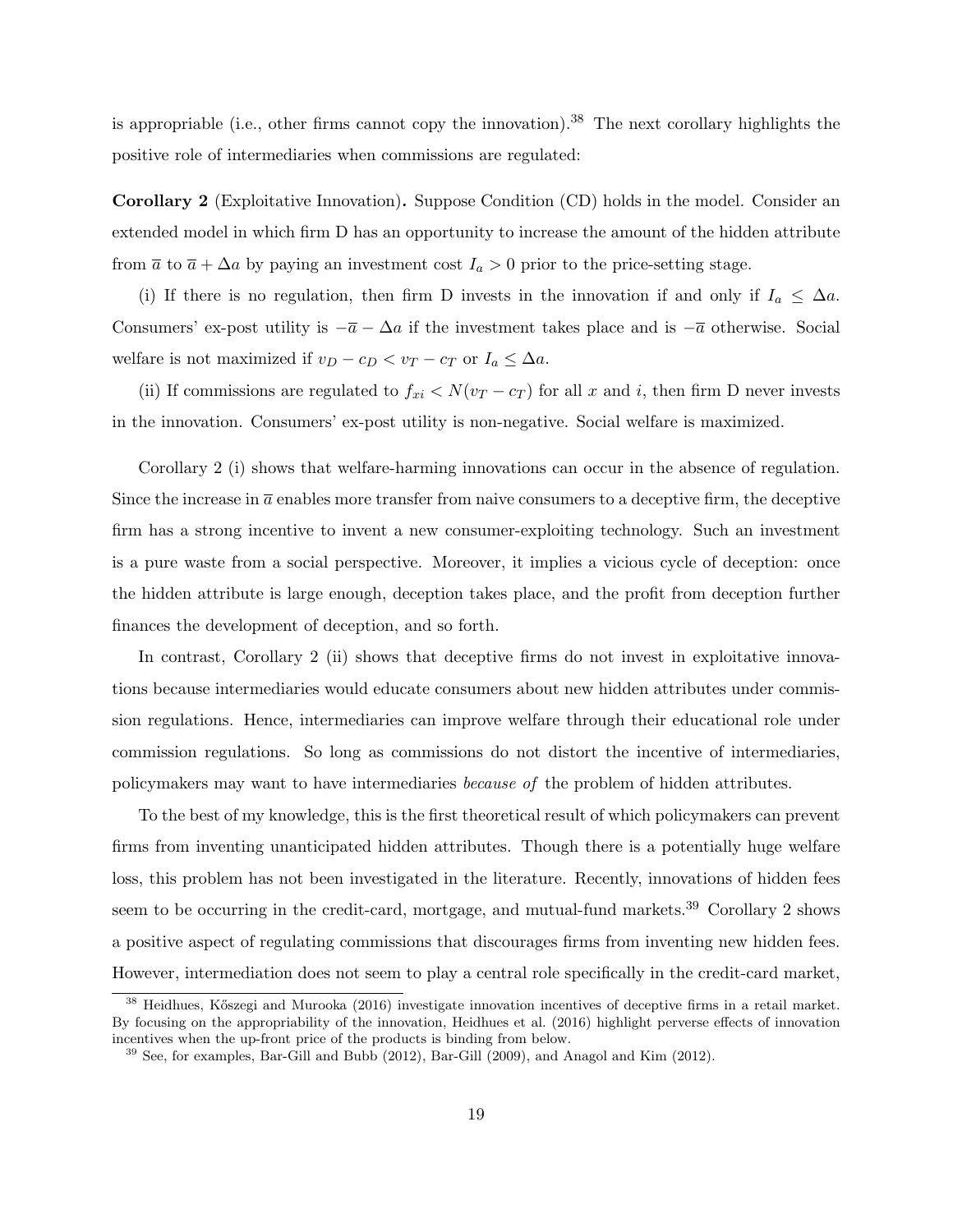and a policymaker needs some other interventions to prevent deception in the market. Hence, this kind of policy works only when intermediaries have a key educational role in a market.

#### 4.2 Regulations on Hidden Attributes

This subsection discusses regulations that directly decrease the maximum amount of hidden attributes.<sup>40</sup> In the deceptive equilibrium, an decrease in  $\bar{a}$  leads to a transfer from consumers to firms, and hence it benefits consumers. Further, such a decrease in  $\bar{a}$  makes Condition (CD) less likely to hold. Once Condition (CD) is not satisfied, the market becomes non-deceptive, commissions are competed down, and welfare is improved.

In contrast to the commission regulations described in the previous subsection, a policy decreasing  $\bar{a}$  is effective even when deceptive firms can give secret bribes to intermediaries. There are some potential drawbacks, however. First, it would be often difficult for a policymaker to identify how consumers are exploited. Second, even when a policymaker identifies the source of exploitation, it would be hard to directly regulate when the exploitation is coming from a misperceived quality or risk. Third, deceptive firms still have strong incentives to invent new hidden attributes that policymakers do not anticipate.

#### 4.3 Enhancing Access to Intermediaries

As discussed in Section 3.2, an increase in N makes deception less likely to occur. On the one hand, Proposition 1 highlights the welfare increase when the number of intermediaries increases beyond a critical threshold. On the other hand, the increase in N does not affect consumer and social welfare so long as Condition (CD) holds.

It is worth mentioning that the policy increasing consumers' search intensity is robust to secret bribing and to the detailed knowledge of which attributes are hidden. However, the policy has at least one potential drawback: firms have strong incentives to invent new hidden attributes. Moreover, Section 5 and 6 show that in extended models, the increase in N further harms naive consumers under deception.

<sup>&</sup>lt;sup>40</sup> Although employing such regulations seem difficult in general, it may be possible in some specific cases. For example, the Credit Card Accountability, Responsibility, and Disclosure Act of 2009 limits late-payment penalties and other fees, preventing credit-card companies from charging high additional payments. See Bar-Gill and Bubb (2012) for detailed discussion, and Agarwal, Chomsisengphet, Mahoney and Stroebel (2015) for the effects of such an act.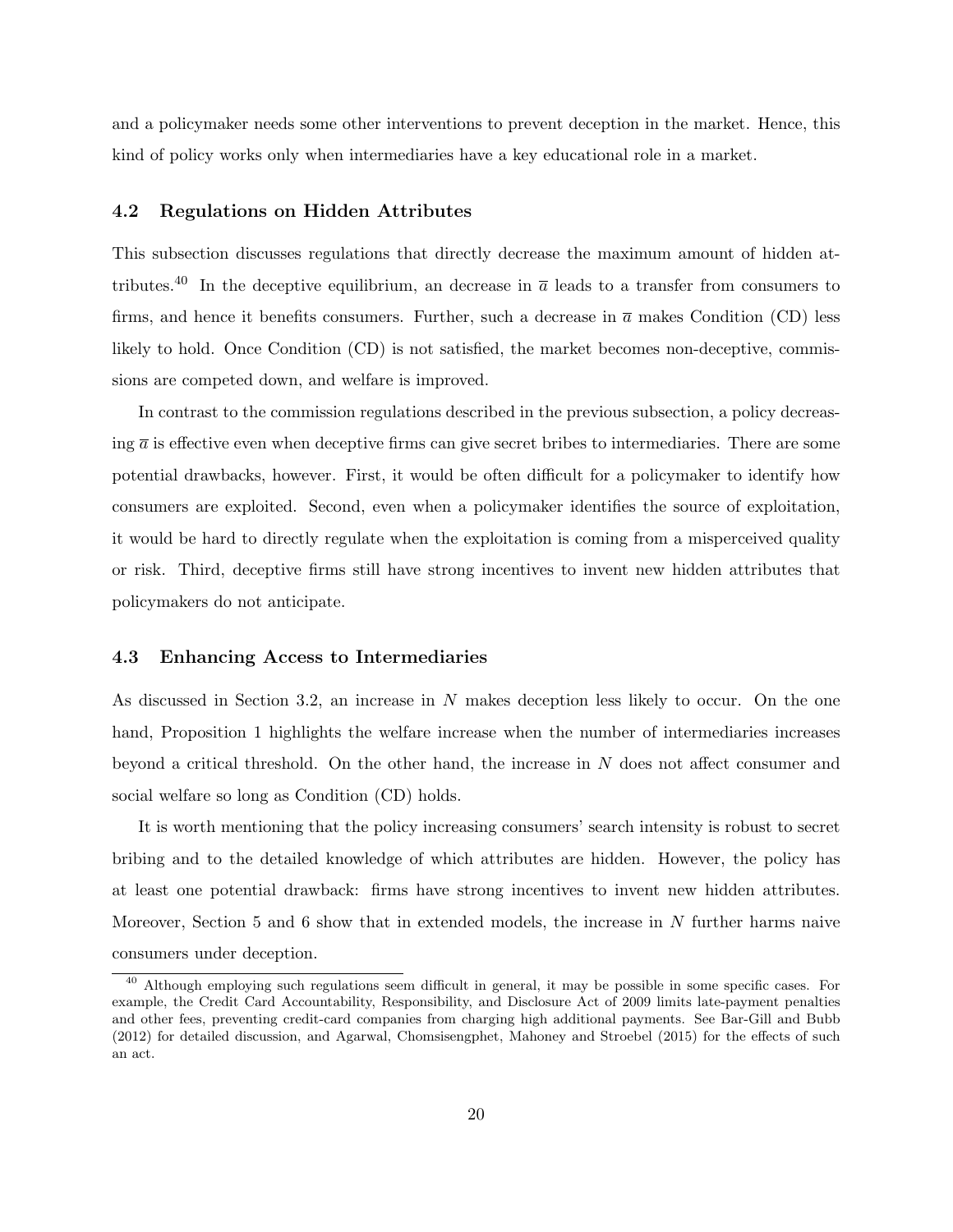Relatedly, regulations of disallowing exclusive dealings, as in the pharmaceutical industry, could be harmful to naive consumers because non-deceptive firms may not be able to sell their products under common agencies. As discussed in Section 7, allowing exclusive dealing in my model is beneficial to consumers when (and only when) intermediaries affiliated with a non-deceptive firm reach a fraction of consumers.

#### 4.4 Mandatory Disclosure of Commission Structure

In the model, naive consumers do not infer the existence of hidden attributes from product prices or commissions. If consumers can rationally anticipate the existence of hidden attributes from observing high commissions, then mandatory disclosure of commission structures is effective to eliminate deception. As a potential advantage, this policy does not require the detailed knowledge of the hidden attributes.

Evidence suggests that, however, people often do not rationally infer how the advice of experts is distorted from observable information.<sup>41</sup> Daniel, Hirshleifer and Teoh (2002) extensively discuss investor credulity in financial markets. Experimental evidence provided by Cain, Loewenstein and Moore (2005) suggests that people under-infer the strategic response of intermediaries. As empirical evidence, Malmendier and Shanthikumar (2007) show that small investors are inattentive to the systematic upward bias of stock recommendations of analysts. These investors also fail to utilize information about affiliations of the analysts, even though affiliated analysts have a stronger upward bias than unaffiliated analysts.

Also, if consumers misinterpret the value of the products from observable information, then the disclosure of commission structure may not work well. For example, individual investors might naively guess that high commissions of mutual funds predict high performance, whereas Christoffersen et al. (2013) report that the high commissions actually predict future low performance. Finally, Section 6 shows that if such disclosure makes only a small fraction of naive consumers sophisticated and is not enough to eliminate deception, then the disclosure can decrease consumer and social welfare.

<sup>41</sup> Eyster and Rabin (2005) develop a model where a player does not rationally infer how other players' actions depend on their own situations. By applying this model, Eyster, Rabin and Vayanos (2015) analyze an asset-pricing market in which traders fail to take into account the informational content of prices.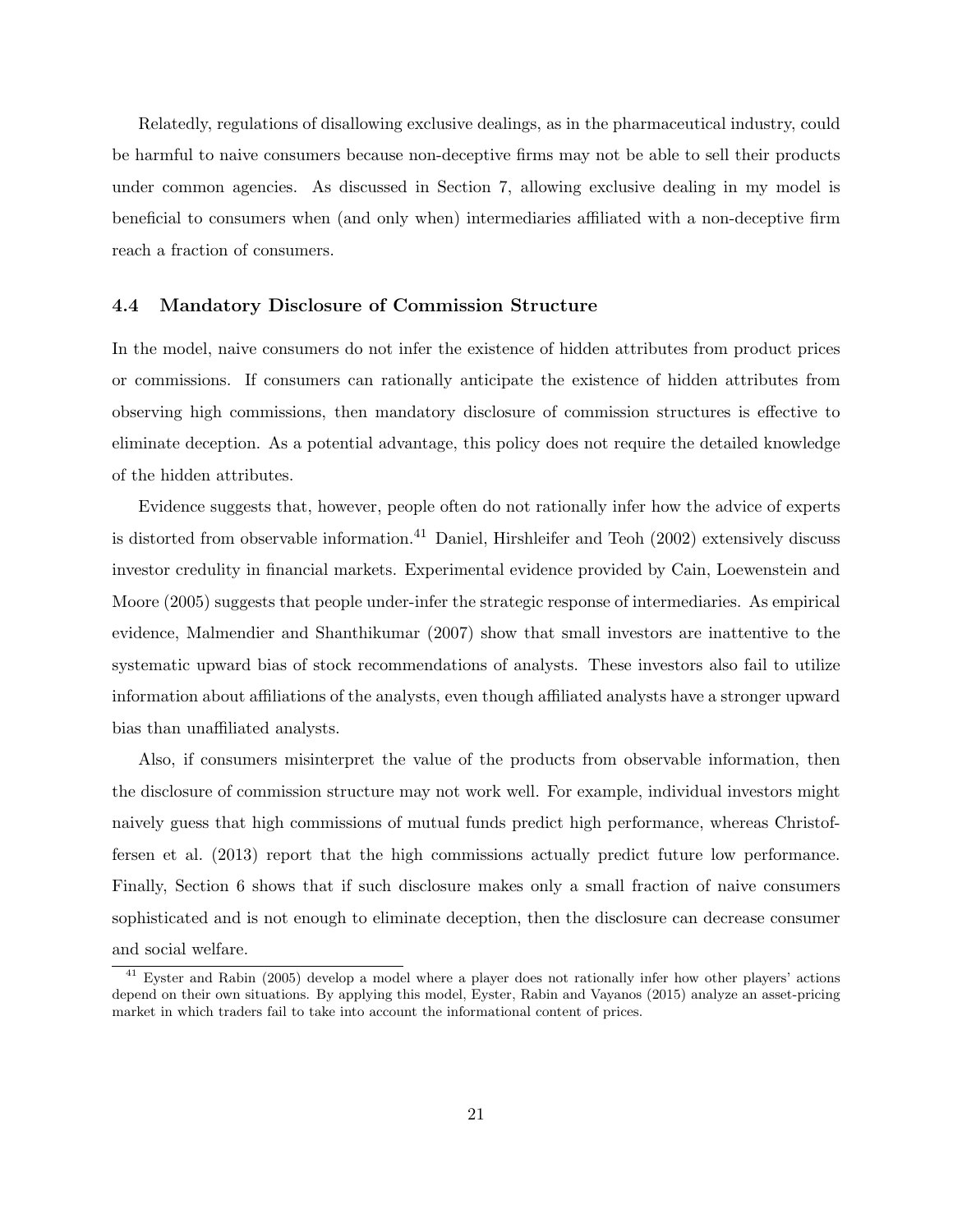## 5 Competition among Deceptive Firms

This section investigates a modification of the model in which there are multiple deceptive firms as well as multiple non-deceptive firms in a market.<sup>42</sup> I focus on identifying conditions for deceptive equilibria in which each type of firm chooses the same strategy and consumers buy deceptive products.

When there are multiple firms in each type of product, all firms earn zero profits. As summarized in Proposition 5, whether or not intermediaries earn positive profits from deception depends on the relative social surplus of the products:

Proposition 5 (Equilibria under Competition among Deceptive Firms). Suppose that there are multiple firms for each type of product.

(i) If  $v_D - c_D > v_T - c_T$ , then in any equilibrium all intermediaries and firms earn zero profits. Consumers' ex-post utility is positive. Social welfare is maximized.

(ii) If  $v_D - c_D \le v_T - c_T$  and Condition (CD) holds, then there exists a deceptive equilibrium in which  $p_{Ti}^* = v_T, f_{Ti}^* = v_T - c_T, p_{Di}^* = c_D - \overline{a} + N(v_T - c_T), f_{Di}^* = N(v_T - c_T)$  for all *i*. All intermediaries earn  $N(v_T - c_T) > 0$  per sale. All firms earn zero profits. Consumers' ex-post utility is  $(v_D - c_D) - N(v_T - c_T) < 0$ . Social welfare is not maximized if  $v_D - c_D < v_T - c_T$ .

Proposition 5 sharply illustrates the relation between profitable deception and selling inferior products. On the one hand, if deceptive products are superior to transparent products, then competition among deceptive firms leads them to decrease prices and commissions, and all profits from deception are passed back to the consumers. Neither firms nor intermediaries earn positive profits. Since all consumers buy deceptive products which are socially superior, social welfare is maximized. On the other hand, if deceptive products are inferior to transparent products, the same trade-off between the level of commissions and market share still arises. It is worth emphasizing that high commissions can be kept in the equilibrium even when neither intermediaries nor firms have monopoly power. Intuitively, the threat of educating consumers and promoting non-deceptive products prevents deceptive firms from decreasing commissions.<sup>43</sup>

 $42$  The analysis does not change when there are multiple deceptive firms and one non-deceptive firm.

<sup>&</sup>lt;sup>43</sup> Note also that the equilibrium outcome in Proposition 5 (ii) is sustained even when consumers can observe a non-promoted product and can ask an intermediary to deliver it. Specifically, consumers never ask intermediaries to deliver product T if their perceived utility from product D is higher, i.e.,  $v_D - c_D + \overline{a} - N(v_T - c_T) \ge v_T - c_T$ . Also, no deceptive firm can profitably deviate by setting a commission lower than  $N(v_T - c_T)$  because then intermediaries would promote transparent products with educating consumers.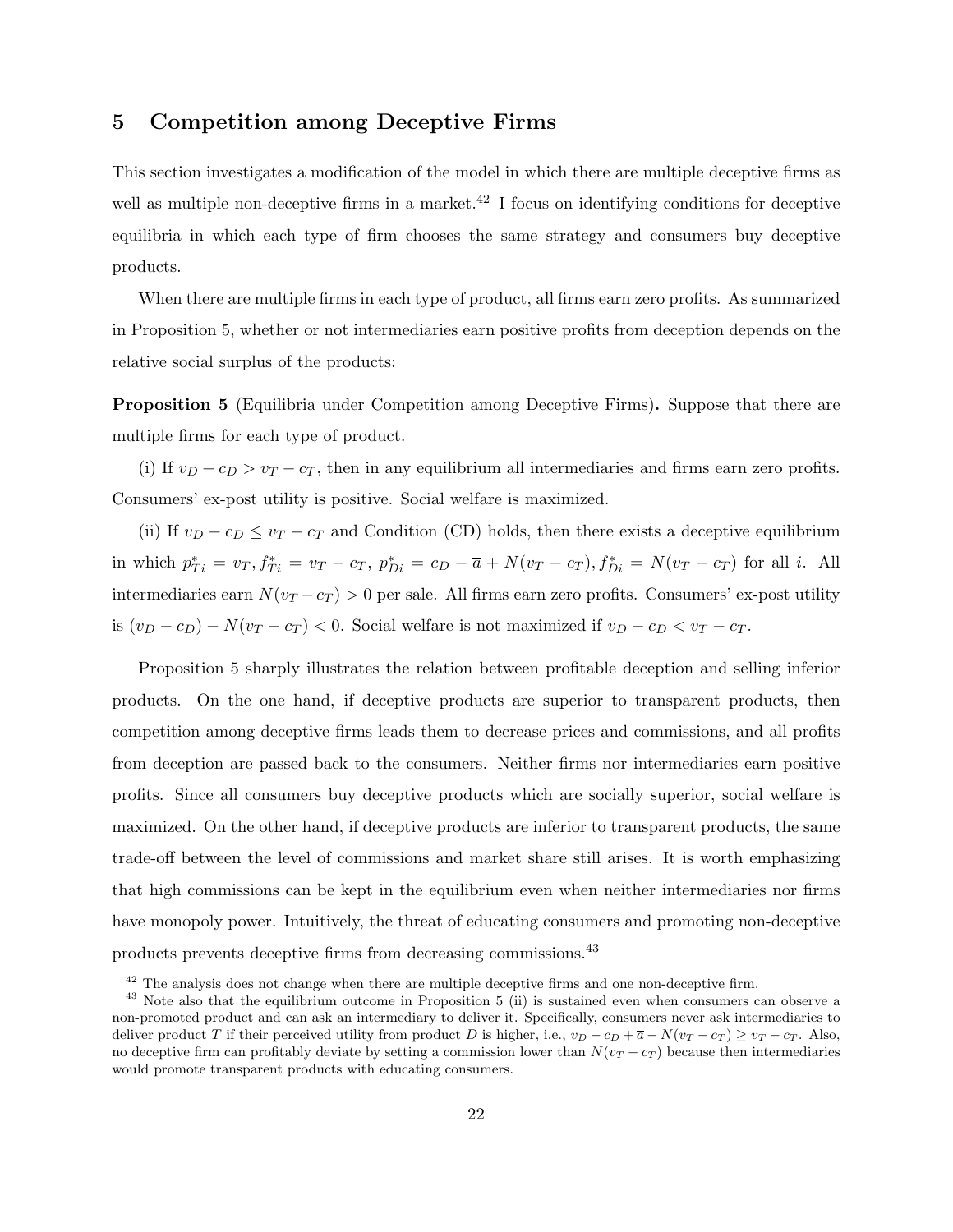Some empirical studies suggest a link between profitable deception and selling inferior products. In the mutual-fund industry, Gil-Bazo and Ruiz-Verdú (2009) report that mutual funds charging higher fees have worse before-fee risk-adjusted performance—product prices negatively reflect their valuations. Also, Del Guercio and Reuter (2014) find that actively-managed mutual funds which are recommended by financial advisors significantly underperform alternative options such as index funds.

The consumers' ex-post utility in Proposition 5 (ii) is negative but larger than that in Proposition 1 (i). Competition among deceptive firms increases naive consumer's ex-post utility, though the utility is still negative under profitable deception.

Furthermore, Proposition 5 (ii) provides a potentially testable condition to detect such deception from market data. Note that the net valuation of the deceptive product is  $v_D - p_{Di}^* - \overline{a} = v_D - \overline{a}$  $c_D - f_{Di}^*$ , where  $f_{Di}^*$  is a commission to maintain deception. In contrast to a standard agency model where agents with higher fees typically bring higher benefits to consumers, the net valuation is decreasing in commissions under non-education.<sup>44</sup> This is because under competition among deceptive firms, the cost of commissions for deception is directly passed on to consumers:

Corollary 3 (Relation between the Level of Commissions and Net Valuation). In Proposition 5 (ii), the level of commissions is negatively correlated with the net valuation of products.

Corollary 3 is consistent with recent empirical studies. In the Indian life-insurance industry, Anagol et al. (2017) report that strictly-dominated insurance plans sold by salespeople are often associated with higher commissions. In the US mutual-fund industry, Christoffersen et al. (2013) find that a higher commission predicts a future poorer net performance. Since there is a potential to measure net valuations for some other financial products (such as payment streams of mortgages), Corollary 3 could be helpful to identify markets in which deception is a major issue.<sup>45</sup>

<sup>&</sup>lt;sup>44</sup> Formally, under non-education, an increase of  $v_T - c_T$  or N raises  $f_{Di}^* = N(v_T - c_T)$ . Under multiple deceptive firms, this increase also lowers the equilibrium net valuation of the deceptive product. Hence, a negative relation between the commission and the net value can arise. Note that the net valuation is constant across commissions in the model with one deceptive firm; the difference comes from whether some firm has monopoly power for exploiting consumers or not.

<sup>&</sup>lt;sup>45</sup> A premise for the identification is that the net valuation of products is identical to consumers' ex-post utility. In general, it is possible that consumers are rational but receive some non-monetary benefit from high-commission intermediaries. However, since the main objective of purchasing a mutual fund is to receive its future return and since the predicted loss of future fund performance in Christoffersen et al. (2013) is substantial, it is hard to imagine that consumers rationally choose such high-commission funds.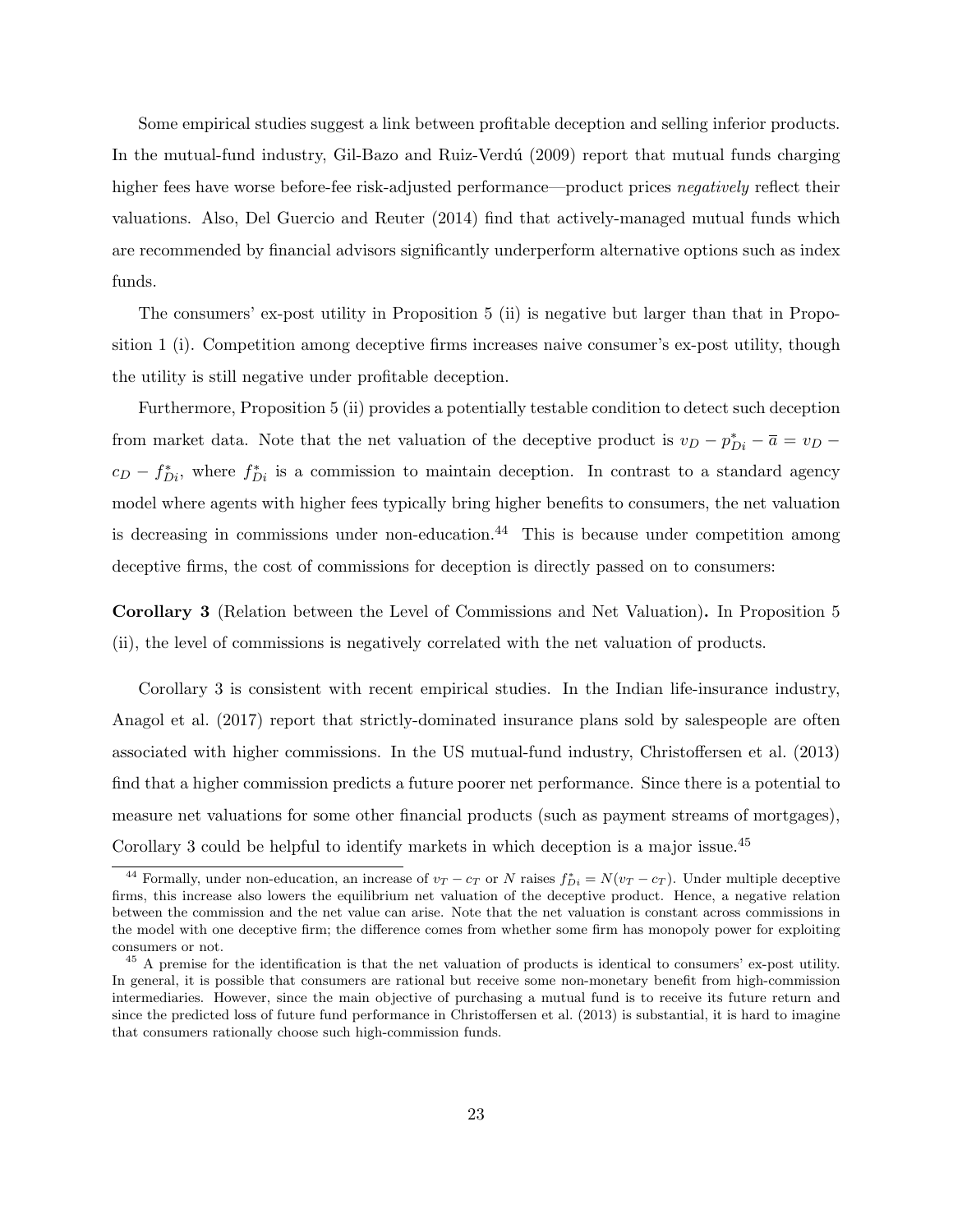### 6 Heterogenous Consumers

This section analyzes markets with consumer heterogeneity in naivete. Suppose that there is competition among each type of firm as in Section 5. Assume that a fraction  $\sigma \in (0,1)$  of consumers are informed as defined in Section 3.1: they know which products have the hidden attributes. The remaining fraction  $1-\sigma$  of consumers are naive. I first analyze a model in which each intermediary can offer only one product at a time, and then discuss models in which each intermediary can offer multiple products to all consumers at a time. In what follows, I assume that  $v_D - c_D \le v_T - c_T$ .<sup>46</sup>

#### Single-Product Offer

Suppose each intermediary can offer only one product and no consumer can buy a product that is not offered by intermediaries. This single-product dealing can be regarded as a case in which firms cannot screen consumers. In a retail market, Gabaix and Laibson (2006) consider such a setting in which each firm can sell only one type of product, and hence no firm can screen between naive and sophisticated consumers ex-ante.

In this case, a candidate of a profitable deceptive equilibrium is  $p_{Ti}^* = v_T$ ,  $f_{Ti}^* = v_T - c_T$ ,  $p_{Di}^* = c_D - \overline{a} + \frac{N}{1-\sigma}(v_T - c_T), f_{Di}^* = \frac{N}{1-\sigma}(v_T - c_T)$ . Informed consumers do not buy the product because all intermediaries sell only deceptive products that yield negative ex-post utility. Such a deceptive equilibrium exists if the following condition holds:

$$
\min\{v_D - c_D, 0\} + \overline{a} \ge \frac{N}{1 - \sigma}(v_T - c_T). \tag{1}
$$

Naive consumers' ex-post utility is  $(v_D - c_D) - N(v_T - c_T)/(1 - \sigma) < 0$ , which is *decreasing* in the fraction of informed consumers through the increase in commissions. This effect might look close to the cross-subsidization effect in Gabaix and Laibson (2006), but here the effect arises even though informed consumers do not buy any product and hence do not get any benefit from the payments of naive consumers. The welfare effect of increasing informed consumers for naive consumers is non-monotonic, and is discontinuous at the threshold value at which Condition (1) holds with equality. Further, conditional on deception, consumer welfare is  $(1 - \sigma)(v_D - c_D)$  –  $N(v_T - c_T)$  and social welfare is  $(1 - \sigma)(v_D - c_D)$ ; both are increasing in  $\sigma$  if and only if the

<sup>&</sup>lt;sup>46</sup> If instead a deceptive product is superior, there exists an equilibrium as the same equilibrium outcome with Proposition 5 (i) in each of the following cases, and both naive and informed consumers buy deceptive products in the equilibrium.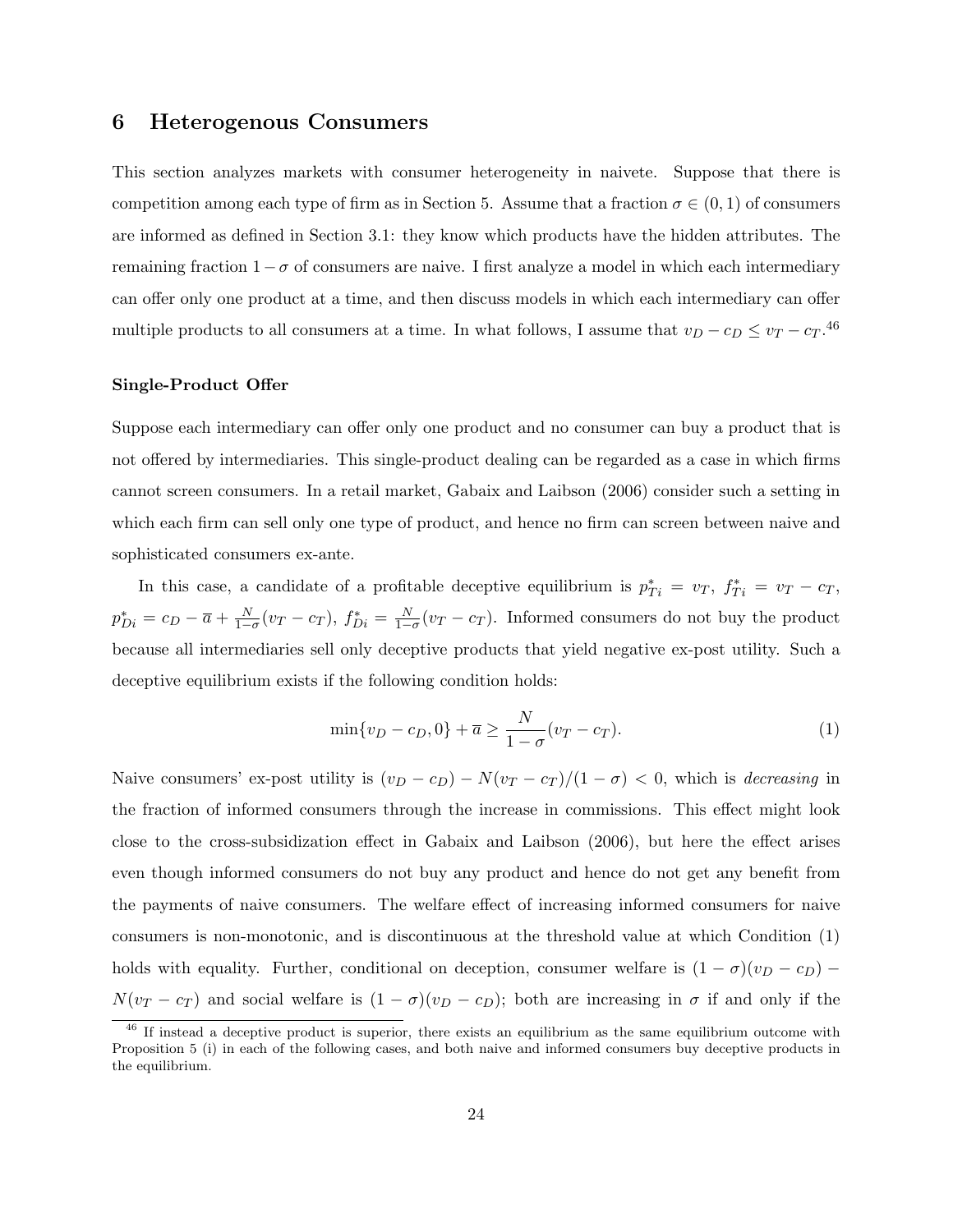deceptive product is socially wasteful. Intuitively, since the total amount of commissions to maintain deception in the market is independent of  $\sigma$ , only the fraction of consumers who take up deceptive products determine consumer and social welfare. These results imply that educational policies aimed at making consumers sophisticated to the hidden attributes can have a non-monotonic effect on welfare.<sup>47</sup>

#### Multi-Product Offer

Next, suppose that each intermediary can offer multiple products at a time. This multi-product dealing can be regarded as a menu contract or a multi-product marketing; Heidhues et al. (2017) analyze such a setting in a retail market. In any of the following cases, competition leads that informed consumers buy a superior non-deceptive product at  $(p_{Ti}^*, f_{Ti}^*) = (c_T, 0)$ . I discuss how other equilibrium outcomes depend on what extent intermediaries can hide information to naive consumers; the formal analysis is provided in the Supplementary Material.

First, I discuss a model in which each intermediary can conceal both the existence of superior non-deceptive products and the hidden attributes of deceptive products from naive consumers. In this case, intermediaries can screen consumers at no cost. As in Proposition 5 (ii), naive consumers buy inferior deceptive products with  $(p_{Di}^*, f_{Di}^*) = (c_D - \overline{a} + N(v_D - c_D), N(v_D - c_D))$  which are advertised by intermediaries. Informed consumers buy superior non-deceptive products which are available but are not advertised by the intermediaries. Intuitively, if naive consumers cannot buy products without the help of experts while informed consumers can find and buy any product, then their markets are segregated. This result delivers a practical implication: sophisticated and naive consumers buy products at different markets or prices. Indeed, in the mutual-fund industry, some consumers buy index funds through intermediaries with paying more than 1 percent fees, whereas other consumers directly buy funds using the same index with around 0.1 percent fees. Bergstresser, Chalmers and Tufano (2009) report that broker-sold funds attain lower risk-adjusted returns than direct-sold funds do. Hackethal, Haliassos and Jappelli (2012) and Del Guercio and Reuter (2014) also find that consumers who buy products through financial advisors are worse off than those who buy products directly because of commissions and operational costs.

 $47$  Kosfeld and Schüwer (2017) investigate a similar welfare effect of increasing sophisticated consumers. In their model, however, welfare losses come from the effort cost of educated consumers to avoid an add-on instead of socially wastefulness of products. See also Grubb (2015) for a perverse welfare effect of disclosure policy when firms screen consumers according to their tastes.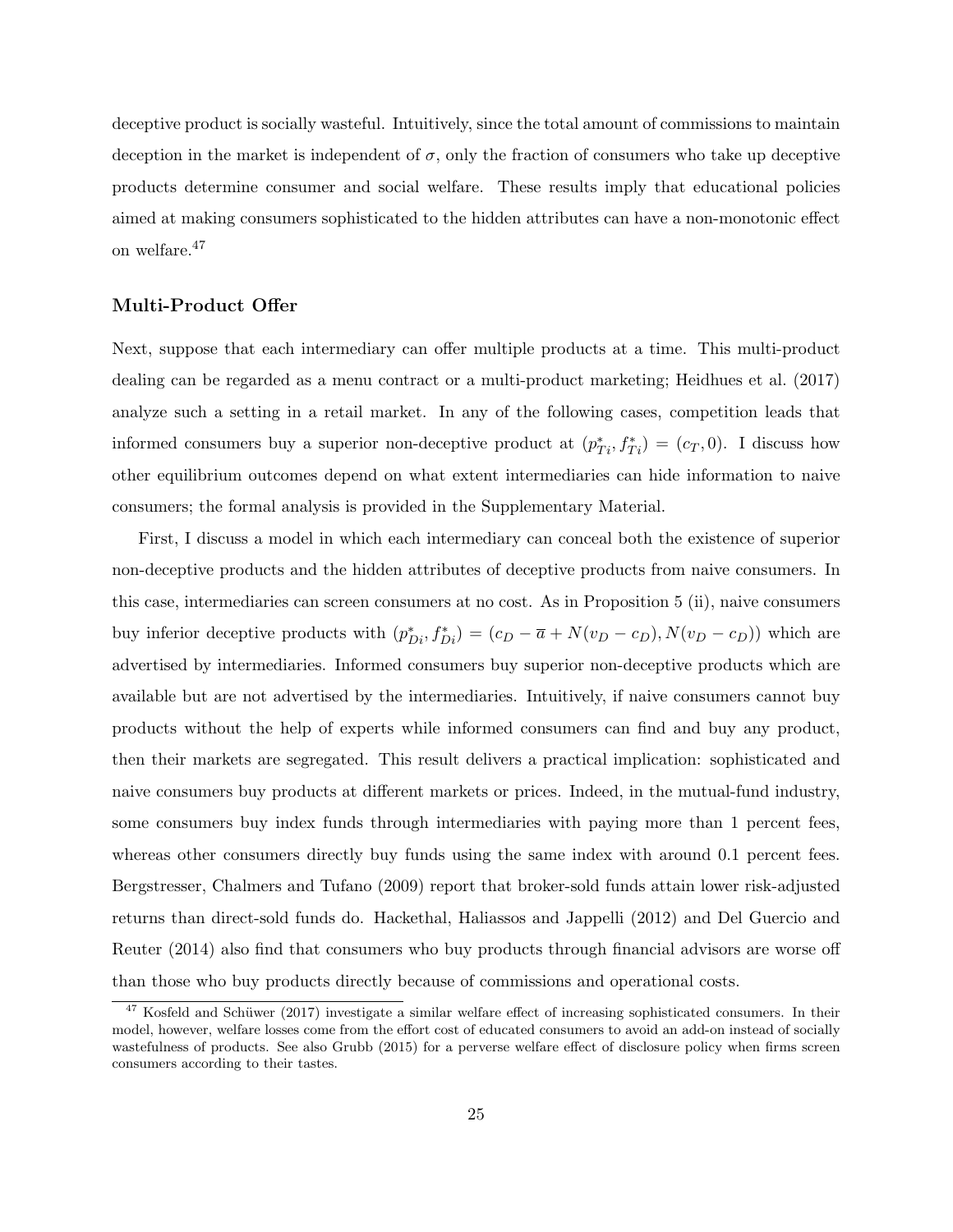Second, I discuss a case where naive consumers observe superior non-deceptive products and intermediaries cannot conceal these products. Consider a model in which each intermediary shows all promoted products to all consumers. In this case, if an intermediary educates, then all naive consumers buy the same product as informed consumers buy. Hence, if intermediaries earn zero gross profits from informed consumers, then commissions for deception are competed down to zero. Though naive consumers still buy inferior deceptive products and there are consumer and social welfare losses due to deception, these naive consumers at least do not suffer from high commissions. This result could help explain, for example, why online search-engine companies such as Orbitz and Expedia sometimes put additional surcharges at non-salient places, although they do not seem to get high commissions from product providers.

However, high commissions for maintaining deception still arise when intermediaries can earn positive gross profits from selling non-deceptive products due to the presence of fixed costs, positive market power, or reputational concerns. To describe it in a simple manner, suppose as in Section 3.4 that intermediaries receive a reputational benefit  $\rho \geq 0$  from educating each naive consumer. In this case, there exists a deceptive equilibrium in which naive consumers buy deceptive products with  $(p_{Di}^*, f_{Di}^*) = (c_D - \overline{a} + N\rho, N\rho)$  if the following condition holds:

$$
\min\{v_D - c_D, 0\} + \overline{a} \ge (v_T - c_T) + N\rho.
$$

Intuitively, when intermediaries earn positive gross profits from selling non-deceptive products, deceptive firms need to give a sufficient amount of "bribes" to intermediaries in order to prevent education. In sum, while the presence of informed consumers and observability of superior nondeceptive products improve naive consumers' welfare, the main logic and welfare effects still hold as long as intermediaries earn positive gross profits from their sales.

### 7 Further Extensions and Modifications

This section summarizes further extensions and modifications of the model. I discuss in turn a model incorporating (i) positive costs of educating consumers about hidden attributes, (ii) heterogeneity in consumers' search intensity, (iii) heterogenous bargaining power between firms and intermediaries, (iv) the possibility of vertical integration, and (v) the possibility that intermediaries can directly charge advising fees or give perks to consumers.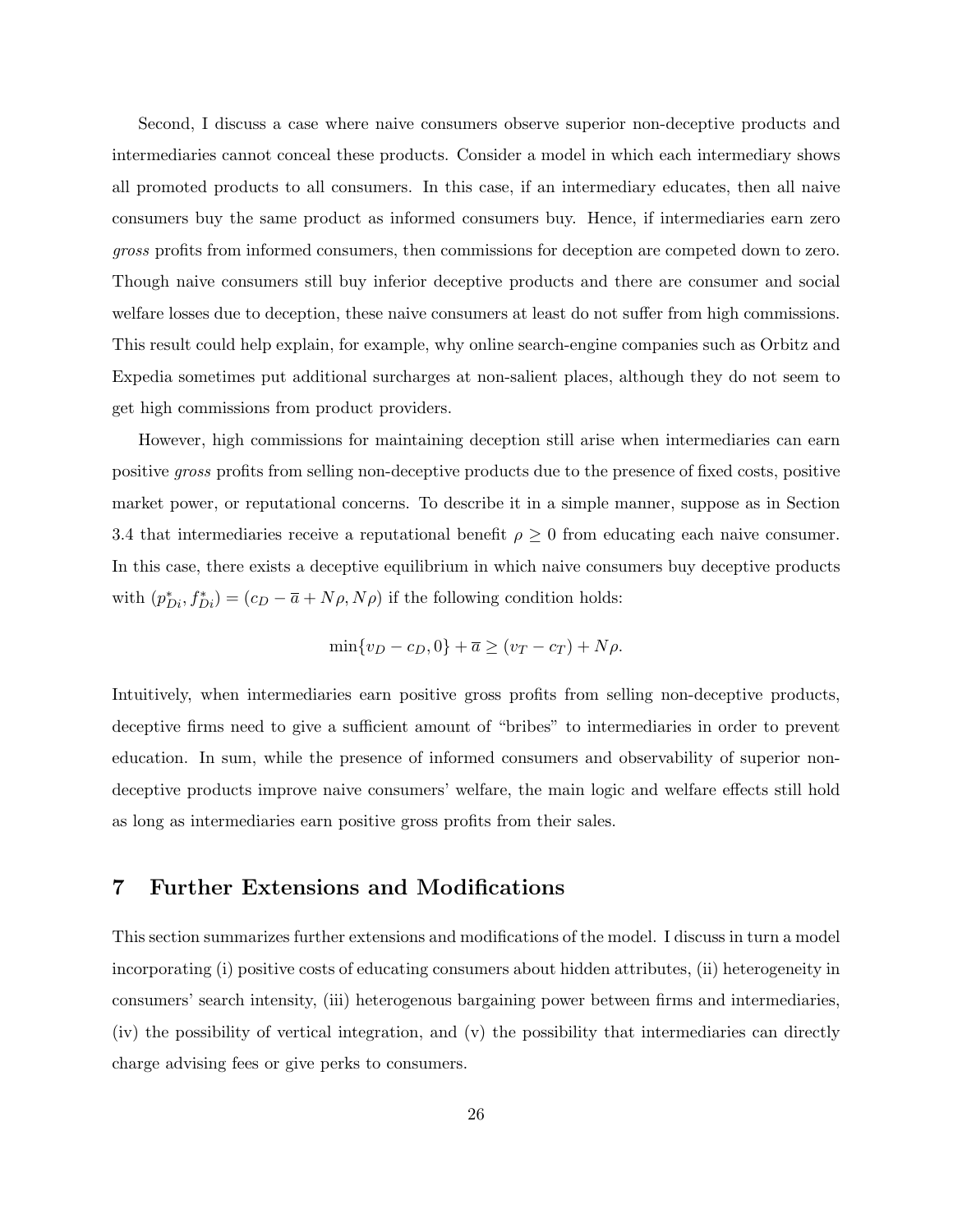#### Costly Education

To investigate the educational incentive of intermediaries in a clear manner, I have assumed that expert intermediaries can modify consumer misperceptions at no cost. In practice, however, educating consumers can be costly even for experts. In the Supplementary Material, I investigate an extended model in which intermediaries incur a cost  $\eta \geq 0$  per customer when they choose to educate. I show that if the deceptive equilibrium exists in the original model (i.e., the case of  $\eta = 0$ , then it becomes a *unique* equilibrium in a model with any positive  $\eta$ . Intuitively, if some intermediary educates consumers, then other intermediaries have an incentive to free-ride because the education is costly. But then the deceptive firm would give the educating intermediary a high commission to maintain deception, and doing so is always profitable when a deceptive equilibrium exists in the case of  $\eta = 0$ .

In the extended model, each intermediary earns a commission  $N(v_T - c_T - \eta)$  per sale from the deceptive firm. Notice that as education becomes less costly  $(\eta$  becomes smaller), intermediaries earn higher commissions from deception. It indicates an additional perverse effect on their educational role: intermediaries with more expertise earn higher commissions not because they help consumers more but because the deceptive firm gives higher commissions to maintain deception.

#### Heterogeneity in Consumers' Search Intensity

In the model, the number of intermediaries each consumer visits,  $N$ , is the same across consumers. Here I consider a model incorporating heterogeneity in consumers' search intensity. Let  $(t_1, \dots, t_J)$ denote the type space of consumers with associated probability distribution  $(q_1, \dots, q_J)$ . Suppose consumers with type  $t_s$  visit s number of intermediaries randomly. Then, each intermediary has measure  $(s/J)q_s$  of type- $t_s$  consumers.

Let  $\tilde{N} = \sum_{s=1}^{J} s q_s$ . If  $q_1 = 0$  and Condition (CD) holds with  $N = \tilde{N}$ , then there exists a deceptive equilibrium in which intermediaries earn positive profits. This equilibrium outcomes are the same as in Proposition 1. Intuitively, so long as intermediaries do not have monopoly power  $(q_1 = 0)$ , then only the expected increase of market share from educating consumers matters in the deceptive equilibrium. If  $q_1 > 0$ , however, commissions in the non-deceptive equilibrium are also positive because each intermediary has monopoly power.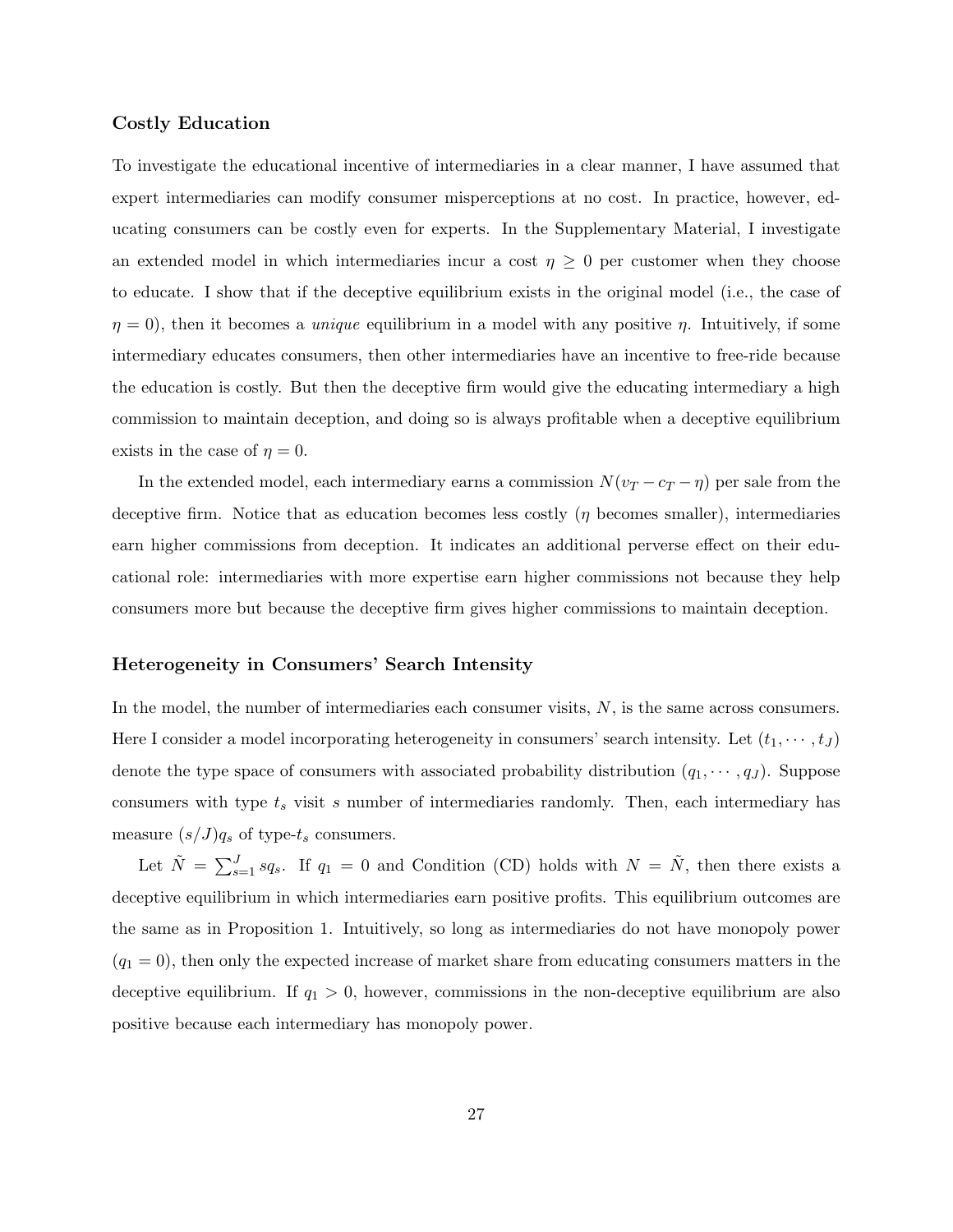#### Bargaining Power between Firms and Intermediaries

In the model, I analyzed a particular situation in which firms have bargaining power relative to intermediaries in the sense that firms are residual claimants of profits. The main results of this paper, however, are robust to heterogenous bargaining power between firms and intermediaries. To see it in a simple manner, consider a variant of the model in Section 2 where each intermediary receives a share  $\alpha \in (0,1)$  of a firm's profits (net of commissions)  $\pi_i^*$  as well as its commission. If Condition (CD) holds, firm D can maintain deception by setting  $f_i^* = \max\{N(v_T - c_T) - \alpha \pi_D^*, 0\},\$ i.e., firm D passes its total profits to each intermediary at least  $N(v_T - c_T)$ . This highlights that irrespective to the bargaining power, firm  $D$  has a strong incentive to give a sufficient amount of profits to each intermediary to maintain deception.

#### Vertical Integration

So far, I have assumed that firms and intermediaries are not vertically integrated. Indeed, all results are robust to allowing various kinds of such possibilities. First, note that if Condition (CD) holds, then the non-deceptive firm cannot profitably vertically integrate with an intermediary. This is because the firm has to pay more than its social surplus to buy out an intermediary. Second, if the non-deceptive firm and some intermediary are vertically integrated or form an exclusive-dealing contract a priori, then the deceptive firm has a strong incentive to buy out such an integrated intermediary. Third, if Condition (CD) holds, then the deceptive firm has an incentive to commit to disallow intermediaries from buying out products and setting prices by themselves (i.e., imposing retail price maintenance). This is because without such a commitment, the market becomes essentially equivalent to retail markets analyzed in Section 3.1, and all profits from deception are competed away. Hence, the deceptive firm does not want intermediaries to set their own product prices. As examples, financial advisors and mortgage brokers are typically not allowed to change product prices (e.g., management fees and interest rates) by themselves.<sup>48</sup>

Going slightly beyond the model, a caveat is that a non-deceptive firm has an incentive to train own in-house intermediaries to educate consumers. This practice is essentially equivalent to direct marketing with education. If the cost of developing such in-house intermediaries is small, then

<sup>&</sup>lt;sup>48</sup> In contrast, front-load commissions are sometimes discounted by financial advisors. See the next extension where intermediaries can charge advising fees or give perks to customers directly.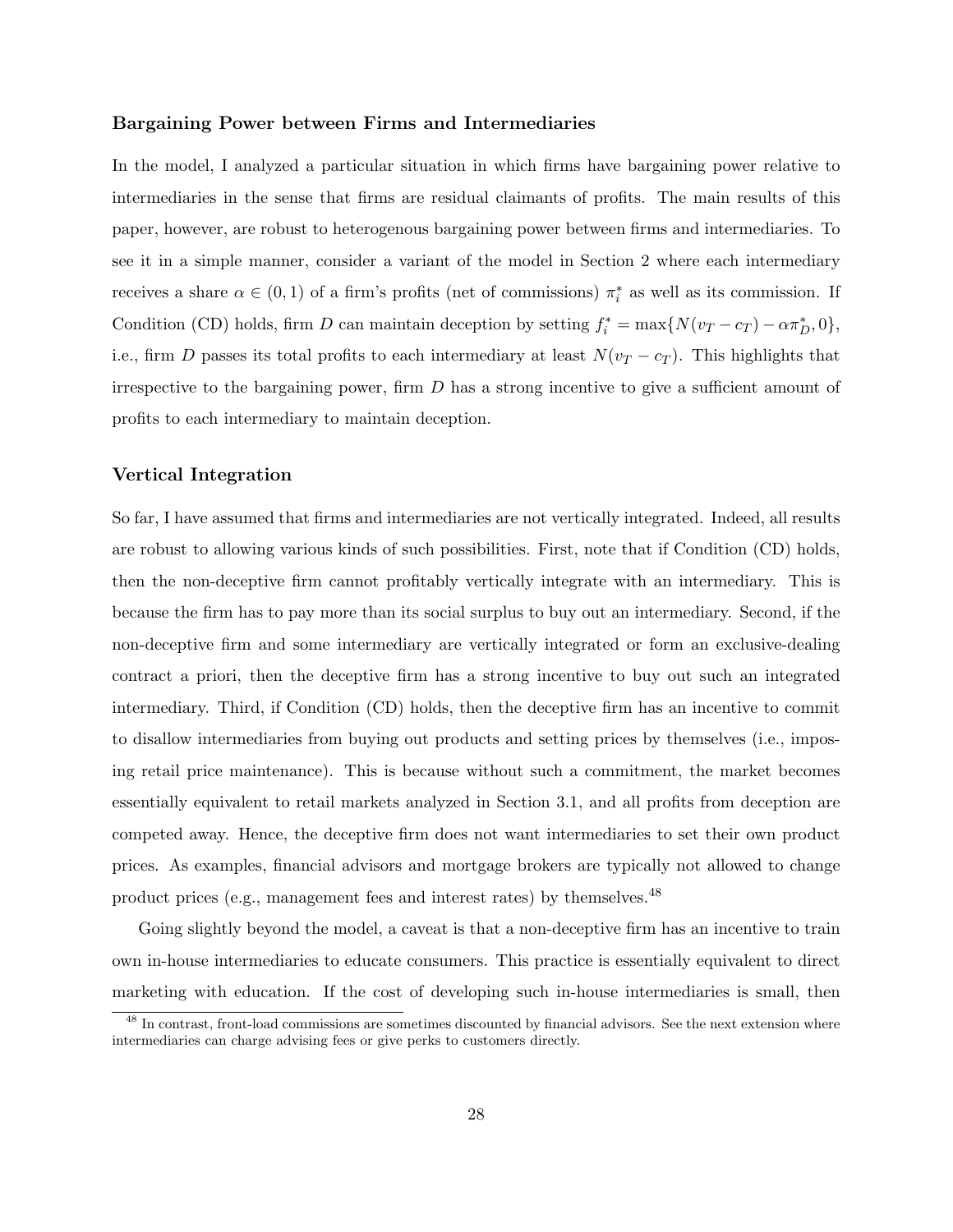consumers would be educated. In some industries, however, this kind of practice is either quite costly or prohibited. For example, doctors cannot sign prescription agreements with any company.

#### Competition on Advising Fees or Perks

So far, I have assumed that intermediaries cannot charge advising fees or give additional rebates to consumers directly. On the one hand, as described in Inderst and Ottaviani (2012a, 2012b), direct payments for advice are not prevalent in financial services. Moreover, policy regulations sometimes prevent intermediaries from charging direct advising fees or giving perks to their customers. For example, many US states prohibit life-insurance agents to charge broker fees.<sup>49</sup> On the other hand, intermediaries seem to be able to set direct advising fees in some other industries.

Here I discuss how equilibrium outcomes change if intermediaries can charge direct advising fees or directly pass their profits to consumers. Suppose that intermediaries can charge and announce their advising fees to consumers after they choose which product to promote but before consumers visit them. Consumers observe these advising fees (without knowing about product attributes nor prices) and then choose N intermediaries to visit simultaneously.

Suppose first that intermediaries can set only non-negative advising fees. That is, advisors can charge fees for advice but cannot give additional rewards or perks to their customers. In this case, intermediaries compete down their advising fees to zero in order to attract profitable naive consumers. Hence, none of this paper's results changes.<sup>50</sup>

Suppose next that intermediaries can hand out their profits to consumers by setting negative advising fees (i.e., giving perks) upon purchase. In this case, intermediaries pass their profits to consumers through their perks. Although no intermediary earns positive profits in equilibrium, deception through high commissions still occurs. Intuitively, intermediaries are able to give a larger perk by promoting a deceptive product because they can receive higher commissions financed by deception, and naive consumers only visit intermediaries who give the largest perks. While the profits from deception are handed out to naive consumers, the deceptive firm still pays high

<sup>49</sup> See, for example, California Department of Insurance Bulletin No. 80-6.

<sup>50</sup> Inderst and Ottaviani (2012c) also investigate a model with zero price floor. In practice, intermediaries may not be able to profitably set negative advising fees if the negative fees attract not only customers but also "arbitrageurs" who are only interested in perks and can avoid additional fees or harmful qualities because they do not use the product itself (Ellison 2005, Heidhues, K˝oszegi and Murooka 2012). Furthermore, if intermediaries give perks to consumers, then some of the consumers might become suspicious—they would think there is a catch—and try to understand how firms and intermediaries can make profits from such perks.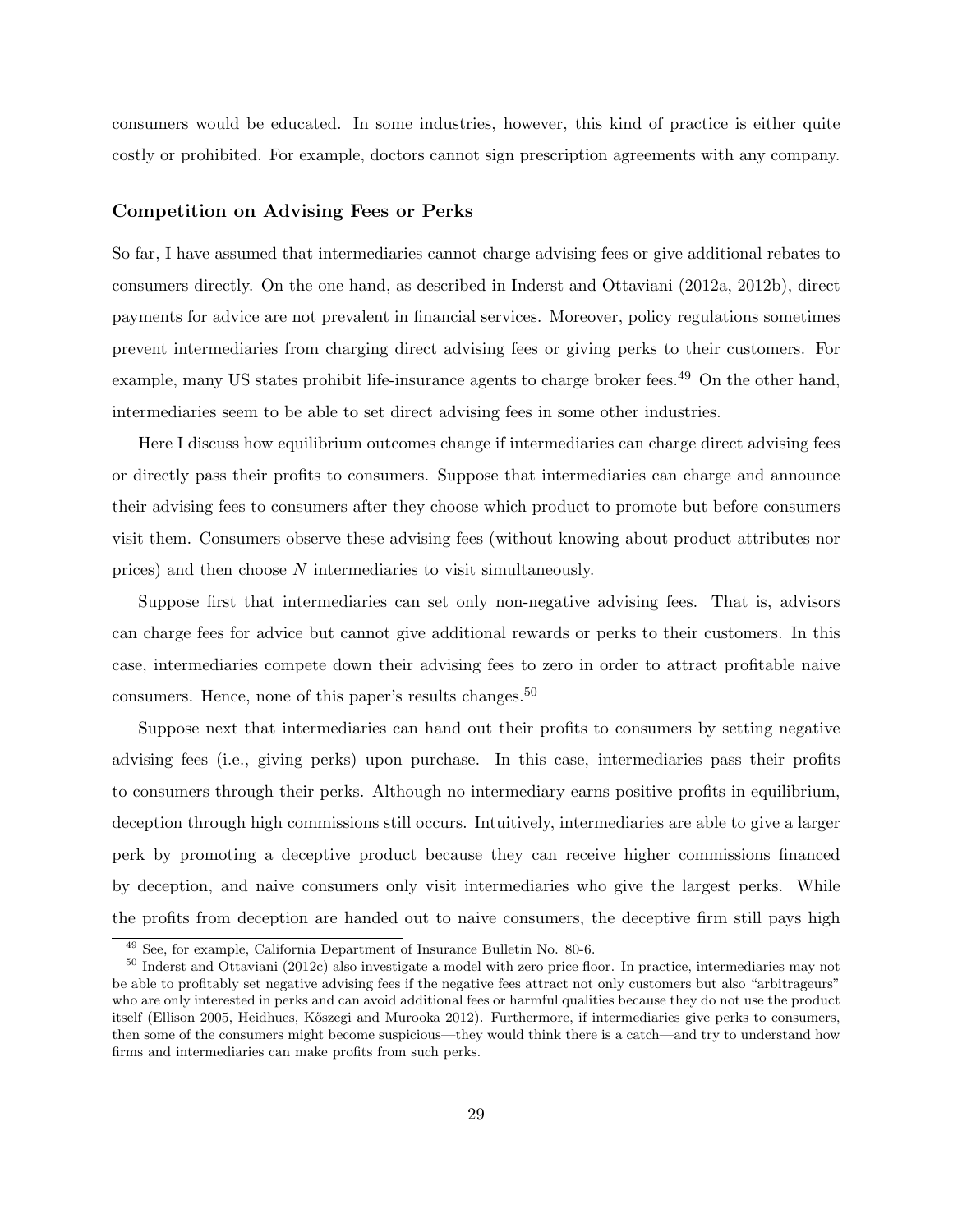commissions to intermediaries and naive consumers may make suboptimal purchase decisions.

As a related issue, in the US mutual-fund industry there are fee-only advisors who do not receive any commission but charge only direct advising fees to customers. Consider a modified model in which a fraction of intermediaries accept no commissions; the remaining fraction of intermediaries receive commissions and maximize profits. Assume that a deceptive firm cannot buy out such nocommission intermediaries; otherwise, the deceptive firm would vertically integrate. Assume also that intermediaries cannot set direct advising fees and consumers visit  $N$  intermediaries randomly; if naive consumers choose which intermediaries to visit based on the level of advising fees, then they have no incentive to visit no-commission intermediaries as discussed in the previous paragraph. For simplicity, assume that such no-commission intermediaries always educate consumers and promote non-deceptive products. In such a model, if a fraction of consumers who reach some no-commission intermediary are small, then profit-maximizing intermediaries still choose to not educate consumers about the hidden attribute. Intuitively, when most consumers are uneducated by no-commission intermediaries, the profit-maximizing intermediaries just earn profits from the remaining uneducated consumers.<sup>51</sup> On the other hand, if a sufficient number of consumers reach some no-commission intermediary, then profit-maximizing intermediaries also choose to educate.

### 8 Related Theoretical Literature

This section summarizes theoretical literatures closely related to this paper. As mentioned in the previous sections, the occurrence of deception itself may not be very surprising based on the literatures. But beyond the existing theories, this paper (i) shows how intermediaries can earn high commissions by employing deception despite competition, (ii) identifies perverse welfare effects on the educational role of intermediaries under deception, (iii) sheds light on new positive aspects of commission regulations, and (iv) provides a condition to detect deception from market data.

This paper is most closely related to a growing literature analyzing markets with intermediaries under consumer naivete. Stoughton, Wu and Zechner (2011) investigate a model with a monopolistic financial intermediary and show that commissions are used either for price discrimination across individual wealth levels or for socially-inefficient marketing, depending on the degree of investor

<sup>&</sup>lt;sup>51</sup> Indeed, in the US mutual-fund industry, the market share of the fee-only advisors is small. There are about 200,000 personal financial advisors in total, whereas members of fee-only personal financial advisors (NAPFA) are about 2,500.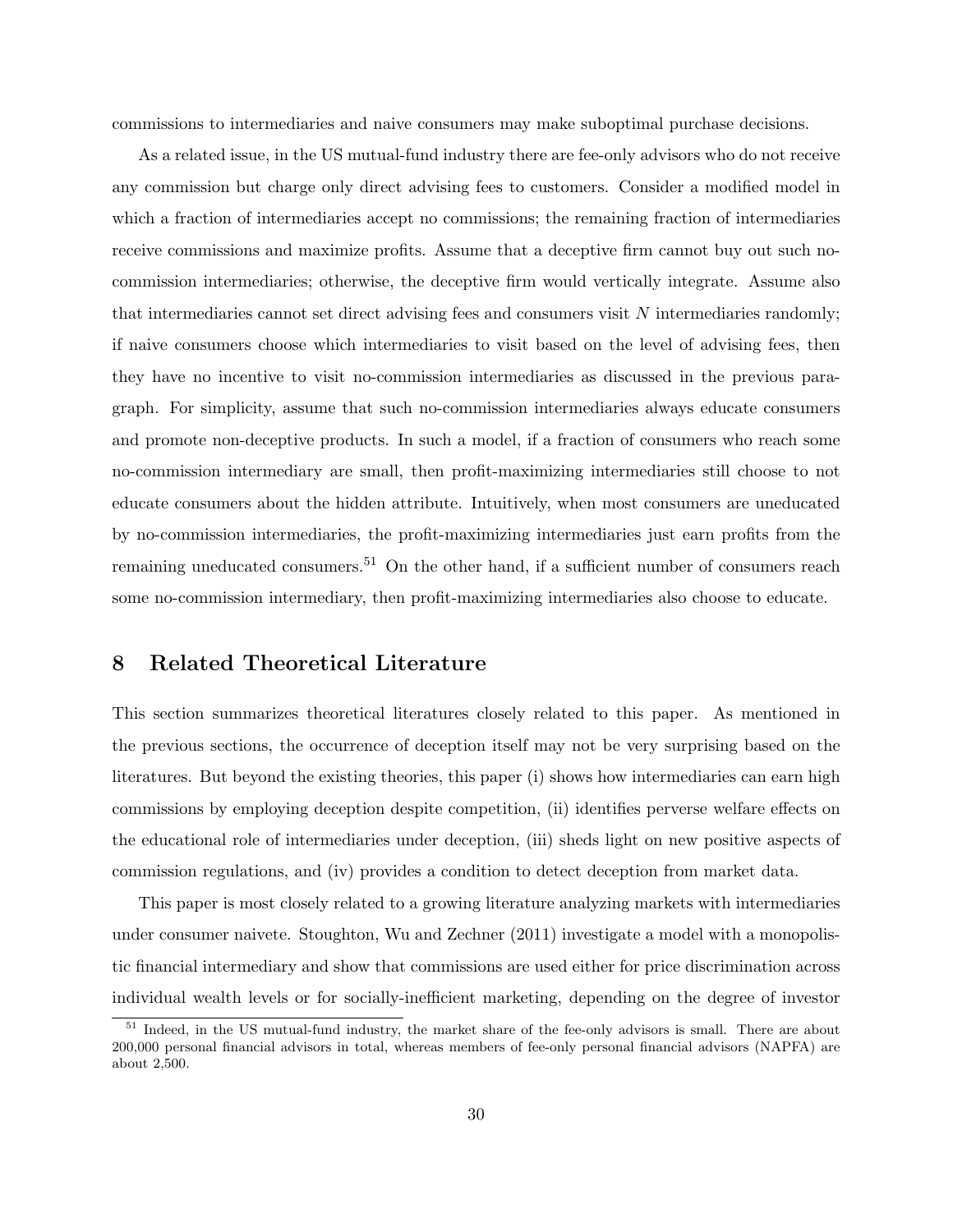naivete. Bolton et al. (2012) analyze competition among credit-rating agencies with credulous investors who always take the ratings at face value. Because firms want to disclose only the most favorable rating to attract credulous investors, the presence of multiple (truth-telling) credit-rating agencies facilitates ratings shopping of the firms and distorts social welfare. Inderst and Ottaviani (2012c) analyze a market with a monopolistic intermediary and horizontally-differentiated firms. The authors show that when consumers are naive, the intermediary charges no direct advising fees to consumers but earns high commissions provided by firms, which leads to biased advice to the consumers.

This paper, as well as the papers summarized in the previous paragraph, builds on the theoretical literature investigating the effects of consumer naivete.<sup>52</sup> Specifically, this paper assumes that consumers have misperceptions about certain product attributes but experts can educate them. Gabaix and Laibson (2006) develop a model of such "educable" naivete in a retail market. In their model, each firm sells a base product and an add-on. Naive consumers are initially inattentive to the prices of add-ons, but each firm can choose whether or not to inform the consumers about the prices of the add-ons. Because naive consumers can substitute away from add-ons once informed, such information disclosure can decrease the demand for add-ons and may not be profitable for firms even under competition.<sup>53</sup> Building upon this insight, Heidhues et al. (2017) investigate retail markets with a floor on a base-product price, analyze a screening problem between sophisticated and naive consumers by offering multiple products, and identify the role of socially-inferior products for maintaining profitable deception.

This paper also belongs to the literature analyzing the role of intermediaries as information providers.<sup>54</sup> Lizzeri (1999) investigates an information-disclosure problem under a monopolistic intermediary. He also shows that competition among intermediaries can lead to full information disclosure. Inderst and Ottaviani (2009) analyze how the quality of advice can be distorted from

<sup>&</sup>lt;sup>52</sup> See, for instance, DellaVigna and Malmendier (2004), Eliaz and Spiegler (2006, 2008), Spiegler (2006a, 2006b), Carlin (2009), Grubb (2009, 2015), Heidhues and Kőszegi (2010), Piccione and Spiegler (2012), Inderst and Ottaviani (2013), and Gabaix, Laibson, Li, Li, Resnick and de Vries (2016). Relatedly, Gennaioli, Shleifer and Vishny (2015) analyze a retail fund market where investors perceive the variance of a risky asset smaller as they trust a fund manager more. The distribution of trust in the market makes the managers horizontally-differentiated and enables them to charge a fee above their marginal cost. They predict that the existence of such managers increases consumer welfare because the investors originally under-invest. In contrast, I predict negative relation between the level of commissions and consumer welfare under deception as in Corollary 3.

<sup>53</sup> See also Carlin (2009), Miao (2010), Carlin and Manso (2011), Armstrong and Vickers (2012), Dahremöller  $(2013)$ , Li, Peitz and Zhao  $(2014)$ , Warren and Wood  $(2014)$ , Kosfeld and Schüwer  $(2017)$ , Johnen  $(2014)$ , and Herweg and Rosato (2018) for pricing and consumer education in retail markets.

<sup>54</sup> See Gorton and Winton (2003), Dranove and Jin (2010), and Inderst and Ottaviani (2012b) for review.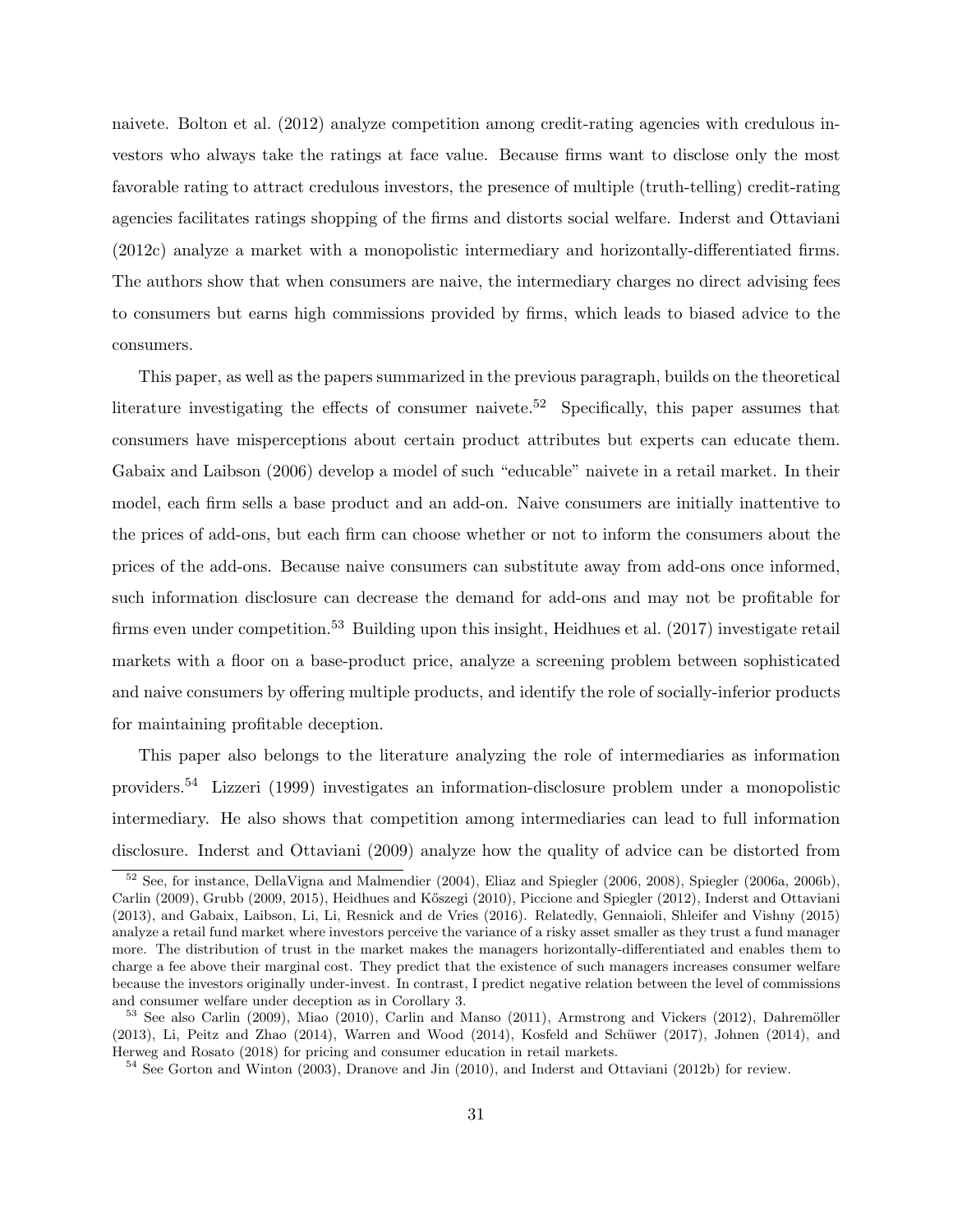the socially optimal level when a monopolistic intermediary pays a private cost to find a potential customer. Inderst and Ottaviani (2012a) investigate a market with a monopolistic intermediary and horizontally-differentiated product providers. The authors show that the mandatory disclosure of commission levels can distort the efficient provision of the products when there is a cost asymmetry between firms. This is because the market share of a cost-efficient firm is below the social optimum before the commission disclosure, and the disclosure further reduces the equilibrium product supply of the cost-efficient firm.

## 9 Concluding Remarks

This paper analyzes the educational incentive of intermediaries when consumers misperceive product attributes. I show that when firms can give sufficiently high commissions financed by the misperceived attributes, intermediaries do not educate consumers even when they are competing for consumers. Because consumers ultimately incur the cost of commissions, having expert intermediaries who have an ability to educate consumers further lowers consumer welfare. When there is an appropriate regulation and commissions do not distort the incentive of intermediaries, however, such expert intermediaries can work for the consumers.

In what follows, I illustrate several questions raised by, but beyond the scope of, this paper. First, except for an extension in Section 7, I focus on the case where expert intermediaries can costlessly modify consumers' misperceptions. While this assumption is useful to analyze the educational role of intermediaries in a clear manner, education costs can be non-negligible even when consumers directly consult with experts. Indeed, several studies report that just providing unbiased information is sometimes not enough to modify consumer misperceptions.<sup>55</sup> On the other hand, studies by Anagol et al. (2017), Stango and Zinman (2014), and Allcott and Taubinsky (2015) show that consumers are responsive to provided information. How firms or policymakers can effectively educate naive consumers is an important topic for future research.

Second, consumers may learn about product attributes after incurring hidden costs. They may

<sup>55</sup> Beshears, Choi, Laibson and Madrian (2011) conduct a lab experiment on fund purchase and report that a non-negligible fraction of consumers do not take up the lowest-cost fund even when they receive all relevant information. Choi, Laibson and Madrian (2011) conduct a field experiment in which employees randomly receive either an informational survey explaining about suboptimal choices in their retirement plans or a non-informational survey. The authors find that the change of the employees' contribution rates in their retirement plans through completing the informational survey is statistically insignificant. Bhattacharya, Hackethal, Kaesler, Loos and Meyer (2012) report that mere availability of unbiased advice is not sufficient for most consumers to make the best decision.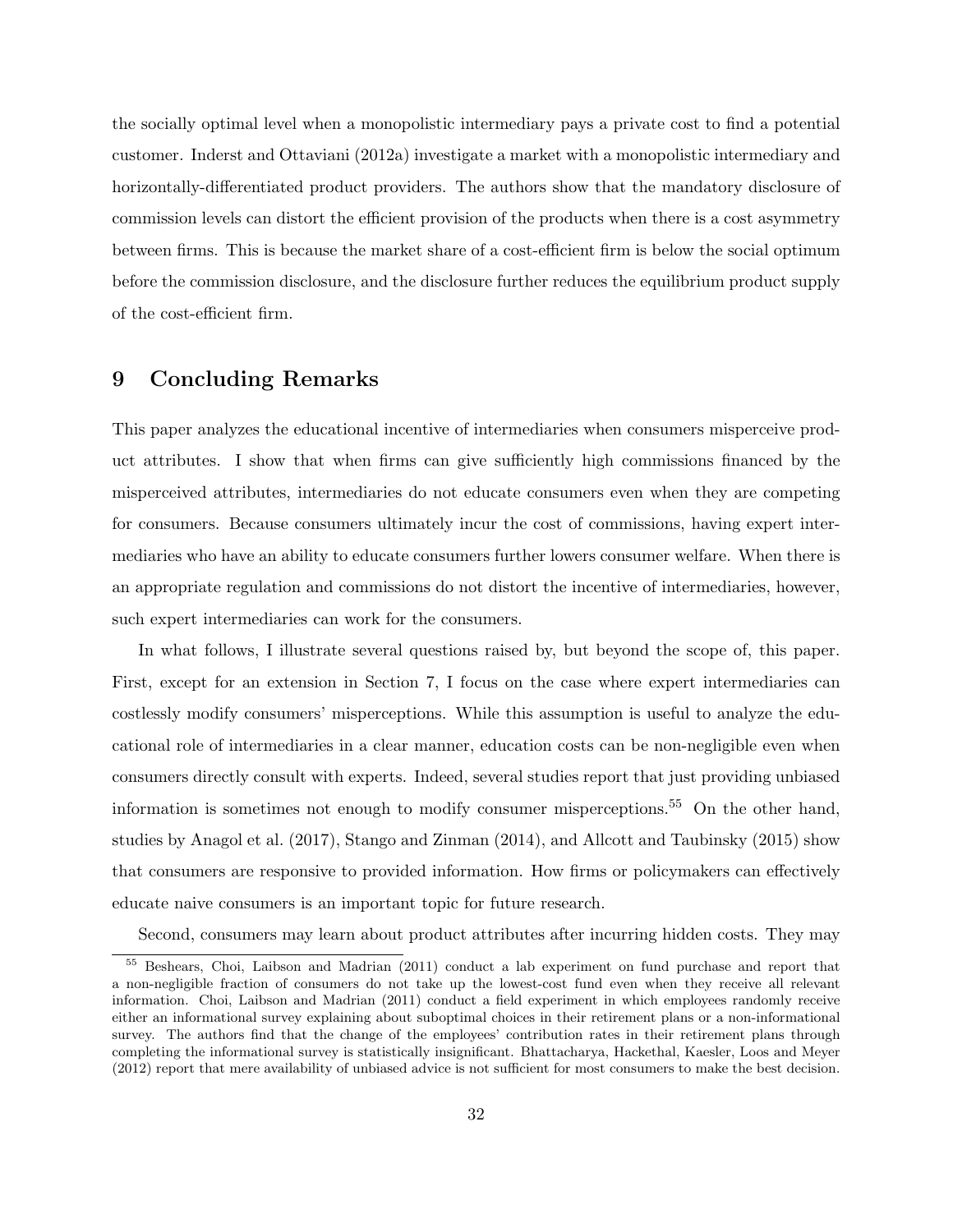also learn from neighbors about hidden attributes. It seems that, however, merely having the opportunity of repeated sales may not be enough to eliminate deception in an emerging market.<sup>56</sup> Moreover, if a sufficient number of new consumers enter the market in each period, then deception would be sustained in every period to exploit these new consumers. A general analysis of learning and market dynamics under consumer naivete is an interesting topic.

Finally, consumers' search intensity, N, is exogenously given in this paper. All results would remain the same if consumers' visiting costs are zero for first N intermediaries and are positive after visiting  $N$  intermediaries.<sup>57</sup> If instead consumers incur a positive cost per visit, then all consumers would visit only one intermediary as shown in Diamond (1971). Developing a tractable endogenous consumer-search model under naivete, as well as investigating why and how naive consumers search for advice in financial markets, is left for future research.

<sup>&</sup>lt;sup>56</sup> To see it, suppose that the market described in Section 2 is repeated twice and no party enters in the second period. Assume that after the first period, all consumers become informed due to an exogenous learning force. In this case, competition among intermediaries drives down commissions to zero in the second period. Given this, the trade-off between the level of commissions and market share in the first period does not change, and the deceptive equilibrium exists in the first period if Condition (CD) holds.

<sup>57</sup> In a sequential consumer-search model, it is often assumed that a fraction of consumers can visit multiple shops at no cost. See, for example, Stahl (1989).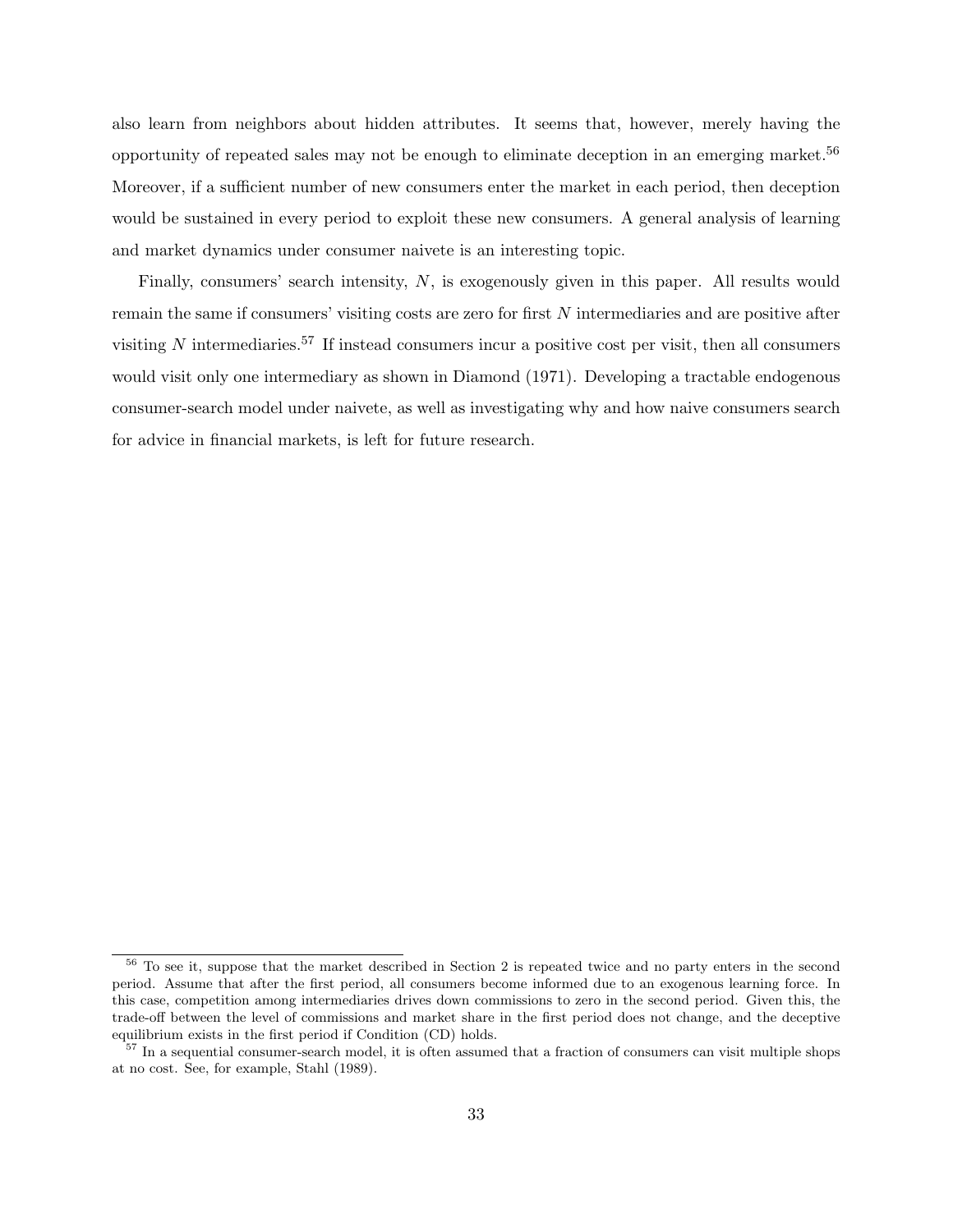## References

- Agarwal, Sumit, Souphala Chomsisengphet, Neale Mahoney, and Johannes Stroebel, "Regulating Consumer Financial Products: Evidence from Credit Cards," Quarterly Journal of Economics, 2015, 130 (1), 111–164.
- Allcott, Hunt and Dmitry Taubinsky, "Evaluating Behaviorally Motivated Policy: Experimental Evidence from the Lightbulb Market," American Economic Review, 2015, 105 (8), 2501–2538.
- Anagol, Santosh and Hugh Hoikwang Kim, "The Impact of Shrouded Fees: Evidence from a Natural Experiment in the Indian Mutual Funds Market," American Economic Review, 2012, 102 (1), 576–593.
- , Shawn Cole, and Shayak Sarkar, "Understanding the advice of commissions-motivated agents: Evidence from the Indian life insurance market," Review of Economics and Statistics, 2017, 99 (1), 1–15.
- Armstrong, Mark and Jidong Zhou, "Paying for Prominence," Economic journal, 2011, 121 (556), 368–395.
- and John Vickers, "Consumer Protection and Contingent Charges," Journal of Economic Literature, 2012, 50 (2), 477–493.
- Asker, John and Heski Bar-Isaac, "Raising Retailers' Profits: On Vertical Practices and the Exclusion of Rivals," American Economic Review, 2014, 104 (2), 672–686.
- Bar-Gill, Oren, "The Law, Economics and Psychology of Subprime Mortgage Contract," Cornell Law Review, 2009, 94, 1073–1151.
- **and Ryan Bubb**, "Credit Card Pricing: The CARD Act and Beyond," Cornell Law Review, 2012, 97, 967–1018.
- Bergstresser, Daniel, John M. R. Chalmers, and Peter Tufano, "Assessing the Costs and Benefits of Brokers in the Mutual Fund Industry," Review of Financial Studies, 2009, 22 (10), 4129–4156.
- Beshears, John, James J. Choi, David Laibson, and Brigitte C. Madrian, "How Does Simplified Disclosure Affect Individuals' Mutual Fund Choices?," in David A. Wise, ed., Explorations in the Economics of Aging, Chicago: University of Chicago Press, 2011, pp. 75–96.
- Besley, Timothy and Andrea Prat, "Handcuffs for the Grabbing Hand? Media Capture and Government Accountability," American Economic Review, 2006, 96 (3), 720–736.
- Bhattacharya, Utpal, Andreas Hackethal, Simon Kaesler, Benjamin Loos, and Steffen Meyer, "Is Unbiased Financial Advice to Retail Investors Sufficient? Answers from a Large Field Study," Review of Financial Studies, 2012, 25 (4), 975–1032.
- Bolton, Patrick, Xavier Freixas, and Joel Shapiro, "The Credit Ratings Game," Journal of Finance, 2012,  $67(1)$ , 85-111.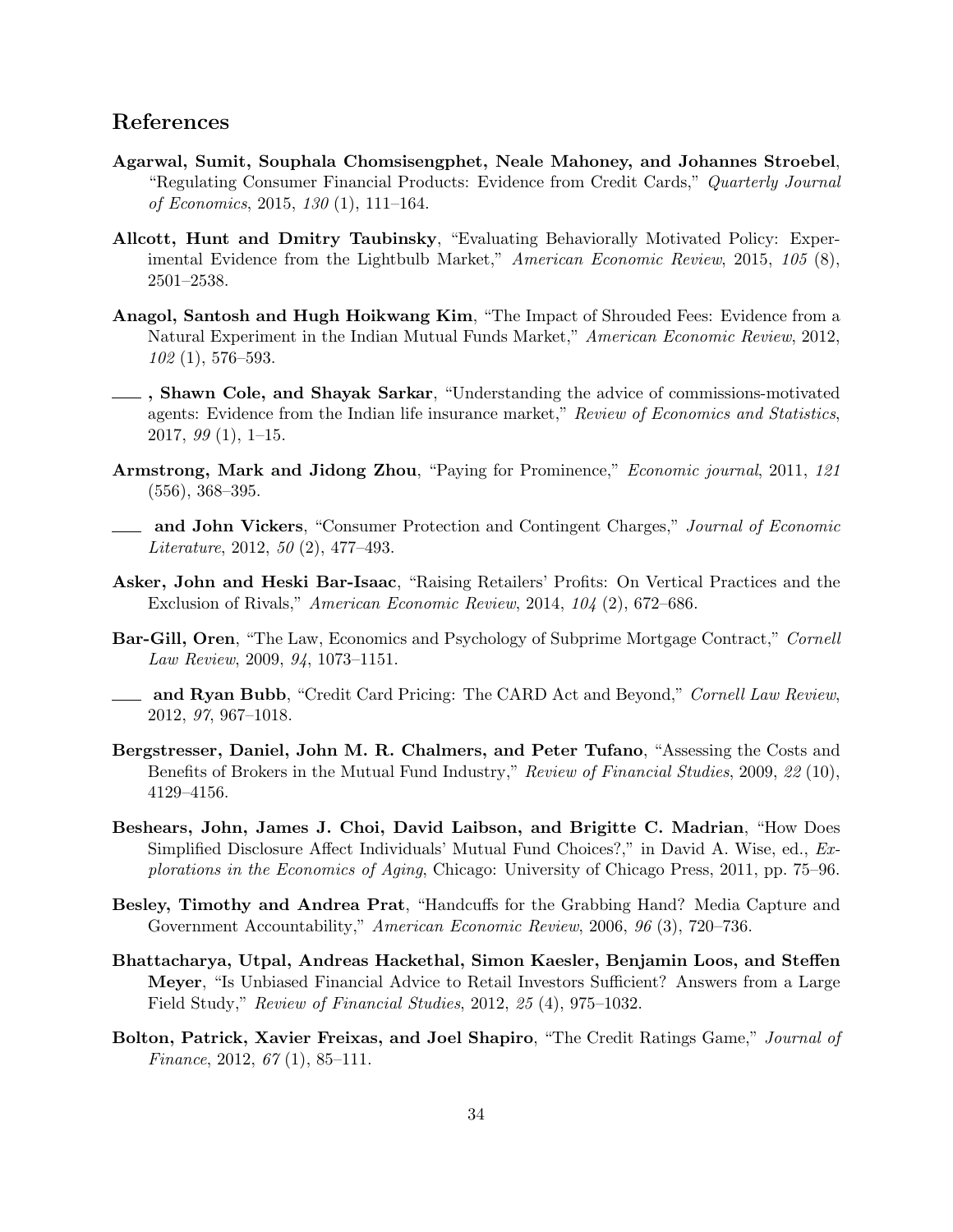- Bronnenberg, Bart J., Jean-Pierre Dubé, Matthew Gentzkow, and Jesse M. Shapiro, "Do Pharmacists Buy Bayer? Informed Shoppers and the Brand Premium," Quarterly Journal of Economics, 2015, 130 (4), 1669–1726.
- Bucks, Brian and Karen Pence, "Do Borrowers Know Their Mortgage Terms?," Journal of Urban Economics, 2008, 64 (2), 218–233.
- Cain, Daylian M., George Loewenstein, and Don A. Moore, "The Dirt on Coming Clean: Perverse Effects of Disclosing Conflicts of Interest," Journal of Legal Studies, 2005, 34 (1), 1–25.
- Carlin, Bruce I., "Strategic Price Complexity in Retail Financial Markets," Journal of Financial Economics, 2009, 91 (3), 278–287.
- and Gustavo Manso, "Obfuscation, Learning, and the Evolution of Investor Sophistication," Review of Financial Studies, 2011, 24 (3), 754–785.
- Chalmers, John and Jonathan Reuter, "Is Conflicted Investment Advice Better than No Advice?," 2015. Working Paper.
- Choi, James J., David Laibson, and Brigitte C. Madrian, "\$100 Bills on the Sidewalk: Suboptimal Investment in  $401(k)$  Plans," Review of Economics and Statistics, 2011, 93 (3), 748–763.
- Christoffersen, Susan E. K., Richard Evans, and David K. Musto, "What Do Consumers' Fund Flows Maximize? Evidence from Their Brokers' Incentives," Journal of Finance, 2013, 68 (1), 201–235.
- **Dahremöller, Carsten**, "Unshrouding for Competitive Advantage," Journal of Economics  $\mathcal{B}$ Management Strategy, 2013, 22 (3), 551–568.
- Daniel, Kent, David Hirshleifer, and Siew Hong Teoh, "Investor Psychology in Capital Markets: Evidence and Policy Implications," *Journal of Monetary Economics*, 2002, 49, 139– 209.
- Del Guercio, Diane and Jonathan Reuter, "Mutual Fund Performance and the Incentive to Generate Alpha," Journal of Finance, 2014, 69 (4), 1673–1704.
- DellaVigna, Stefano and Ulrike Malmendier, "Contract Design and Self-Control: Theory and Evidence," Quarterly Journal of Economics, 2004, 119 (2), 353–402.
- Diamond, Peter A., "A Model of Price Adjustment," Journal of Economic Theory, 1971, 3 (2), 156–168.
- Dranove, David and Ginger Zhe Jin, "Quality Disclosure and Certification: Theory and Practice," Journal of Economic Literature, 2010, 48 (4), 935–963.
- Edelman, Benjamin and Julian Wright, "Price Coherence and Excessive Intermediation," Quarterly Journal of Economics, 2015, 130 (3), 1283–1328.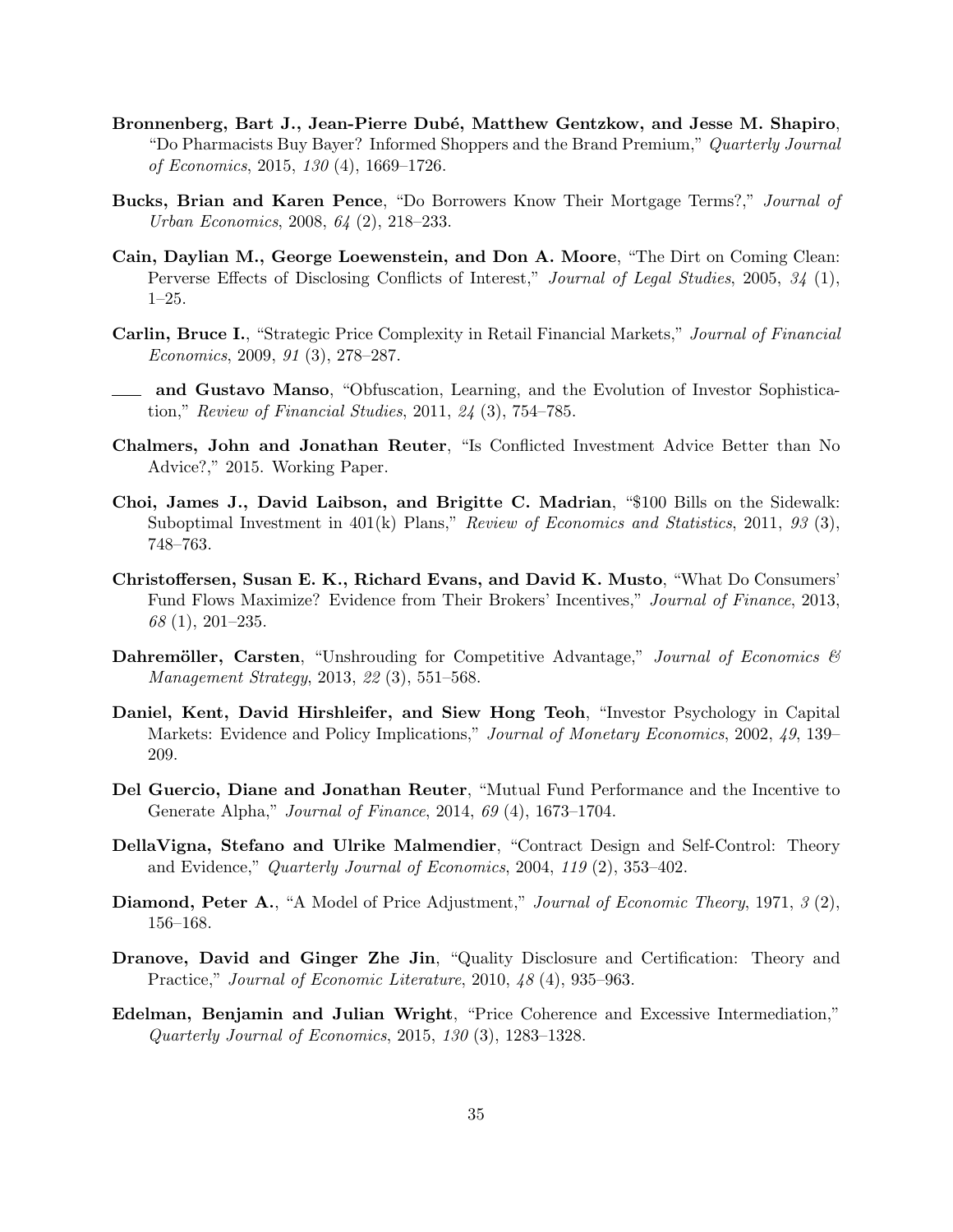- Eliaz, Kfir and Ran Spiegler, "Contracting with Diversely Naive Agents," Review of Economic Studies, 2006, 73 (3), 689–714.
- **and** , "Consumer Optimism and Price Discrimination," *Theoretical Economics*, 2008, 3, 459–497.
- Ellison, Glenn, "A Model of Add-On Pricing," Quarterly Journal of Economics, 2005, 120 (2), 585–637.
- Eyster, Erik and Matthew Rabin, "Cursed Equilibrium," Econometrica, 2005, 73 (5), 1623– 1672.
- $,\_\_\_\$ , and Dimitri Vayanos, "Financial Markets where Traders Neglect the Informational Content of Prices," 2015. Working Paper.
- Foá, Gabriele, Leonardo Gambacorta, Luigi Guiso, and Paolo E. Mistrulli, "The Supply Side of Household Finance," 2015. Working Paper.
- French, Kenneth R., "Presidential Address: The Cost of Active Investing," Journal of Finance, 2008, 63 (4), 1537–1573.
- Gabaix, Xavier and David Laibson, "Shrouded Attributes, Consumer Myopia, and Information Suppression in Competitive Markets," Quarterly Journal of Economics, 2006, 121 (2), 505– 540.
- , , Deyuan Li, Hongyi Li, Sidney Resnick, and Casper G. de Vries, "The Impact of Competition on Prices with Numerous Firms," Journal of Economic Theory, 2016, 165, 1– 24.
- Gennaioli, Nicola, Andrei Shleifer, and Robert Vishny, "Money Doctors," Journal of Finance, 2015, 70 (1), 91–114.
- Gil-Bazo, Javier and Pablo Ruiz-Verdú, "The Relation between Price and Performance in the Mutual Fund Industry," *Journal of Finance*, 2009,  $64$  (5), 2153–2183.
- Gorton, Gary and Andrew Winton, "Financial Intermediation," in George Constantinides, Milt Harris, and Rene Stulz, eds., *Handbook of the Economics of Finance*, Amsterdam: North Holland, 2003, pp. 431–552.
- Grubb, Michael D., "Selling to Overconfident Consumers," American Economic Review, 2009, 99 (5), 1770–1807.
- <sub>1</sub>, "Consumer Inattention and Bill-Shock Regulation," Review of Economic Studies, 2015, 82  $(1), 219 - 257.$
- Gruber, Martin J., "Another Puzzle: The Growth in Actively Managed Mutual Funds," Journal of Finance, 1996, 51 (3), 783–810.
- Gurun, Umit G., Gregor Matvos, and Amit Seru, "Advertising Expensive Mortgages," Journal of Finance, 2016, 71 (5), 2371–2416.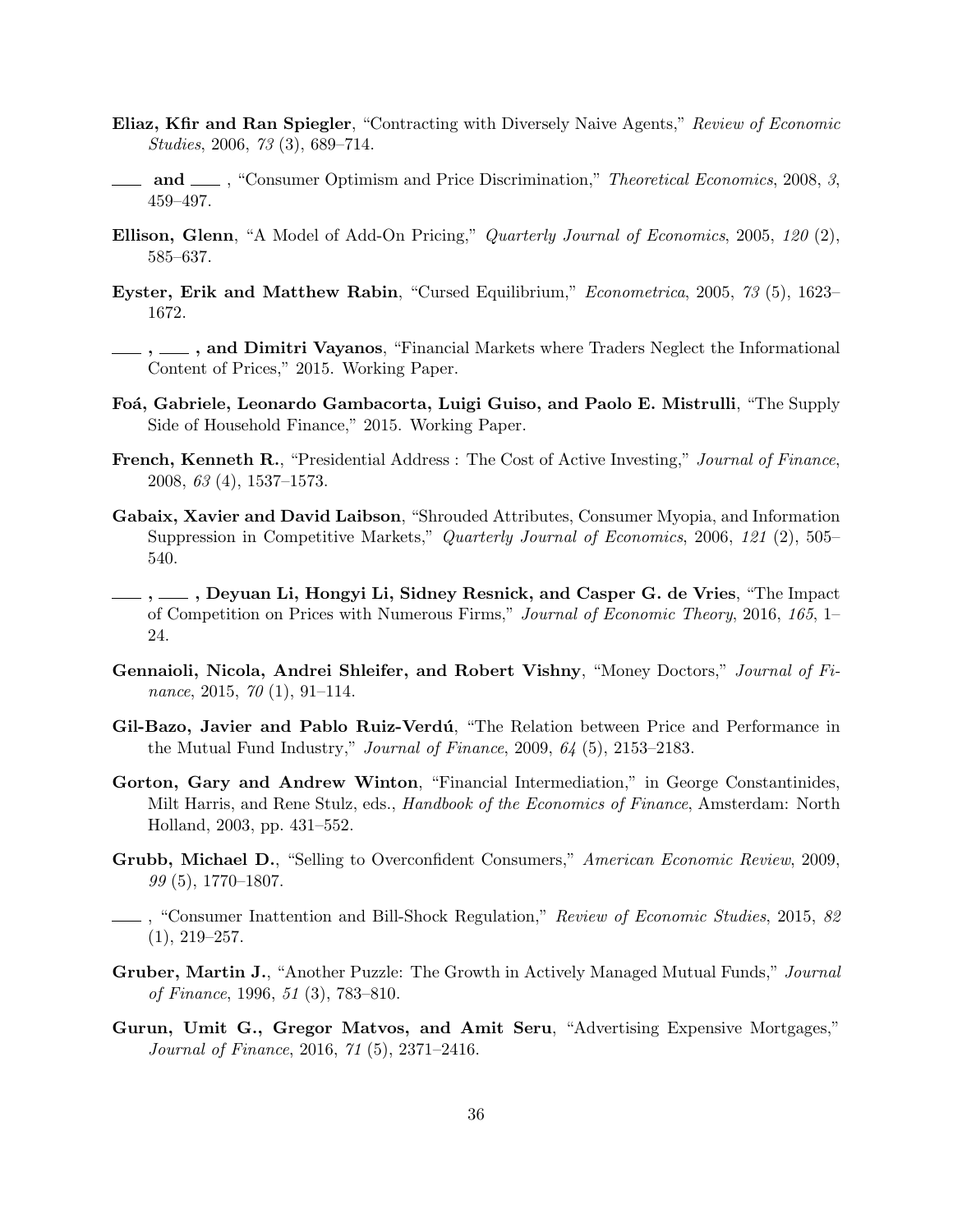- Hackethal, Andreas, Michael Haliassos, and Tullio Jappelli, "Financial Advisors: A Case of Babysitters?," Journal of Banking & Finance, 2012, 36 (2), 509–524.
- Heidhues, Paul and Botond Kőszegi, "Exploiting Naivete about Self-Control in the Credit Market," American Economic Review, 2010, 100 (5), 2279–2303.
- $, \_\_\$ , and Takeshi Murooka, "Deception and Consumer Protection in Competitive Markets," in Dan Sjöblom, ed., The Pros and Cons of Consumer Protection, Stockholm: Swedish Competition Authority, 2012, pp. 44–76.
- $, \_\_\$ , and  $\_\_\$ , "Exploitative Innovation," American Economic Journal: Microeconomics, 2016, 8 (1), 1–23.
- $, \ldots,$  and  $, \ldots,$  "Inferior Products and Profitable Deception," Review of economic Studies, 2017, 84 (1), 323–356.
- Herweg, Fabian and Antonio Rosato, "Bait and Ditch: Consumer Naivete and Salesforce Incentives," 2018. Working Paper.
- Inderst, Roman, "Regulating Commissions in Markets with Advice," International Journal of Industrial Organization, 2015, 43, 137–141.
- **and Marco Ottaviani,** "Misselling through Agents," American Economic Review, 2009, 99 (3), 883–908.
- **and** , "Competition through Commissions and Kickbacks," American Economic Review, 2012, 102 (2), 780–809.
- **and**  $\mu$ , "Financial Advice," *Journal of Economic Literature*, 2012, 50 (2), 494–512.
- and  $\frac{d}{dx}$ , "How (Not) to Pay for Advice: A Framework for Consumer Financial Protection," Journal of Financial Economics, 2012, 105, 393–411.
- **and** , "Sales Talk, Cancellation Terms, and the Role of Consumer Protection," Review of Economic Studies, 2013, 80 (3), 1002–1026.
- Johnen, Johannes, "Dynamic Competition in Deceptive Markets," 2014. Working Paper.
- Ko, Jeremy K. and Jared Williams, "The Effects of Regulationg Hidden Add-on Costs," 2015. Working Paper.
- Kosfeld, Michael and Ulrich Schüwer, "Add-on Pricing in Retail Financial Markets and the Fallacies of Consumer Education," Review of Finance, 2017, 21 (3), 1189–1216.
- Lacko, James M. and Janis K. Pappalardo, "Improving Consumer Mortgage Disclosures," Federal Trade Commission Staff Report, 2007.
- Li, Sanxi, Martin Peitz, and Xiaojian Zhao, "Vertically Differentiated Duopoly with Unaware Consumers," Mathematical Social Sciences, 2014, 70, 59–67.
- Li, Sheng, "The Influence of Financial Advisers on Return Chasing," 2014. Working Paper.